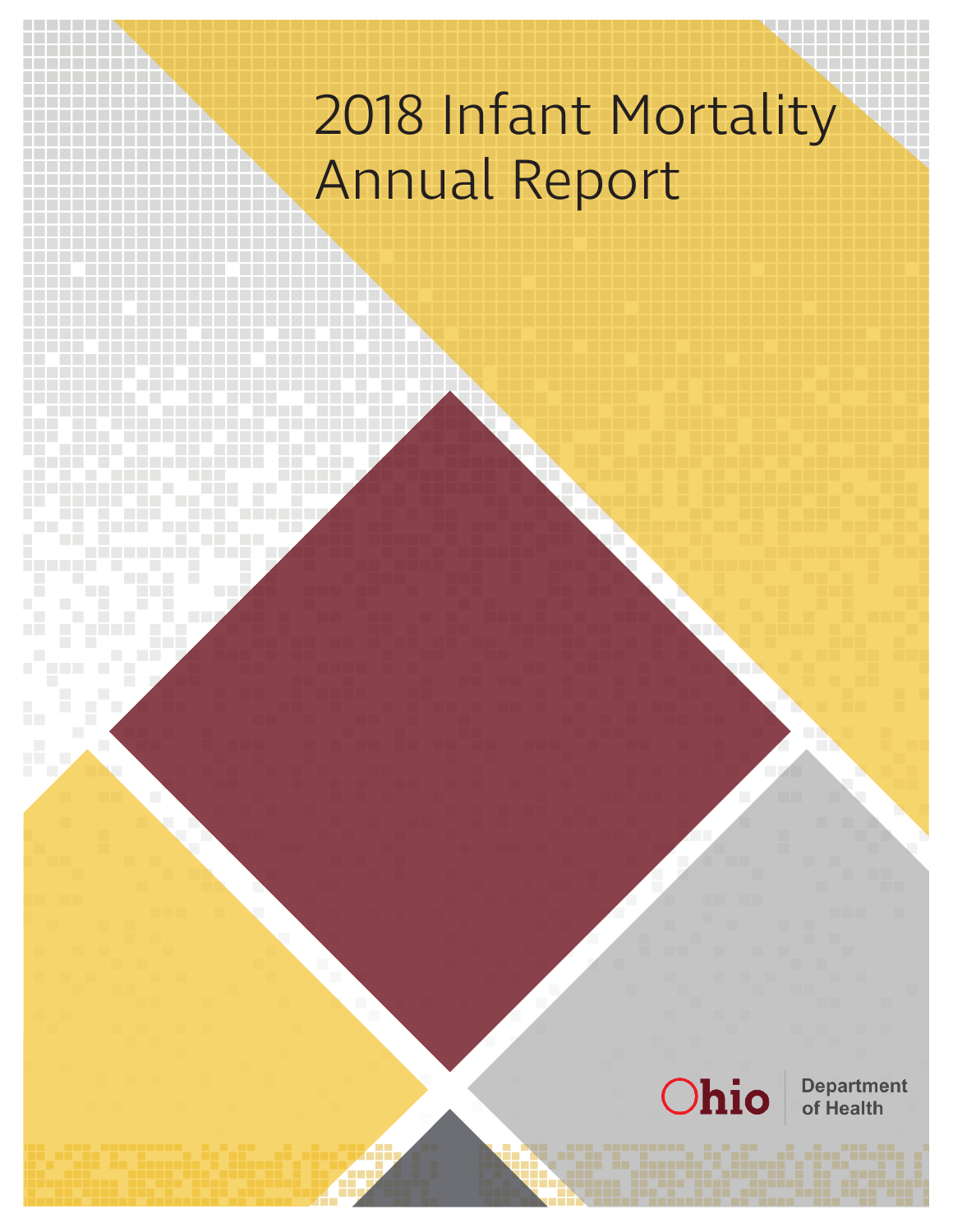T T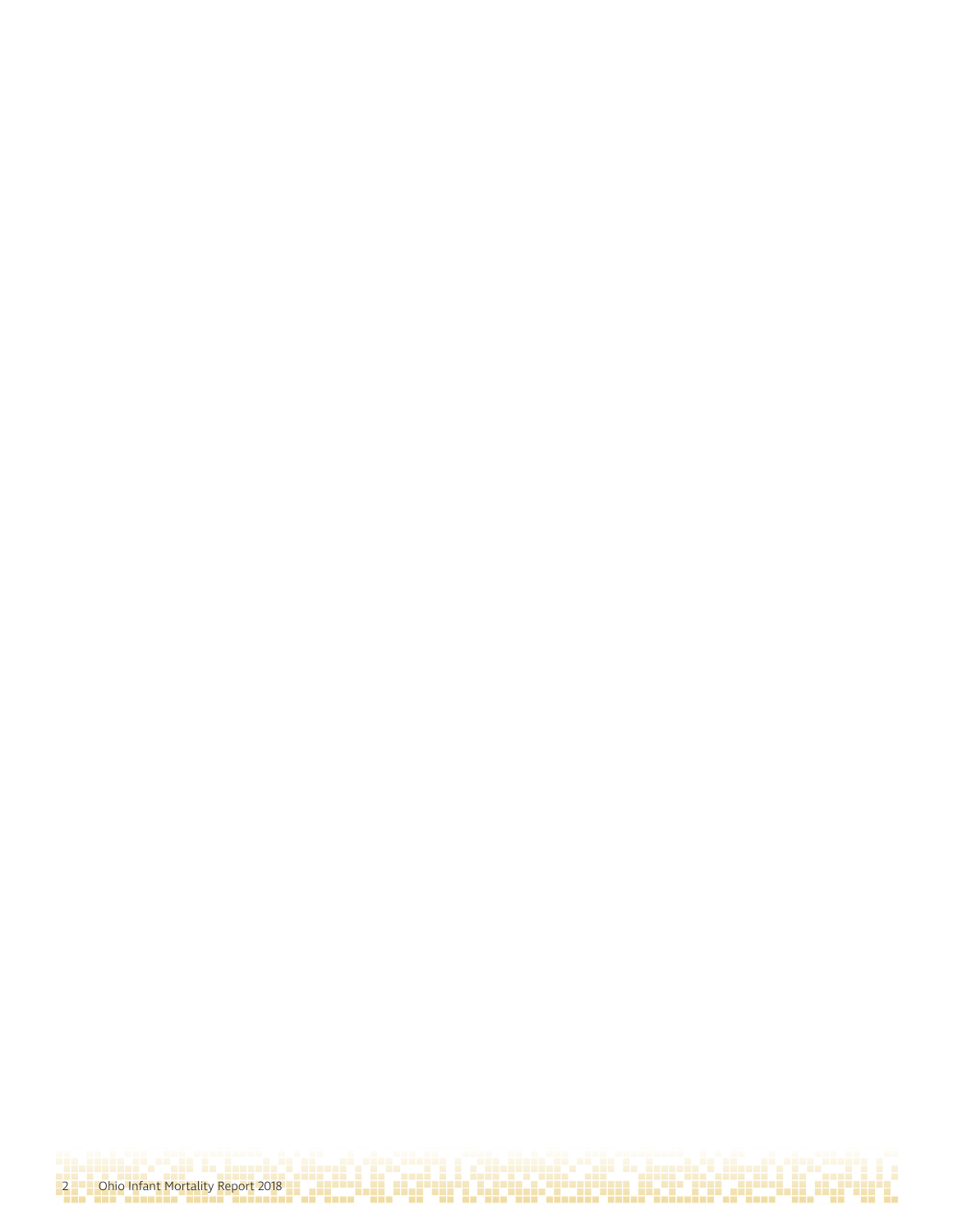## TABLE OF CONTENTS

| EXECUTIVE SUMMARY                                            | 4         |
|--------------------------------------------------------------|-----------|
| <b>SECTION 1: GENERAL FINDINGS</b>                           | $5-10$    |
| Ohio Infant Mortality Rate by Race and Ethnicity (2016-2018) | 5         |
| Trends in Ohio Infant Mortality (2009-2018)                  | 6         |
| Ohio Five-Year Average Infant Mortality Rates by County      | 8         |
| Neonatal and Postneonatal Mortality Rates                    | $9 - 10$  |
| SECTION 2: A DEEPER LOOK                                     | $11 - 19$ |
| Infant Mortality by Duration of Gestation and Birthweight    | $11-12$   |
| Risk Factors among Ohio Infant Deaths                        | $13-14$   |
| Leading Causes of Infant Deaths                              | $15 - 16$ |
| Prematurity-Related Infant Deaths                            | 17        |
| External Injury-Related Infant Deaths                        | 18        |
| Deaths to Infants Less Than 24 Weeks Gestation               | 19        |
| DATA SOURCES AND METHODS                                     | 20        |
| <b>DEFINITIONS</b>                                           | $21 - 22$ |
| <b>REFERENCES</b>                                            | 23        |
| <b>APPENDICES</b>                                            | $24 - 45$ |
| Appendix A: The Ohio Equity Institute (OEI)                  | $24 - 25$ |
| Appendix B: Sleep-Related Deaths                             | $26 - 29$ |
| Appendix C: Supplementary Data Tables                        | 30-45     |
| Section 1: County-Level Infant Mortality Data                | 30-36     |
| Section 2: A Deeper Look                                     | 37-45     |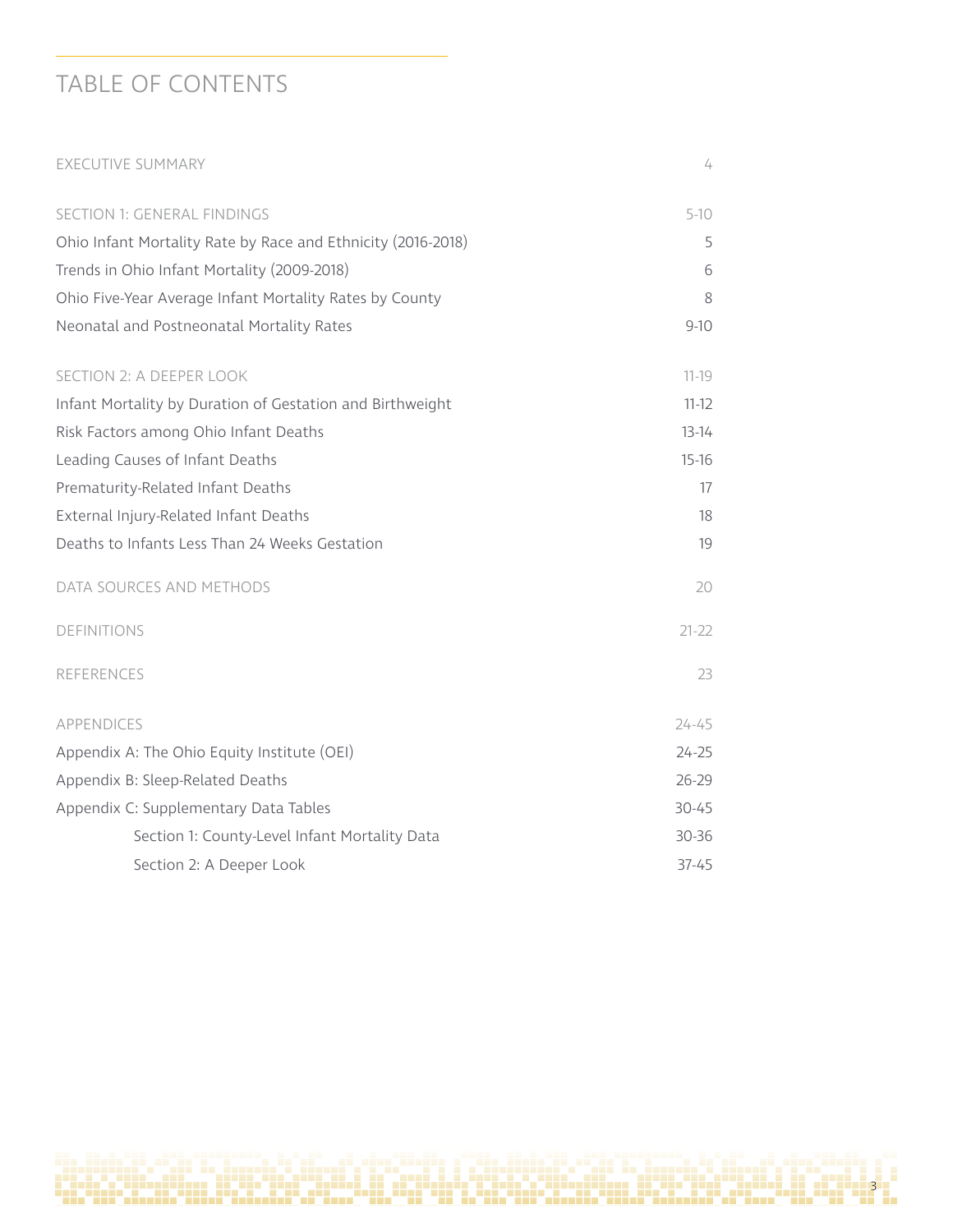## EXECUTIVE SUMMARY

Ohio has identified infant mortality as a priority in its 2017-2019 State Health Improvement Plan (SHIP)'. Infant mortality is the death of an infant before his or her first birthday. The Infant Mortality Rate is the number of infant deaths per 1,000 live births. The Infant Mortality Rate not only serves as a key indicator of maternal and infant health but is also an important measure of the health status of a community.

In 2018, the infant mortality rate fell to 6.9 from 7.2 in 2017 for all races. The rate among black infants fell to 13.9 in 2018 from 15.6 in 2017. However, the Ohio and national goal is 6.0 or fewer infant deaths per 1,000 live births in every racial and ethnic group. Additionally, racial and socio-economic inequities persist.

### ODH continues to examine vital statistics and other data sources to monitor our progress and to better understand infant deaths so they may be prevented.

The following report presents results of analyses performed on infant deaths that occurred in 2018.

### Key Findings

#### Section 1: General Findings

- É In 2018, Ohio's infant mortality rate was 6.9 per 1,000 live births compared with 7.2 in 2017.
- Ľ From 2009 through 2018, Ohio's infant mortality rate decreased at an average of 1.1% per year.
- After a five-year increase, the black infant mortality rate went from 15.6 per 1,000 live births in 2017 to 13.9 in 2018. Ē.
- Black infants still die at a rate 2.5 to 3 times higher than white infants. Ē

#### Section 2: A Deeper Look

- Prematurity-related conditions remain the leading cause of infant death in Ohio, comprising almost one-third of u, deaths.
- Infant deaths attributable to external injuries increased from 79 deaths (8%) in 2017 to 95 (10%) in 2018.
- Almost a third (32%) of all infants who died were born prior to 24 weeks gestation. A full-term pregnancy is at É least 37 weeks.
- Preventable risk factors and opportunities for intervening were identified among infants who died.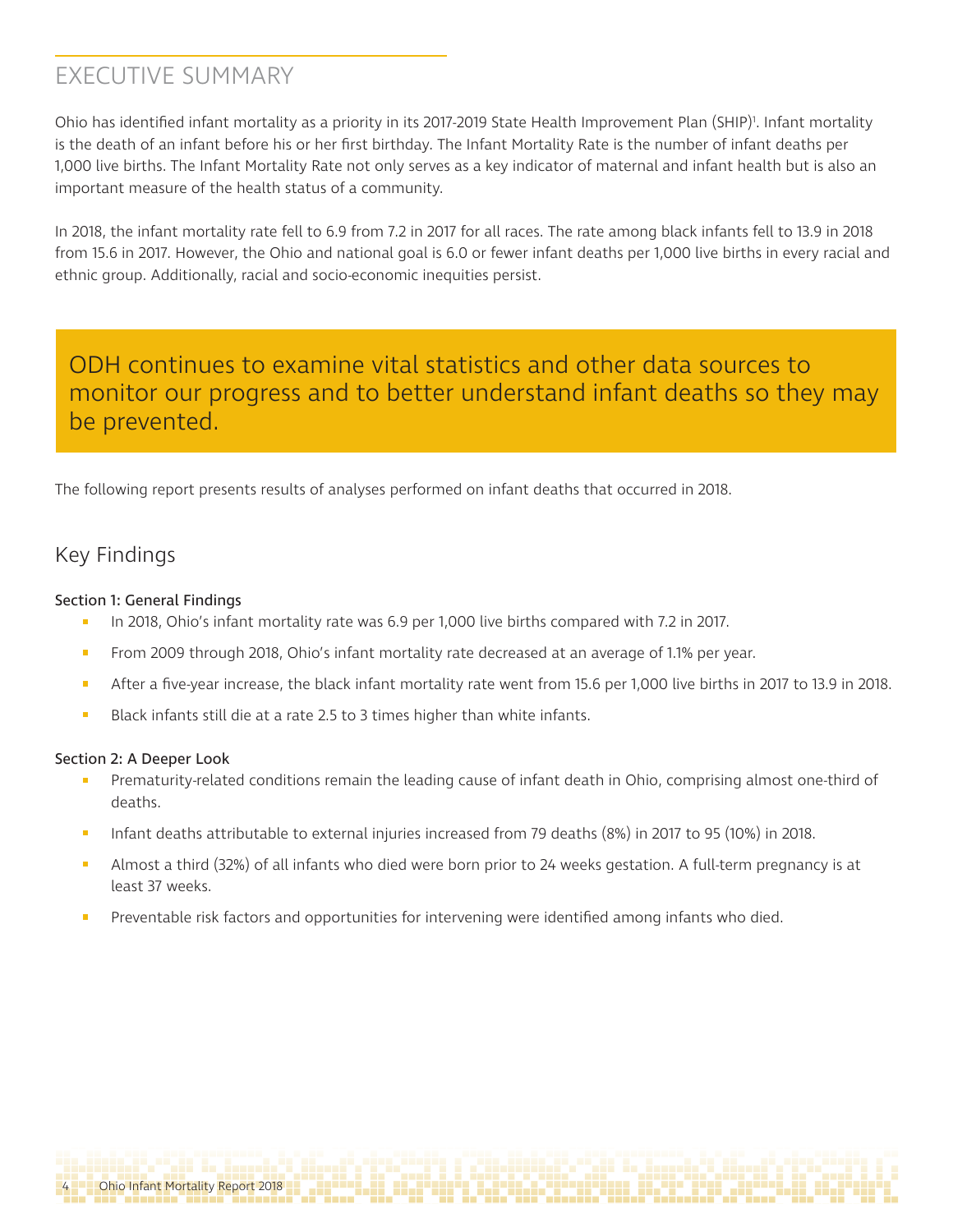## Ohio Infant Mortality Rate by Race and Ethnicity (2016-2018)

In 2018, 938 Ohio infants died before their first birthday, 44 fewer than in 2017 (Table 1, Figure 1). In 2017, Ohio registered 982 deaths. Ohio's infant mortality rate for all races was 7.2 in 2017 and 6.9 in 2018 (Table 1). The black infant mortality rate was 15.6 in 2017 and 13.9 in 2018 (Table 1). Black infants were still more than 2.5 times more likely to die than white infants.

From 2009 through 2018, the infant mortality rate for all races decreased at an average of 1.1% per year while the white infant mortality rate decreased an average of 2.4% per year (Figure 2). The black infant mortality rate has not changed significantly since 2009.

|                        | 2016                 |               | 2017                 |       | 2018                 |               |  |
|------------------------|----------------------|---------------|----------------------|-------|----------------------|---------------|--|
|                        | <b>Infant Deaths</b> | IMR*          | <b>Infant Deaths</b> | IMR*  | <b>Infant Deaths</b> | IMR*          |  |
| All Races**            | 1,024                | 7.4           | 982                  | 7.2   | 938                  | 6.9           |  |
| Race                   |                      |               |                      |       |                      |               |  |
| White                  | 610                  | 5.8           | 550                  | 5.3   | 553                  | 5.4           |  |
| <b>Black</b>           | 369                  | 15.2          | 384                  | 15.6  | 339                  | 13.9          |  |
| American Indian        | 2                    | $***$         | $\theta$             | $***$ | 4                    | $***$         |  |
| Asian/Pacific Islander | 18                   | $3.8^{\circ}$ | 20                   | 4.2   | 15                   | $3.2^{\circ}$ |  |
| Ethnicity              |                      |               |                      |       |                      |               |  |
| Hispanic               | 54                   | 7.3           | 54                   | 7.2   | 45                   | 6.1           |  |
| Non-Hispanic***        | 970                  | 7.4           | 928                  | 7.2   | 893                  | 7.0           |  |

#### Table 1: Ohio Infant Mortality by Race and Ethnicity (2016-2018)

Data Source: Ohio Department of Health, Bureau of Vital Statistics

\* Infant mortality rate per 1,000 live births.

\*\* The total for all races includes 26 infant deaths of unknown race.

\*\*\* Non-Hispanic deaths include those of unknown or missing ethnicity.

\*\*\*\* Rates based on fewer than 10 deaths do not meet standards of reliability or precision and are suppressed.

^ Rates based on fewer than 20 infant deaths should be interpreted with caution.

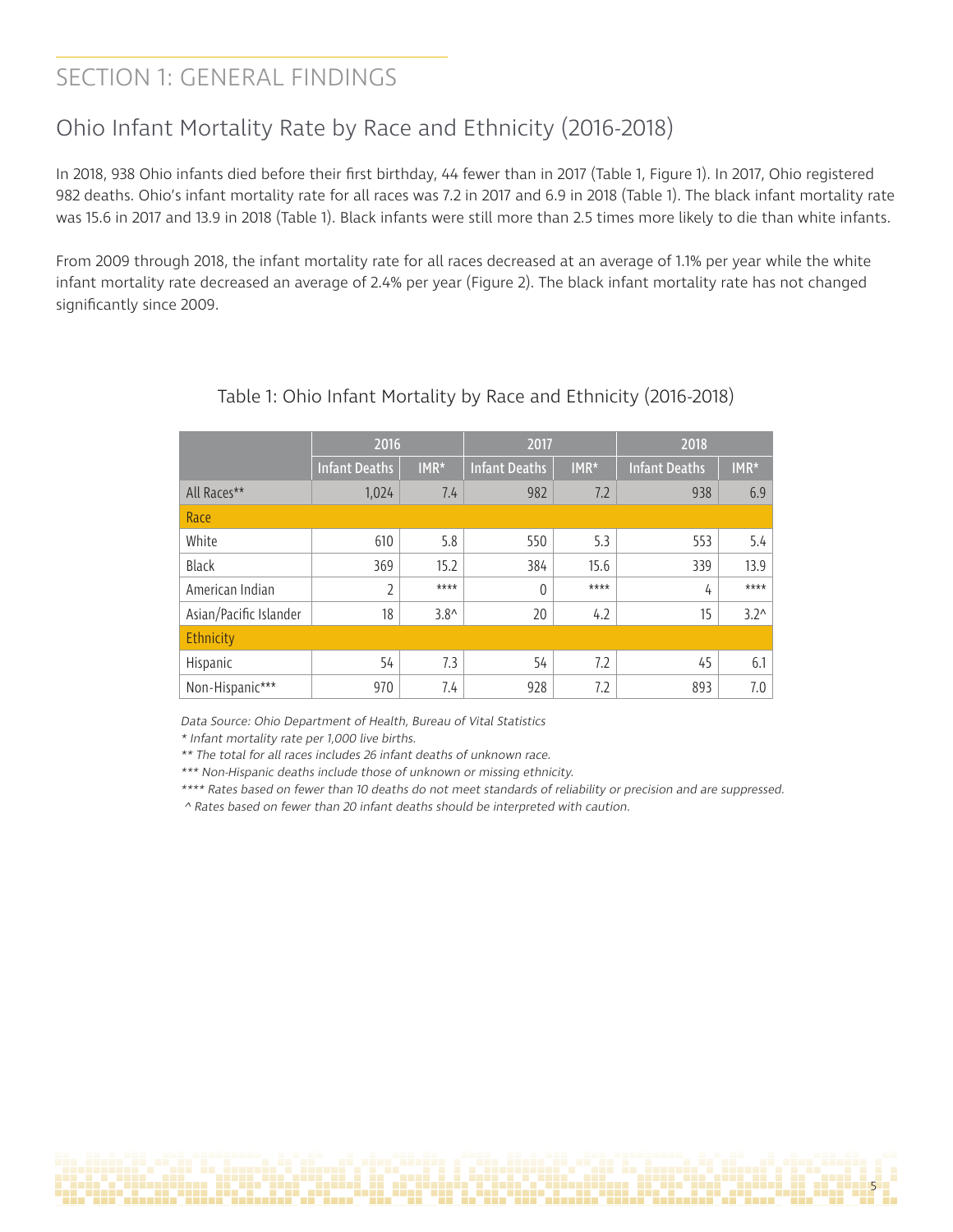### Trends in Ohio Infant Mortality (2009-2018)



Figure 1: Trends in the Number of Ohio Infant Deaths, by Race (2009 – 2018)

Data Source: Ohio Department of Health, Bureau of Vital Statistics





Data Source: Ohio Department of Health, Bureau of Vital Statistics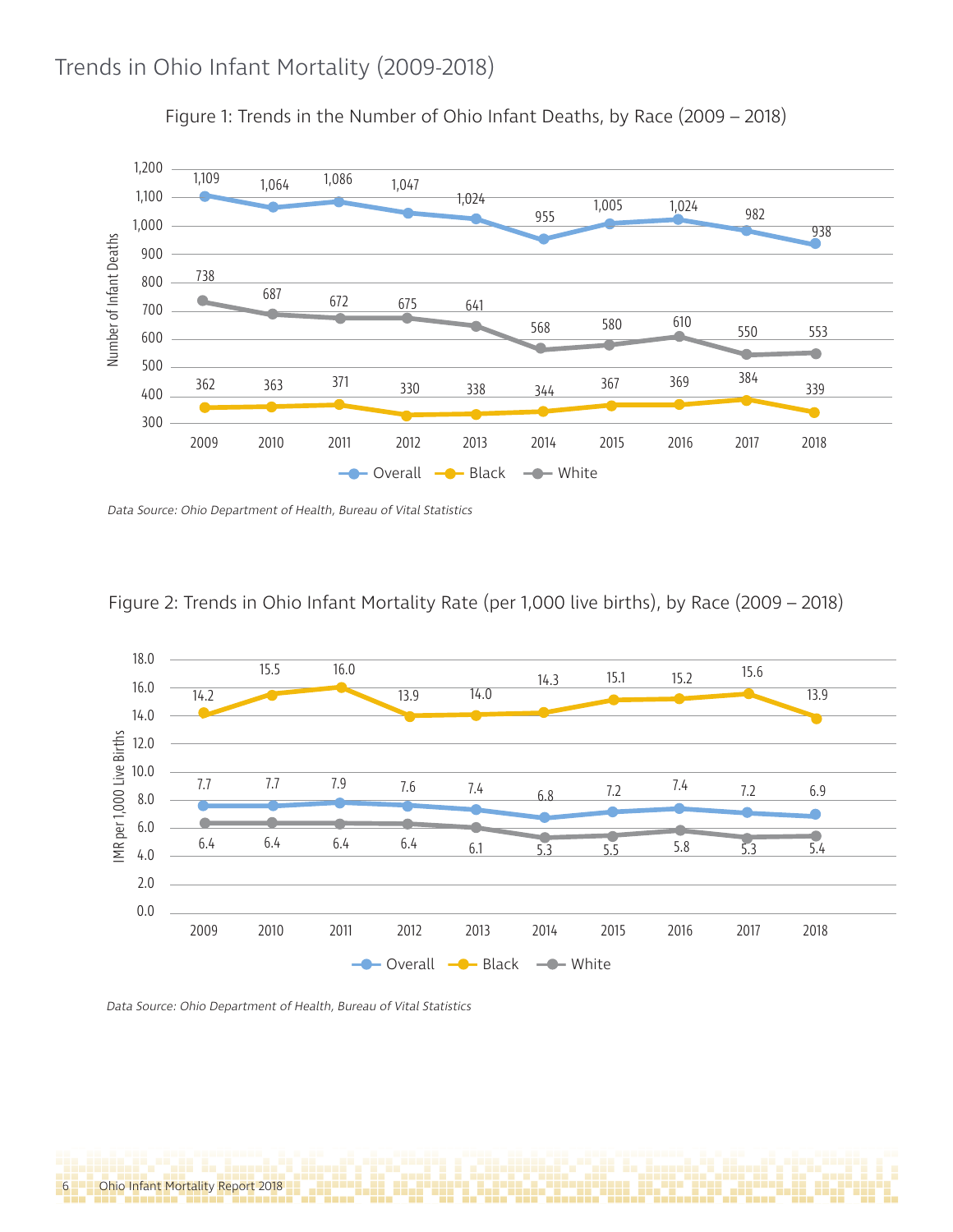### Racial Disparity in Infant Mortality

Despite seeing gains in the overall and white infant mortality rates, there has been no significant improvement in the black infant mortality rate in the past 10 years. After five years of steady increase, the black infant mortality rate went from 15.6 per 1,000 live births in 2017 to 13.9 in 2018. This is an encouraging sign. However, there is still much work that needs to be done as black infants continue to die at a rate 2.5 to 3 times that of white infants (Figure 3).



Figure 3: Black/White Infant Mortality Ratio\*, Ohio (2009-2018)

Data Source: Ohio Department of Health, Bureau of Vital Statistics \*Black Infant Mortality Rate divided by the White Infant Mortality Rate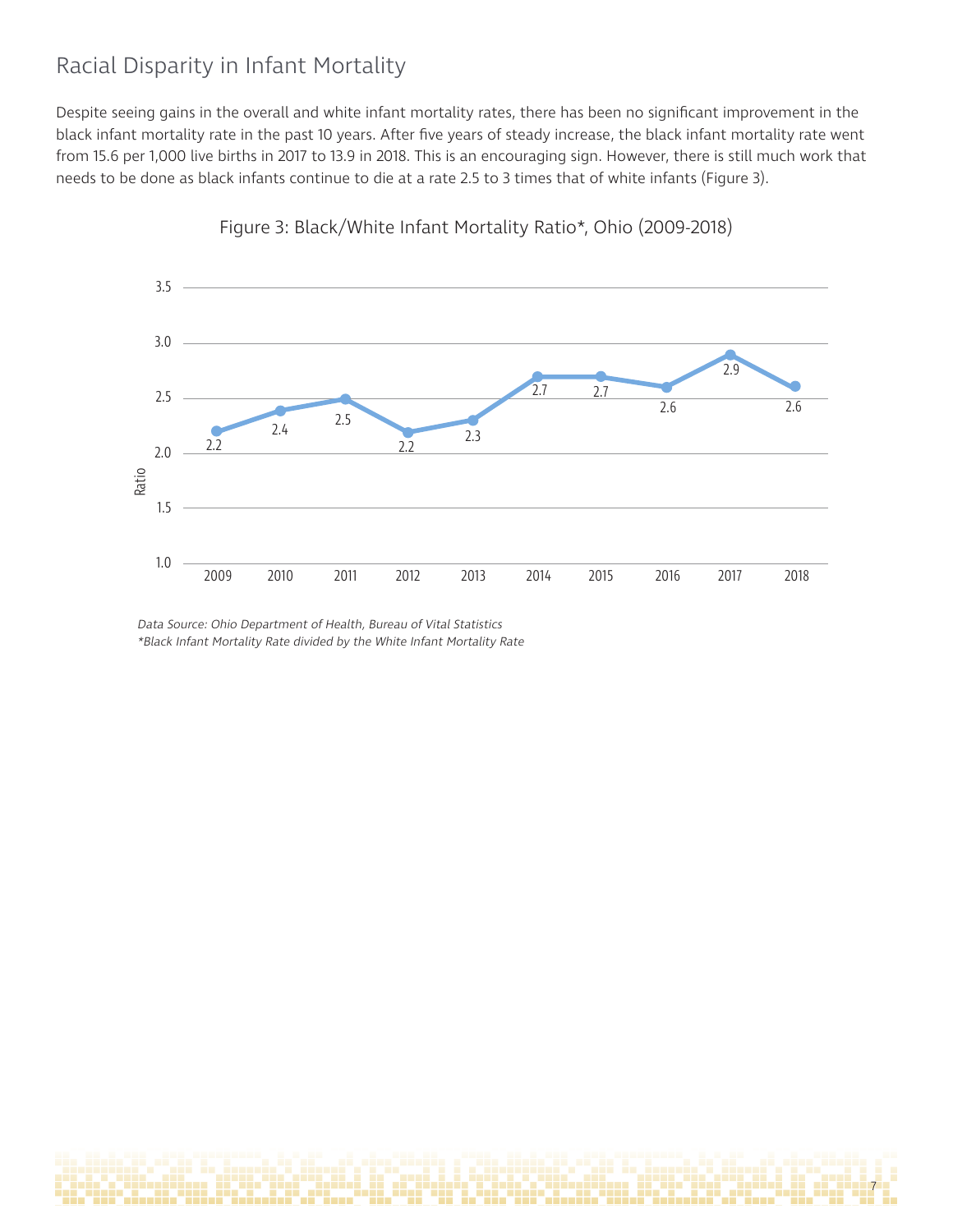

Figure 4: Ohio Five-Year Infant Mortality Rate (per 1,000 live births), by County (2014-2018)

Data Source: Ohio Department of Health, Bureau of Vital Statistics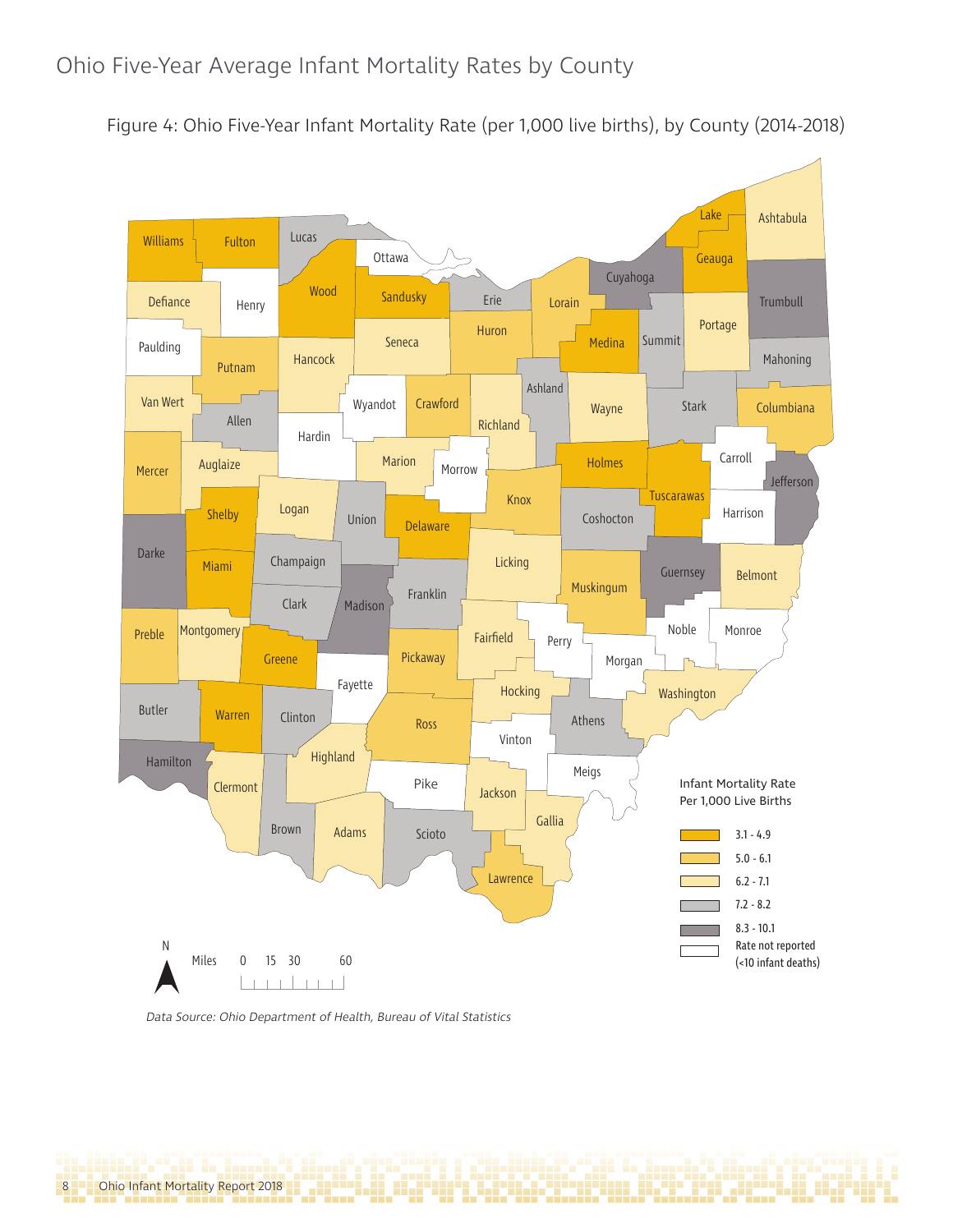## Neonatal and Postneonatal Mortality Rates

Neonatal deaths occur during the first 27 days of life while postneonatal deaths occur at 28 through 364 days of life. Neonatal deaths are the largest contributor to the overall infant death rate, accounting for about two-thirds of all infant deaths (Table 2). The difference in the overall infant mortality rate from 2017 to 2018 can be largely attributed to fewer neonatal deaths in 2018 compared with 2017. This is especially true in the black population. This is likely due to a drop in premature births, especially those born prior to 23 weeks gestation. The neonatal mortality rate for all races was 5.0 in 2017 and 4.7 in 2018. The black neonatal mortality rate was 11.3 in 2017 and 8.5 in 2018.

### Table 2: Ohio Neonatal, Postneonatal, and Overall Infant Mortality (per 1,000 live births), by Race and Ethnicity (2014-2018)

| Race/Ethnicity                   | Year | <b>Neonatal</b><br><b>Deaths</b> | <b>Neonatal</b><br><b>Mortality Rate</b> | Postneonatal<br><b>Deaths</b> | Postneonatal<br><b>Mortality Rate</b> | <b>Total Infant</b><br><b>Deaths</b> | <b>Infant</b><br><b>Mortality Rate</b> | <b>Births</b> |
|----------------------------------|------|----------------------------------|------------------------------------------|-------------------------------|---------------------------------------|--------------------------------------|----------------------------------------|---------------|
|                                  | 2014 | 406                              | 3.8                                      | 162                           | 1.5                                   | 568                                  | 5.3                                    | 106,371       |
|                                  | 2015 | 379                              | 3.6                                      | 201                           | 1.9                                   | 580                                  | 5.5                                    | 106,028       |
| White                            | 2016 | 429                              | 4.1                                      | 181                           | 1.7                                   | 610                                  | 5.8                                    | 104,957       |
|                                  | 2017 | 375                              | 3.6                                      | 175                           | 1.7                                   | 550                                  | 5.3                                    | 103,709       |
|                                  | 2018 | 393                              | 3.8                                      | 160                           | 1.6                                   | 553                                  | 5.4                                    | 102,570       |
|                                  | 2014 | 252                              | 10.4                                     | 92                            | 3.8                                   | 344                                  | 14.3                                   | 24,133        |
|                                  | 2015 | 252                              | 10.4                                     | 115                           | 4.7                                   | 367                                  | 15.1                                   | 24,288        |
| Black                            | 2016 | 255                              | 10.5                                     | 114                           | 4.7                                   | 369                                  | 15.2                                   | 24,316        |
|                                  | 2017 | 278                              | 11.3                                     | 106                           | 4.3                                   | 384                                  | 15.6                                   | 24,542        |
|                                  | 2018 | 208                              | 8.5                                      | 131                           | 5.4                                   | 339                                  | 13.9                                   | 24,359        |
|                                  | 2014 | 692                              | 5.0                                      | 263                           | 1.9                                   | 955                                  | 6.8                                    | 139,514       |
|                                  | 2015 | 667                              | 4.8                                      | 338                           | 2.4                                   | 1,005                                | 7.2                                    | 139,312       |
| <b>All Races</b>                 | 2016 | 713                              | 5.2                                      | 311                           | 2.3                                   | 1,024                                | 7.4                                    | 138,198       |
|                                  | 2017 | 684                              | 5.0                                      | 298                           | 2.2                                   | 982                                  | 7.2                                    | 136,895       |
|                                  | 2018 | 632                              | 4.7                                      | 306                           | 2.3                                   | 938                                  | 6.9                                    | 135,226       |
|                                  | 2014 | 32                               | 4.6                                      | 11                            | $1.6*$                                | 43                                   | 6.2                                    | 6,885         |
|                                  | 2015 | 30                               | 4.3                                      | 12                            | $1.7*$                                | 42                                   | 6.0                                    | 6,974         |
| Hispanic Ethnicity<br>(Any Race) | 2016 | 38                               | 5.1                                      | 16                            | $2.2*$                                | 54                                   | 7.3                                    | 7,425         |
|                                  | 2017 | 42                               | 5.6                                      | 12                            | $1.6*$                                | 54                                   | 7.2                                    | 7,473         |
|                                  | 2018 | 35                               | 4.7                                      | 10                            | $1.3*$                                | 45                                   | 6.1                                    | 7,434         |

9

Data Source: Ohio Department of Health, Bureau of Vital Statistics

\* Rates based on fewer than 20 infant deaths should be interpreted with caution.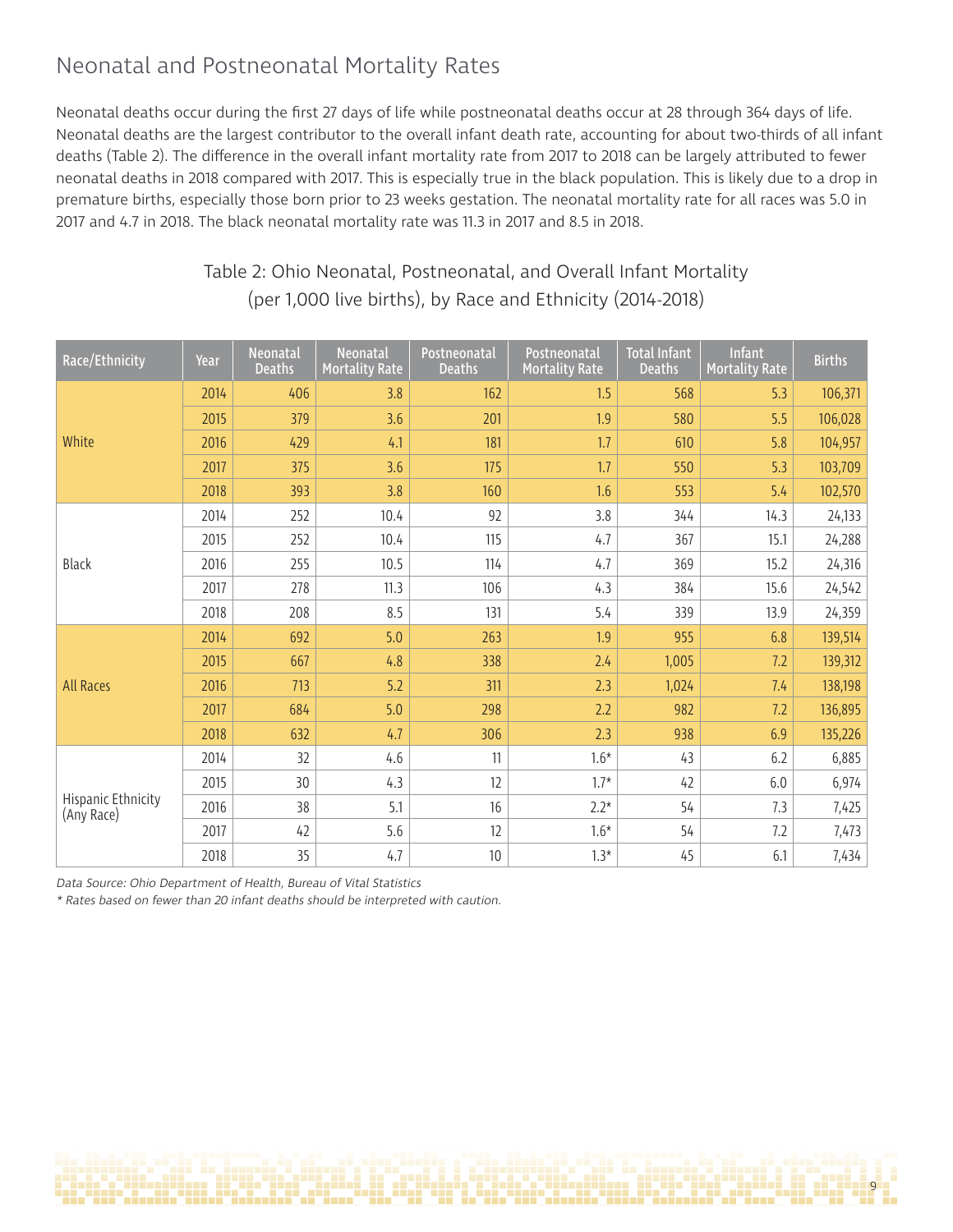Neonatal mortality is associated with prematurity (preterm birth before 37 weeks gestation), low birth weight, congenital anomalies, and health problems originating in the perinatal period, such as infections or birth trauma. Between 2009 and 2018, the overall neonatal mortality rate decreased by an average of about 1% per year. The white neonatal mortality rate decreased an average of about 2% per year during the same time period. The black neonatal mortality rate has not changed significantly over the past 10 years (Figure 5).



Figure 5: Trends in Ohio Neonatal Mortality (per 1,000 live births), by Race (2009-2018)

Data Source: Ohio Department of Health, Bureau of Vital Statistics

Common causes of death in the postneonatal period include Sudden Infant Death Syndrome (SIDS), congenital anomalies, and unintentional injuries. Ohio's overall and black postneonatal mortality rate did not change significantly between 2009 and 2018. The white postneonatal mortality rate decreased an average of 3.2% per year (Figure 6).





Data Source: Ohio Department of Health, Bureau of Vital Statistics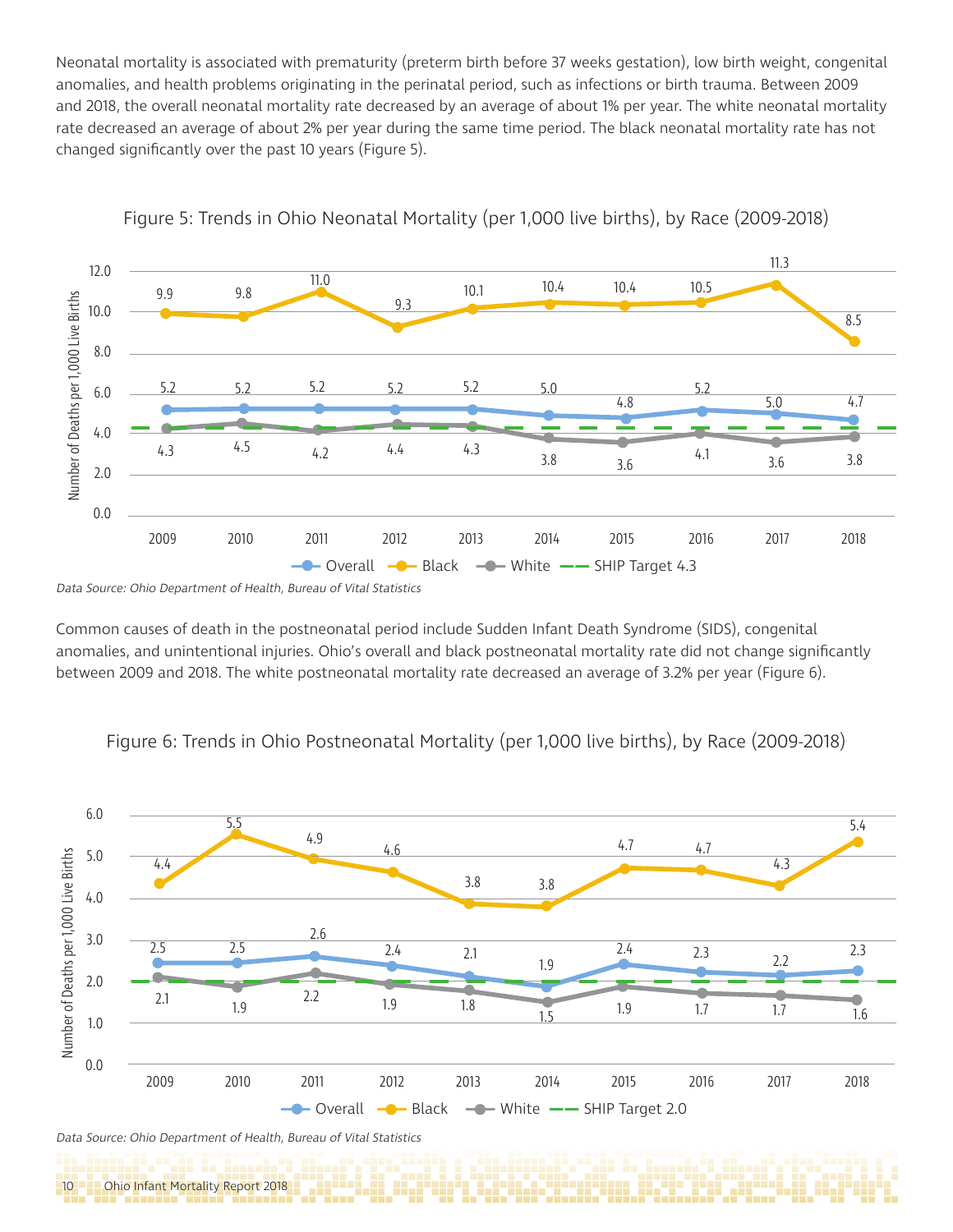## SECTION 2: A DEEPER LOOK

## Infant Mortality by Duration of Gestation and Birthweight

#### Infant survival is highly associated with gestational age.

Although infants born less than 24 weeks accounted for 0.3% of total infants born, they accounted for about one-third of all infant deaths (Figure 7).

Despite the same proportion of babies born at full term (37 or more weeks gestation) in 2018 and 2017 (90%), the proportion of term babies dying was 35% in 2018 compared with 30% in 2017.





Data Source: Ohio Department of Health, Bureau of Vital Statistics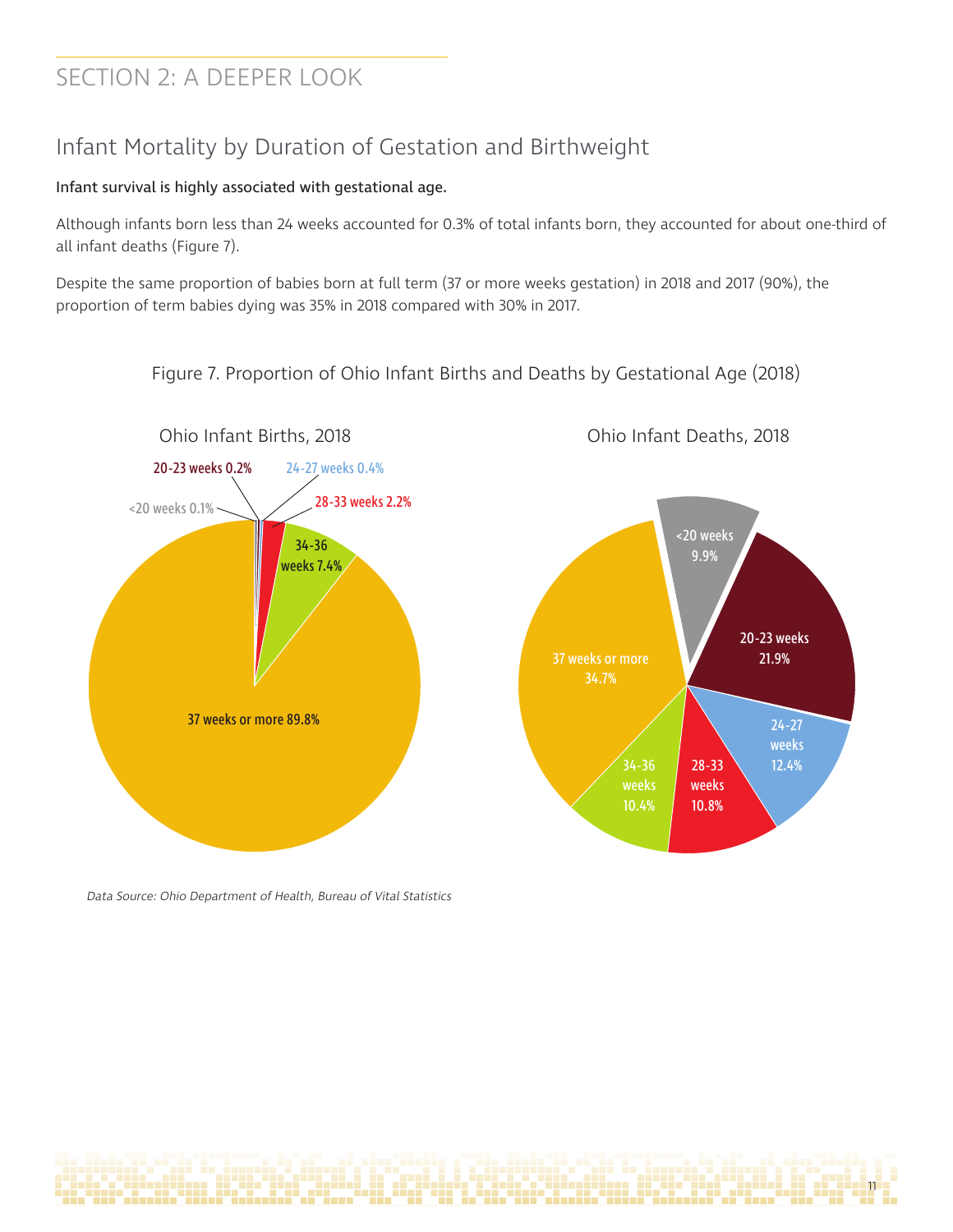#### Forty percent of the infants who died did not survive their first day of life (Figure 8).

Among infants who died (Figure 8):

- Ē. Twelve percent occurred within the first hour of life.
- Ē, Twenty-eight percent more died by the end of the first day of life.
- Thirty-three percent died after the first month of life, but before the first birthday (called post-neonatal death). Ē,

#### Most of the infants who died were born early or small.

Among infants who died:

- Almost half (48%) were very low birth weight (<1,500g or 3 lbs 5 oz). n,
- Almost half (44%) were born before 28 weeks gestation (called very preterm).  $\Box$
- ň Over a quarter (28%) were small for their gestational age [among singletons born at greater than 21 weeks of gestation].



Figure 8. Age at Death Among Ohio Infants who Died (2018)

Data Source: Ohio Department of Health, Bureau of Vital Statistics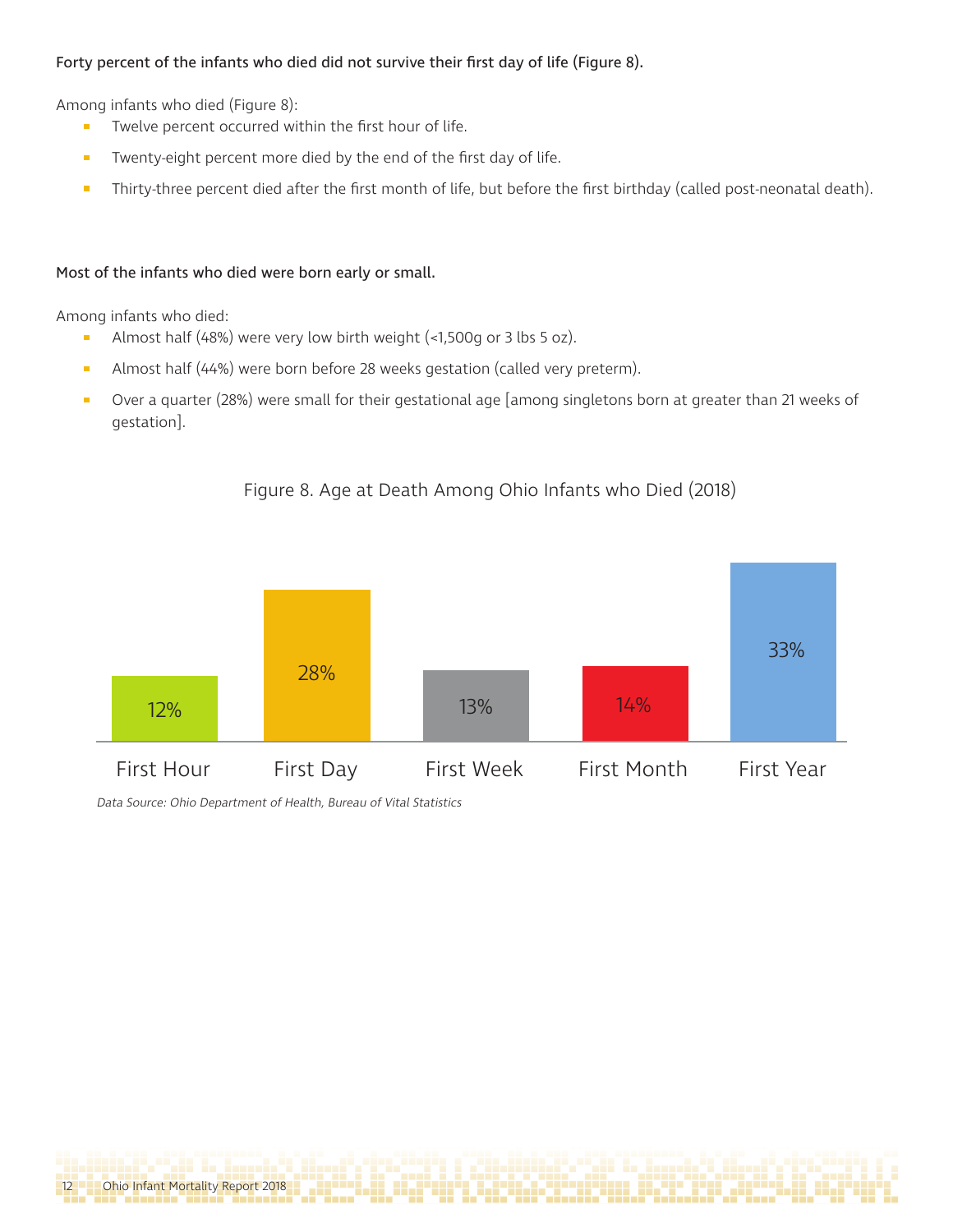## Risk Factors Among Ohio Infant Deaths

### Preventable Risk Factors for Infant Death were Common (Table 3).

Among infants who died:

- Two in five whose mothers had a prior birth were conceived earlier than recommended (less than 18 months after  $\mathbf{r}$ the prior birth).
- More than one-third were born to mothers who received no first trimester prenatal care. Ù,
- Twenty percent had a mother who smoked at the beginning of pregnancy. ш
- About one in 10 were born to a teenage mother. n.
- Almost forty percent (36%) of infant deaths were born to first-time mothers (first live birth), indicating the need ш for prevention efforts to target both first-time and non-first-time mothers.

### Table 3. Common Risk Factors Among Ohio Infant Deaths (2018)

| <b>Risk Factor</b> |                                                     | $\%$         | #   |
|--------------------|-----------------------------------------------------|--------------|-----|
| <b>Behavioral</b>  | Conceived <18 months after prior birth <sup>1</sup> | 42           | 160 |
|                    | Mother smoked during first trimester of pregnancy   | 20           | 188 |
|                    | Low income (presumed Medicaid)                      | 57           | 524 |
| Social             | Father not named on birth certificate               | 31           | 288 |
|                    | Mother's education < high school                    | 18           | 144 |
|                    | Teen mother (<20 years of age)                      | 9            | 72  |
|                    | No first trimester prenatal care <sup>2</sup>       | 40           | 325 |
| Healthcare         | Born at inadequate level hospital <sup>3</sup>      | $\mathsf{q}$ |     |

1 among infants whose mothers had a previous live birth

<sup>2</sup>12.4% unknown

3 An infant born in a hospital without the appropriate level of care given the infant's gestational age and/or birth weight. Denominator includes infants born in a facility.

Data Source: Ohio Department of Health, Bureau of Vital Statistics

### Many women whose infants died had health concerns prior to pregnancy.

#### Of the infants' mothers:

- Ĥ. One in three (38%) was obese.
- One in four (24%) smoked within three months of becoming pregnant. ш
- Pre-pregnancy hypertension (7%) and diabetes (2%) were relatively uncommon. However, these factors pose a high  $\blacksquare$ risk to pregnancy.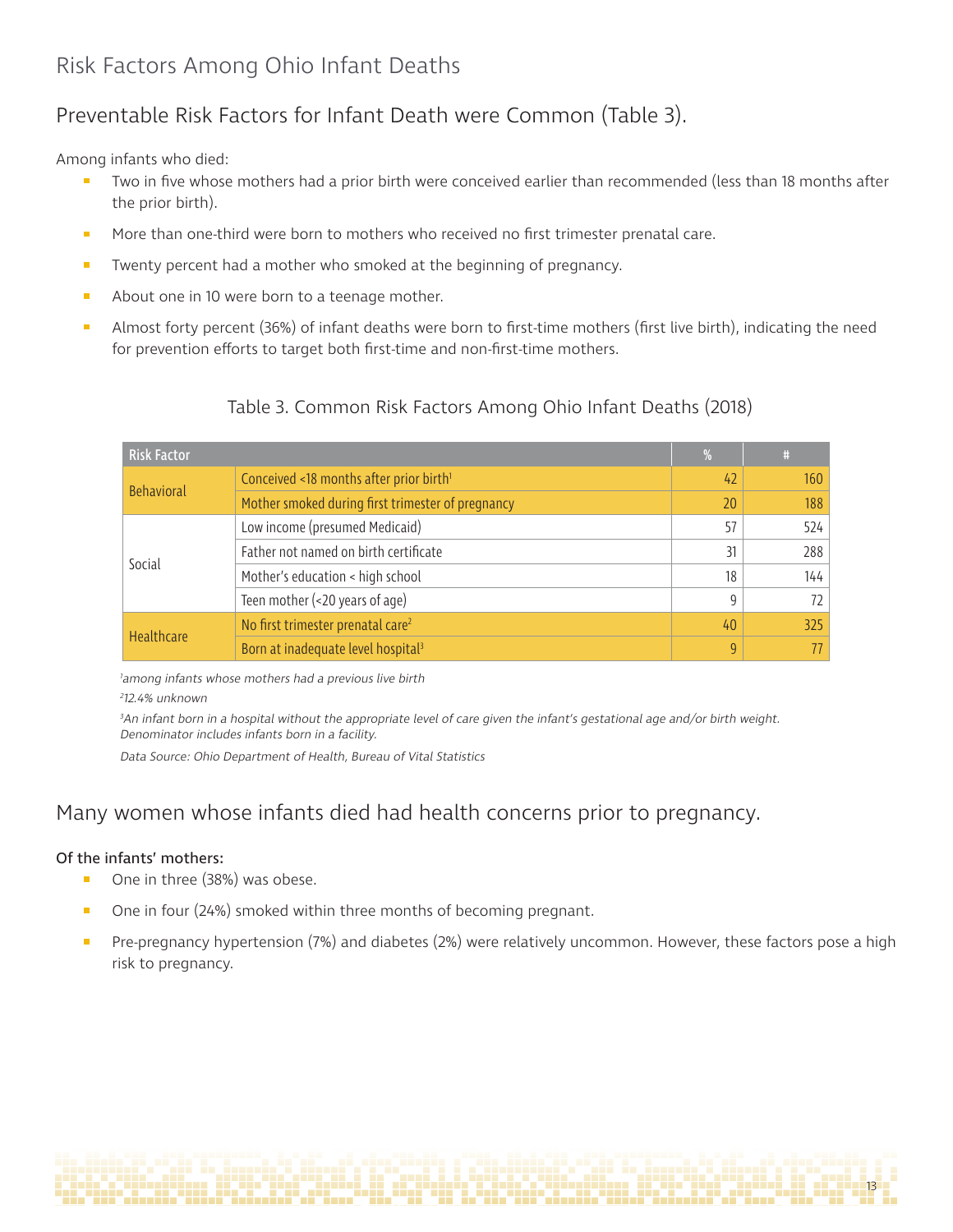### Infant deaths were not evenly distributed among the Ohio population.

#### Among infants who died:

- More than 33% had a non-Hispanic black mother.  $\blacksquare$
- Almost two-thirds (60%) lived in an urban county targeted through the Ohio Equity Institute in Birth Outcomes Ù, (OEI): Cuyahoga, Franklin, Hamilton, Summit, Butler, Lucas, Montgomery, Stark, and Mahoning.
- Forty-one percent of white infant deaths and 88% of black infant deaths occurred in OEI counties.  $\overline{\phantom{a}}$

#### Of the infants' mothers:

- One-third (33%) participated in the Special Supplemental Nutrition Program for Women, Infants, and Children (WIC) during pregnancy, a program that reduces infant mortality by reducing the incidence of babies born at low birth weights and provides support services necessary for full-term pregnancies.
- About a third (30%) of mothers were not participating in WIC, but on Medicaid and therefore were likely eligible for n, WIC.
- m. Most (74%) mothers had a previous pregnancy (including live births and pregnancy losses) and some may have benefited from care between pregnancies.
- About 40% of the women did not receive first trimester prenatal care. Ē.

### Preventable Preconception Risk Factors related to the leading causes of Ohio infant deaths

- Prematurity-related conditions: Almost one-third (32%) of deaths were among infants born before 24 weeks of Ù, gestation, and therefore highly unlikely to survive. Preventable risk factors for preterm birth were relatively common among the mothers of these infants and all infants who died of prematurity. Over 40% of the mothers were obese and one-third conceived after a shorter-than-recommended interpregnancy interval. Additionally, one in five infants who died due to prematurity were born to women who smoked before pregnancy.
- External injury and SIDS: Almost one half of infants who died of external injury and Sudden Infant Death Syndrome (SIDS) had mothers who smoked before pregnancy and over 30% continued smoking into the third trimester of pregnancy. External Injury includes deaths related to accidental suffocation in bed, which is associated with prenatal smoking.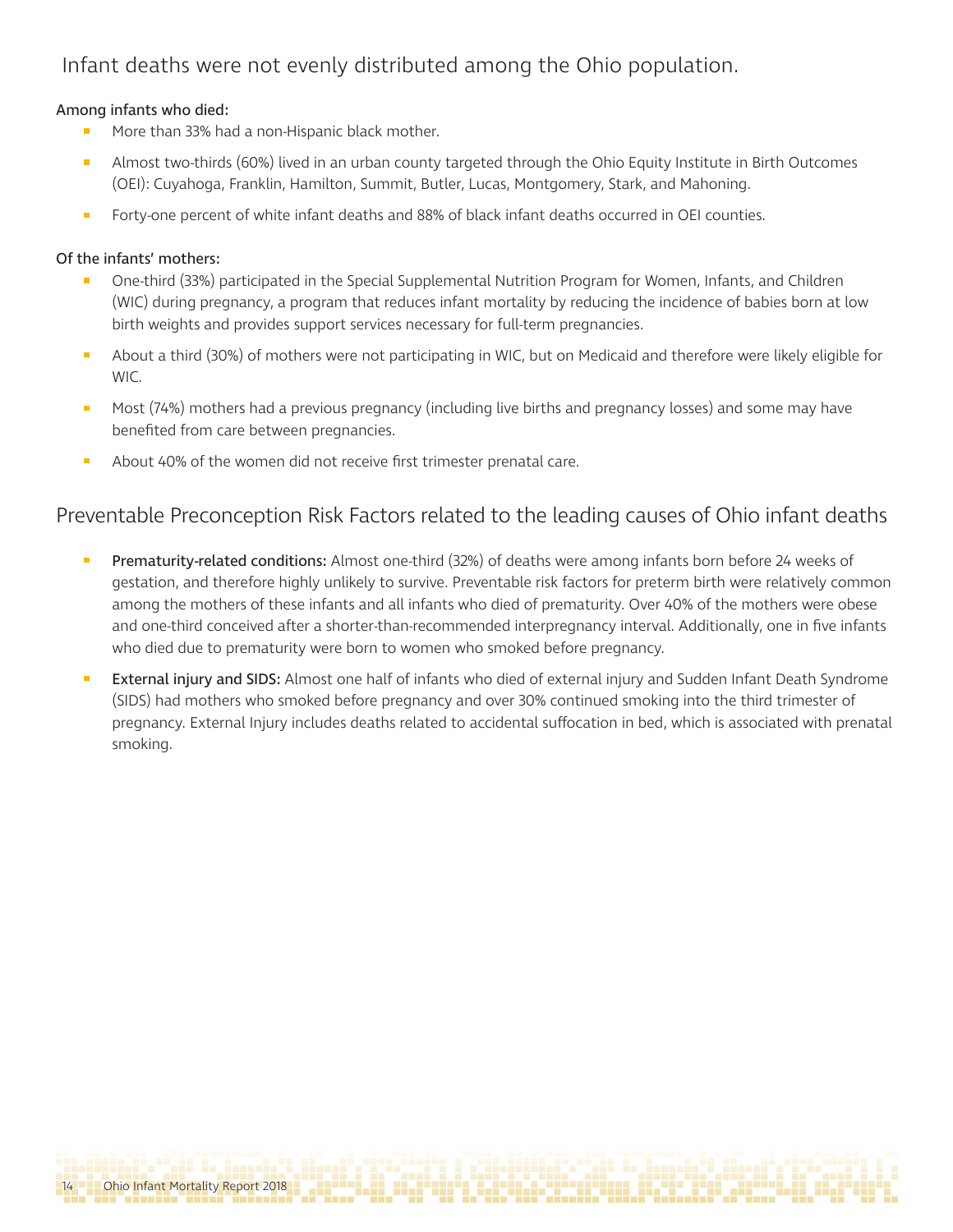## Leading Causes of Infant Deaths

Prematurity and congenital anomaly together accounted for half of the infant deaths in 2018 (Figure 9).

#### Prematurity-related conditions were the underlying cause of death for 269 (29%) infants.

Among these infants:

- Almost two-thirds (64%) lived in an OEI county.  $\blacksquare$
- Most (55%) of their mothers were low income (presumed due to receiving Medicaid at delivery), but only half (28%) of those received WIC benefits during pregnancy.
- Over 34% of their mothers received no prenatal care in п the first trimester.
- The mothers of 35% were black.  $\blacksquare$
- Almost 16% were born in a facility without the appropriate level of care for their gestational age and/or birth weight.
- About 20% of their mothers had a previous preterm birth.  $\blacksquare$

### Figure 9. Cause of Ohio Infant Deaths (2018)

Birth Asphyxia 1%



Obstetric Conditions 6%

Data Source: Ohio Department of Health, Bureau of Vital Statistics

### Leading Five Causes of Infant Deaths, Ohio 2017-2018

|                | 2017                           | 2018                           |
|----------------|--------------------------------|--------------------------------|
| $\mathbf{1}$ . | <b>Prematurity-related 32%</b> | <b>Prematurity-related 29%</b> |
| ا 2            | <b>Congenital Anomaly 18%</b>  | <b>Congenital Anomaly 21%</b>  |
| 3.             | <b>Obstetric Conditions 9%</b> | <b>External Injury 10%</b>     |
| 4.             | <b>External Injury 8%</b>      | <b>SIDS 8%</b>                 |
| 5.             | <b>SIDS 7%</b>                 | <b>Obstetric Conditions 6%</b> |

### Congenital Anomaly was the underlying cause of death for 198 (21%) infants.

Among these infants:

- $\blacksquare$ Over half (57%) lived in an OEI county.
- About 70% of mothers had a previous pregnancy, and 63% had a previous live birth,  $\mathbf{r}$ indicating potential opportunities for preconception care.
- Mothers of 69% of these infants were white. n.
- Thirty-seven percent of the mothers were obese before pregnancy, increasing the risks of congenital anomalies.  $\Box$

### External Injury was the underlying cause of death for 95 (10%) infants.

Among these infants:

- More than half (53%) lived in an OEI county.  $\mathbf{r}$
- About 53% of mothers did not receive prenatal care during the first trimester, which is 15% more than in 2017. n.
- Over half (52%) of the mothers smoked cigarettes before pregnancy, and over one-third smoked during each n, trimester of pregnancy.
- Ĥ. Most of the mothers (76%) were low income (presumed due to receiving Medicaid at delivery) and over half (55%) received WIC benefits during pregnancy.
- The mothers of 82% of these infants had a previous pregnancy and 72% had a previous live birth, presenting Ē. potential opportunities for intervention between pregnancies.

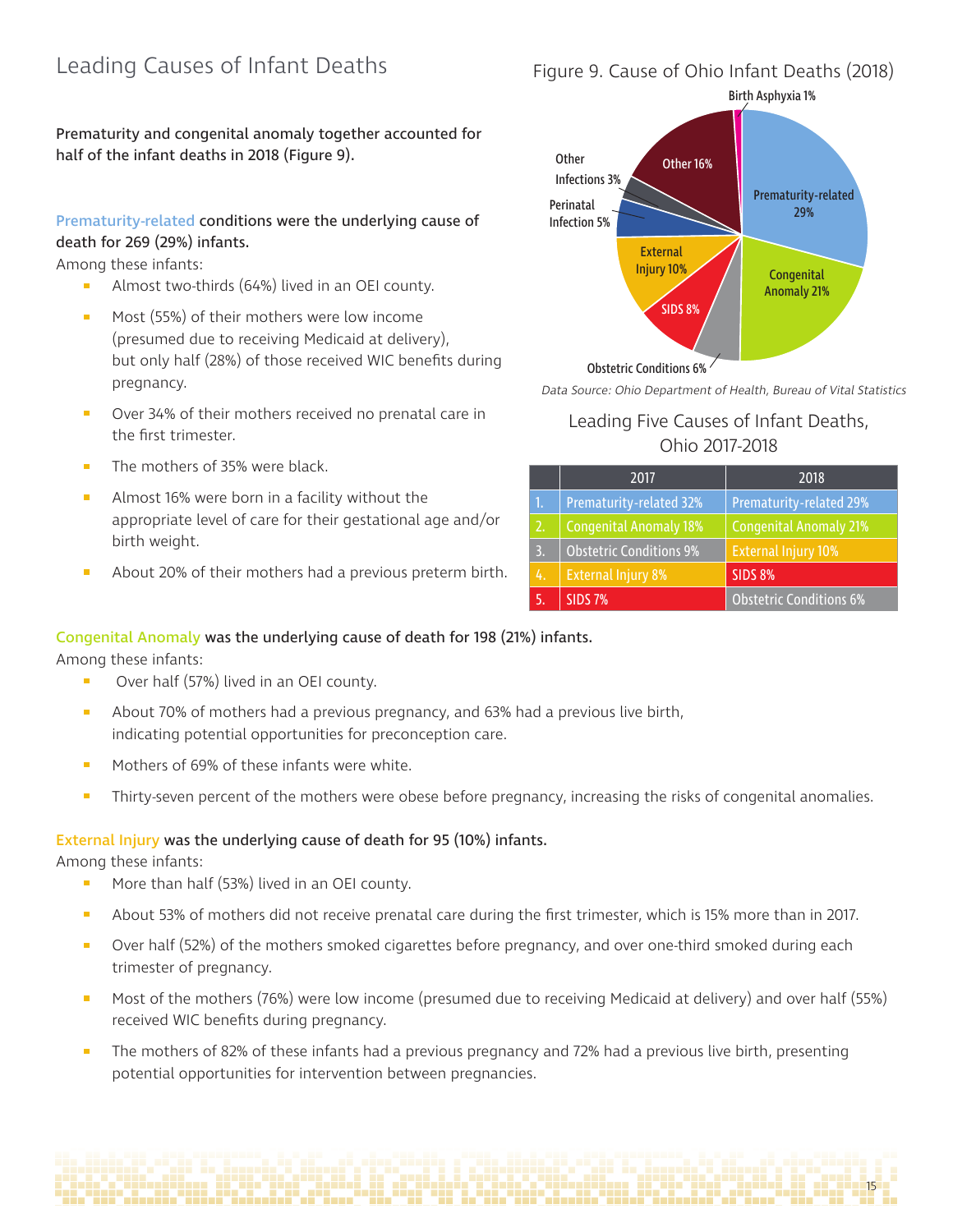#### SIDS was the underlying cause of death for 79 (8%) infants.

Among these infants:

- Almost three-fourths (71%) lived in an OEI county. n,
- Most (86%) died after the first month of life but before their first birthday.  $\blacksquare$
- More than 25% of the mothers have less than a high school education. n
- Almost half (44%) of the mothers smoked in the three months before becoming pregnant. п
- About one-third (29%) of the mothers smoked into the third trimester of pregnancy, compared with 39% in 2017. Ċ
- Most of the mothers (83%) received Medicaid insurance during pregnancy.  $\blacksquare$

#### Obstetric Conditions were the underlying cause of death for 58 (6%) infants.

Among these infants:

- Almost two- thirds (63%) lived in an OEI county. n,
- More than half (59%) died before the end of the first day of life. Ē,
- A majority (76%) were born before 24 weeks gestation. n.
- Over 68% of mothers had a previous pregnancy, and 58% had a previous live birth.  $\Box$
- The mothers of 35% were obese before pregnancy, which is less than in 2017 (48%). r





Data Source: Ohio Department of Health, Bureau of Vital Statistics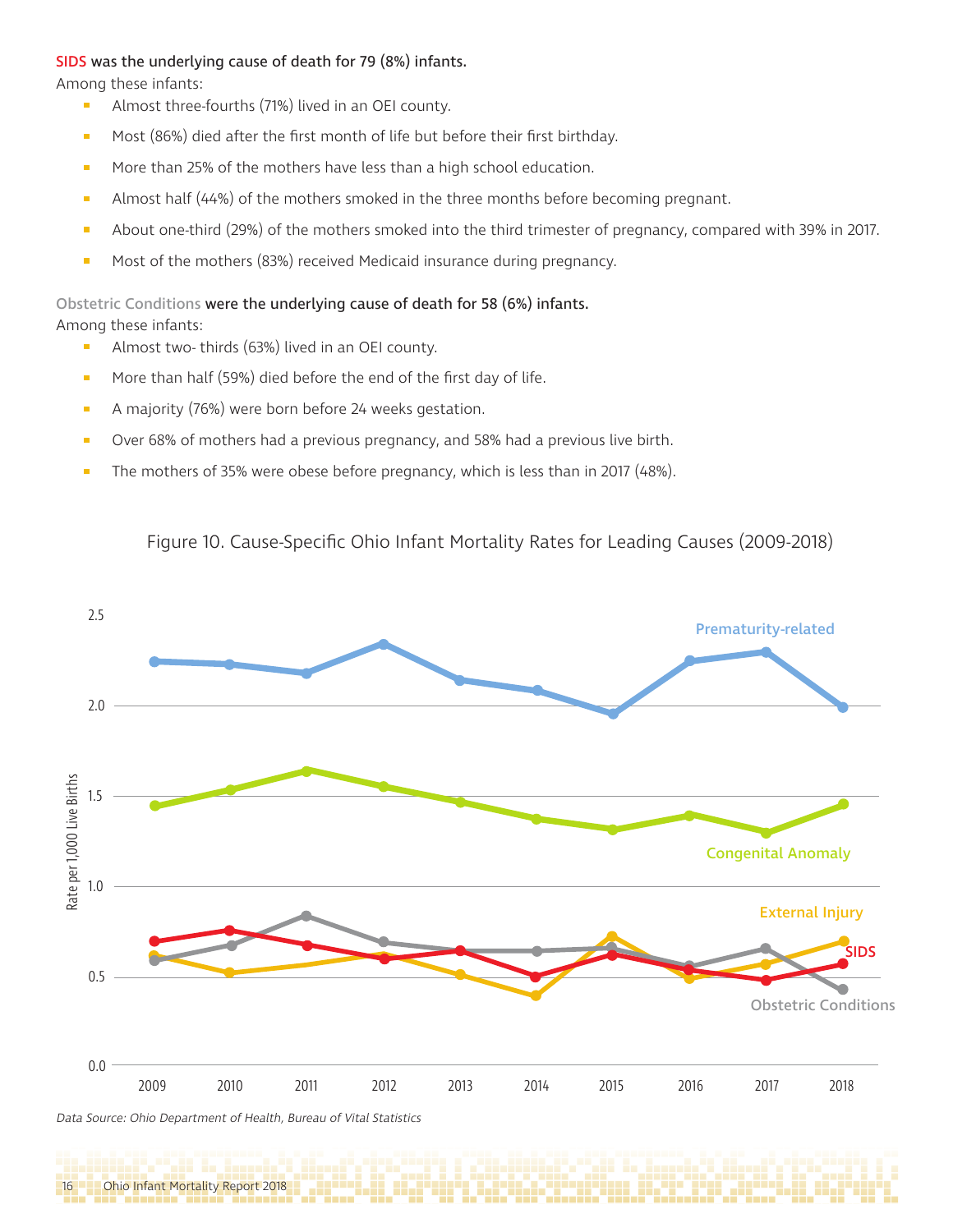## Prematurity-Related Infant Deaths

In 2018, there were fewer infant deaths due to prematurity-related conditions when compared with 2017. Prematurityrelated infant deaths went from 314 in 2017 to 269 in 2018. The infant mortality rate for prematurity-related infant deaths went from 2.3 infant deaths per 1,000 live births in 2017 to 2.0 in 2018. However, prematurity-related conditions continued to lead as the top cause of infant death in 2018. (Figure 11).

Some notable changes among prematurity-related infant deaths from 2017 to 2018 include:

- In 2018, 15% of mothers smoked in the first trimester of pregnancy compared with 20% in 2017, and  $\blacksquare$ 7% of mothers smoked in the third trimester of pregnancy in 2018 compared with 12% in 2017 (Figure 11).
- More mothers received first trimester prenatal care in 2018. Thirty-four percent of mothers did not receive prenatal  $\blacksquare$ care during the first trimester, compared with 39% in 2017.

### Figure 11. Percentage of Ohio Prematurity-Related Infant Deaths with Mothers who Smoked during Pregnancy (2017-2018)



Data Source: Ohio Department of Health, Bureau of Vital Statistics

Opportunity to Intervene: A woman with a preterm birth is at risk for another preterm birth, but we found that fewer than 20% of infants who died due to prematurity had a mother with a previous preterm birth. However, over two-thirds had a prior pregnancy and that prior pregnancy could be a touchpoint with the medical system for optimizing the mother's health between pregnancies, thus improving the outcome of a subsequent pregnancy. First trimester prenatal care is an opportunity to identify and alleviate risks for a preterm birth, but about 30% of these mothers lacked first trimester prenatal care. This indicates a need to remove barriers both to early pregnancy identification and access to early prenatal care. Over one in four of these mothers were likely eligible for WIC but not receiving benefits. Connecting these women to the WIC program would present an opportunity to provide support services and improve pregnancy outcomes. Two-thirds lived in an OEI county, and a disproportionate number were black, supporting the focus of efforts to prevent prematurity within those nine counties and among black families

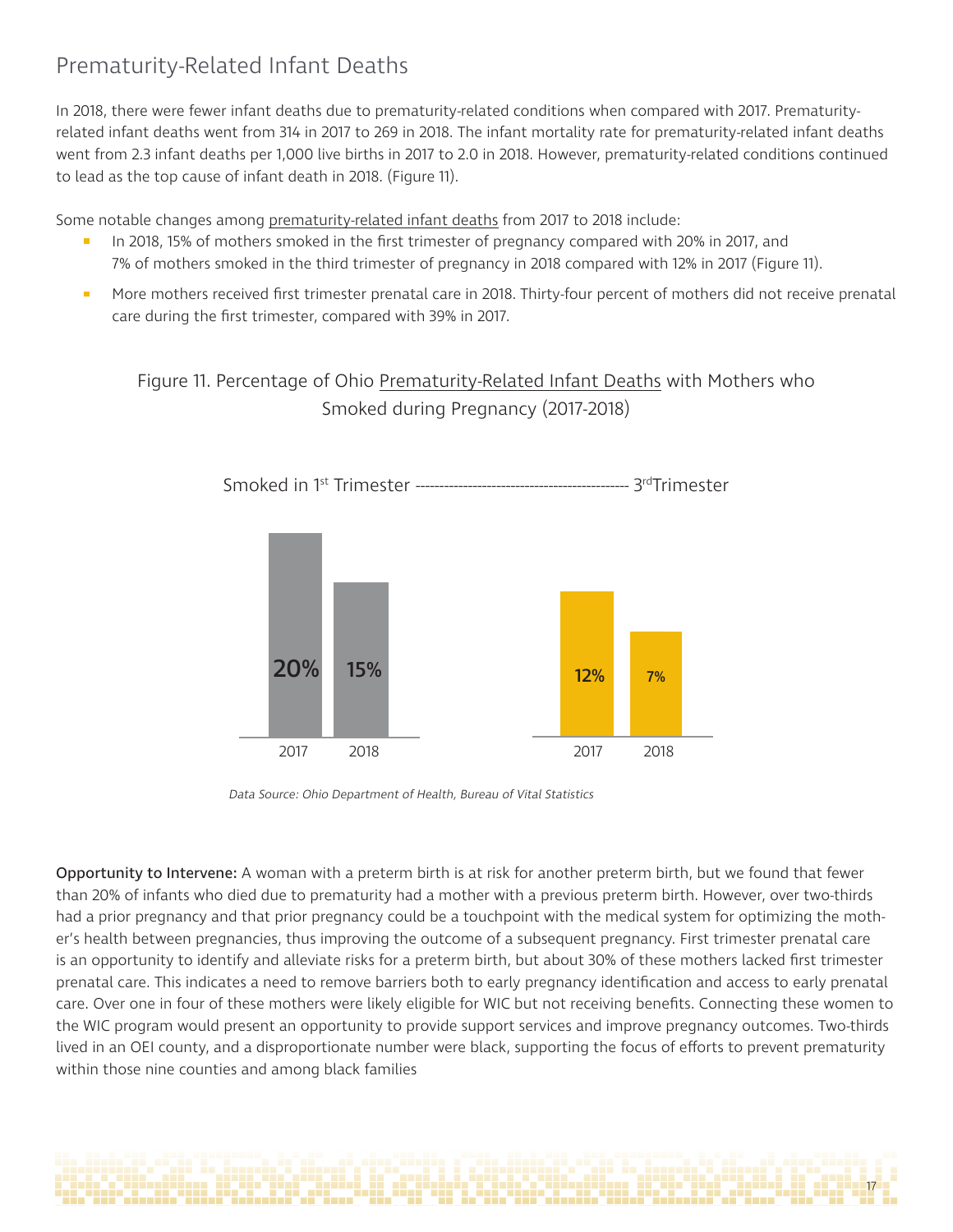## External Injury-Related Infant Deaths

#### Mortality rates from external injuries significantly increased from 2016 to 2018.

Deaths caused by external injuries increased by 16 infants from 2017 to 2018. In 2018, external injury was the underlying cause of death for 95 infant deaths (10%) compared with 79 infant deaths (8%) in 2017. Ohio's infant mortality rate for external injuries significantly increased from 2016 to 2018, with 0.5 infant deaths per 1,000 live births in 2016, 0.6 in 2017, and 0.7 in 2018.

Some notable changes among external injury-related infant deaths from 2017 to 2018 include:

- More full-term babies died from external injuries in 2018. In 2018, infants born at full-term (37 or more weeks  $\blacksquare$ gestation) made up 85% of infant deaths caused by external injuries, compared with 80% in 2017 (Figure 12).
- A higher proportion of infants who died from external injuries were born to a mother who smoked during n, pregnancy in 2018; 46% of mothers smoked during the first trimester in 2018 compared with 32% in 2017. The percentage of mothers who smoked in the third trimester was 38% in 2018 and 29% in 2017.

### Figure 12. Percentage of Ohio Infants who Died of External Injuries who had Been Born at Full Term (37 or more weeks gestation) (2017-2018)



Data Source: Ohio Department of Health, Bureau of Vital Statistics

18 **Ohio Infant Mortality Report 2018** 

Opportunity to Intervene: External Injury and SIDS deaths are often considered highly preventable; however, a combined 174 Ohio infants died from external injuries (95 infant deaths) and SIDS (79 infant deaths) in 2018. Additionally, external injury and SIDS were the third and fourth most common causes of infant deaths, respectively. More than one half of the mothers of infants who died of both causes participated in WIC while pregnant, indicating that WIC is an appropriate venue for advocating external injury and SIDS prevention including smoking cessation during pregnancy, keeping baby free of second-hand smoke, breastfeeding, and safe sleep. For more information on sleep-related infant deaths and the Ohio Child Fatality Review program, please see Appendix B.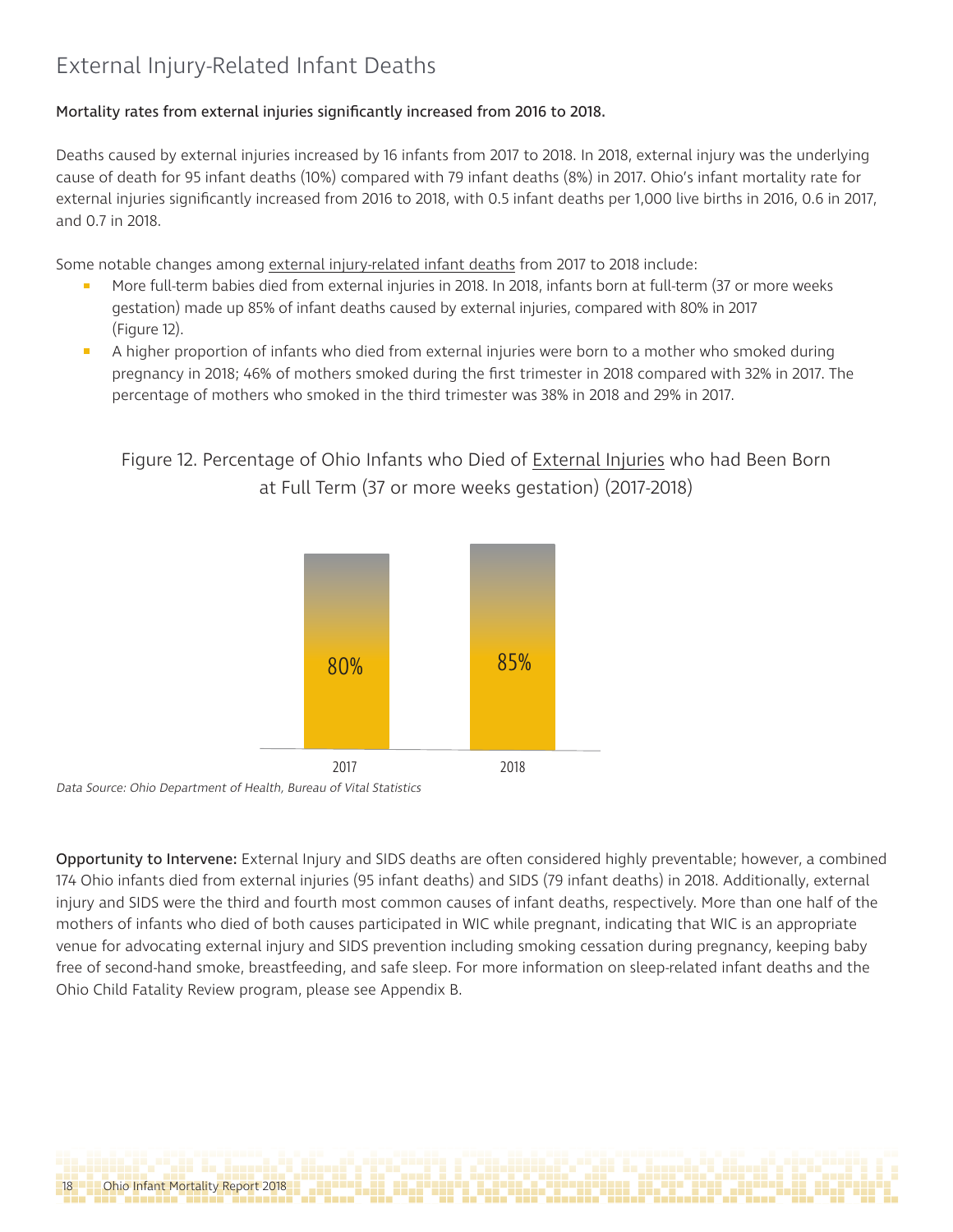### Deaths to Infants Born at Less Than 24 Weeks Gestation

Among infants who died and were born at less than 24 weeks gestation, only 16% of the mothers had a prior preterm birth, but 71% had previously been pregnant (Figure 13).

Among infants who died and were born before 24 weeks gestation:

- One-third of mothers did not receive prenatal care during the first trimester. Ù,
- Two-thirds lived in an OEI county. Ċ
- Ċ More than 40% of the infants who died had a mother who was obese prior to pregnancy.
- Almost 20% were not born in the appropriate level facility for their gestational age and birth weight. n,
- Over 60% died due to prematurity-related causes. п

Figure 13. Maternal and Infant Attributes of Ohio Infants who Died and were Born Before 24 Weeks Gestation (2018)



\*Non-Hispanic deaths include those of unknown or missing ethnicity.

\*\*An infant born in a hospital without the appropriate level of care given the infant's gestational age and/or birth weight. Denominator includes infants born in a facility.

19

Data Source: Ohio Department of Health, Bureau of Vital Statistics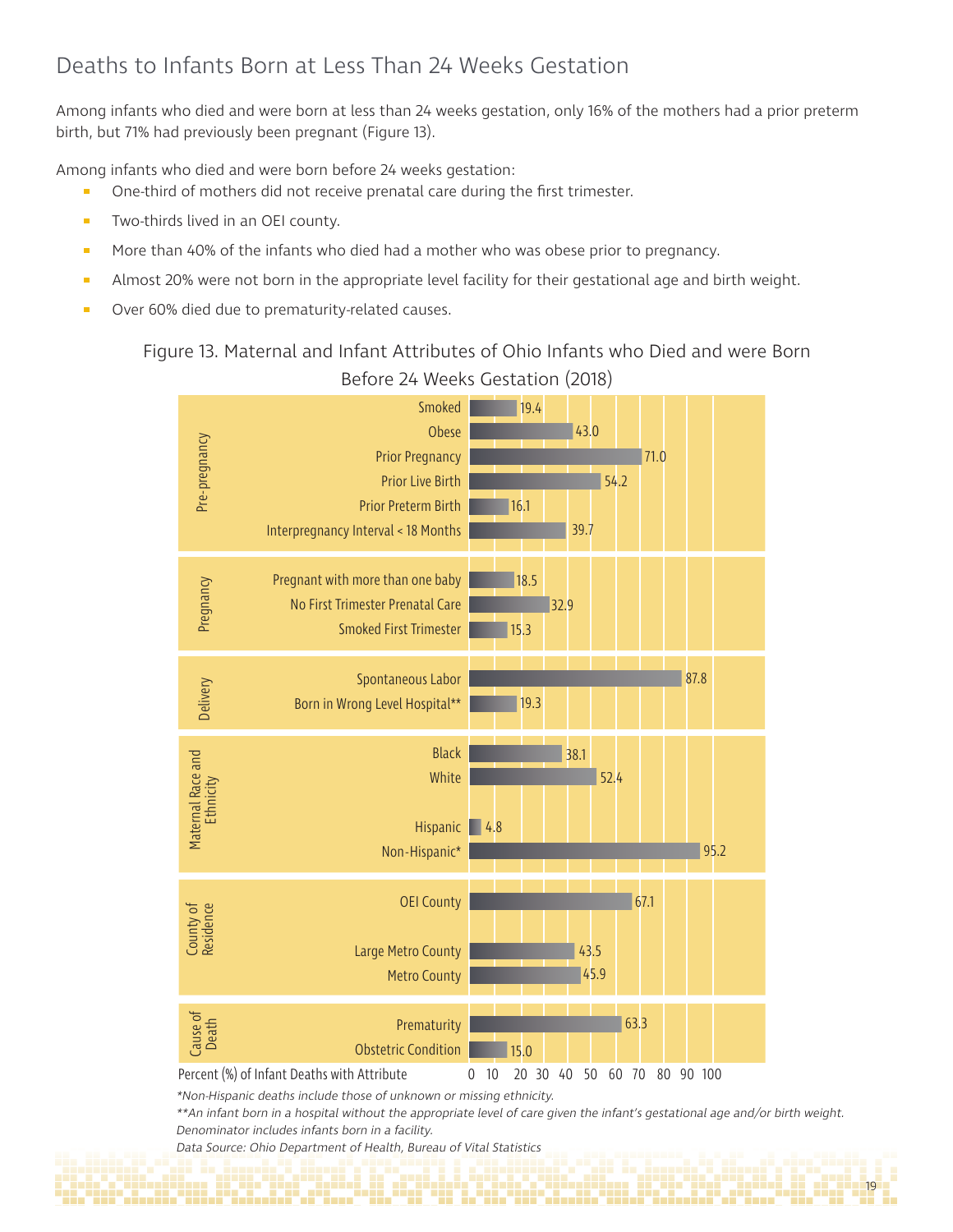## DATA SOURCES AND METHODS

This report contains data from the Birth Resident, Mortality, and Infant Mortality Period datasets, which are part of Ohio's Vital Statistics System. The data sets were downloaded from the Secure Ohio Public Health Information Warehouse, a self-service online tool where authorized users can obtain the most recent public health data available about Ohio. The numerator for rates (deaths) is calculated from the Mortality dataset while the denominator (live births) is calculated from the Birth Resident dataset. Therefore, for race and ethnic specific rates, the numerator is based on infant race as reported on the death certificate while the denominator is based on mother's race as reported on the birth certificate. Rates and percentages for subcategories with fewer than 10 infant deaths are suppressed due to insufficient reliability or confidentiality requirements. Causes of infant deaths were categorized using modified Dollfus criteria, which organizes infant deaths by etiology and their amenability to prevention efforts.<sup>3</sup>

For Section 2: A Deeper Look, race and ethnicity are defined as the mother's self-reported race and ethnicity on the birth certificate.

Trend analyses were conducted using Joinpoint software, which tests for significant trends over time and identifies time points where changes in trends occur. References to rates increasing, decreasing, or being different from one another indicate that differences or changes are statistically significant at the p<0.05 level. For measures where there appear to be observed differences between categories or over time, but these differences were not statistically significant, they are not mentioned in the text.

The Jenks natural breaks classification method was used to group counties by infant mortality rate for the map on page 8. This data clustering method creates classes or groups based on natural groupings. This is done by reducing the variance within classes and maximizing the variance between classes.

Access tables for data referenced in this report in Appendix C.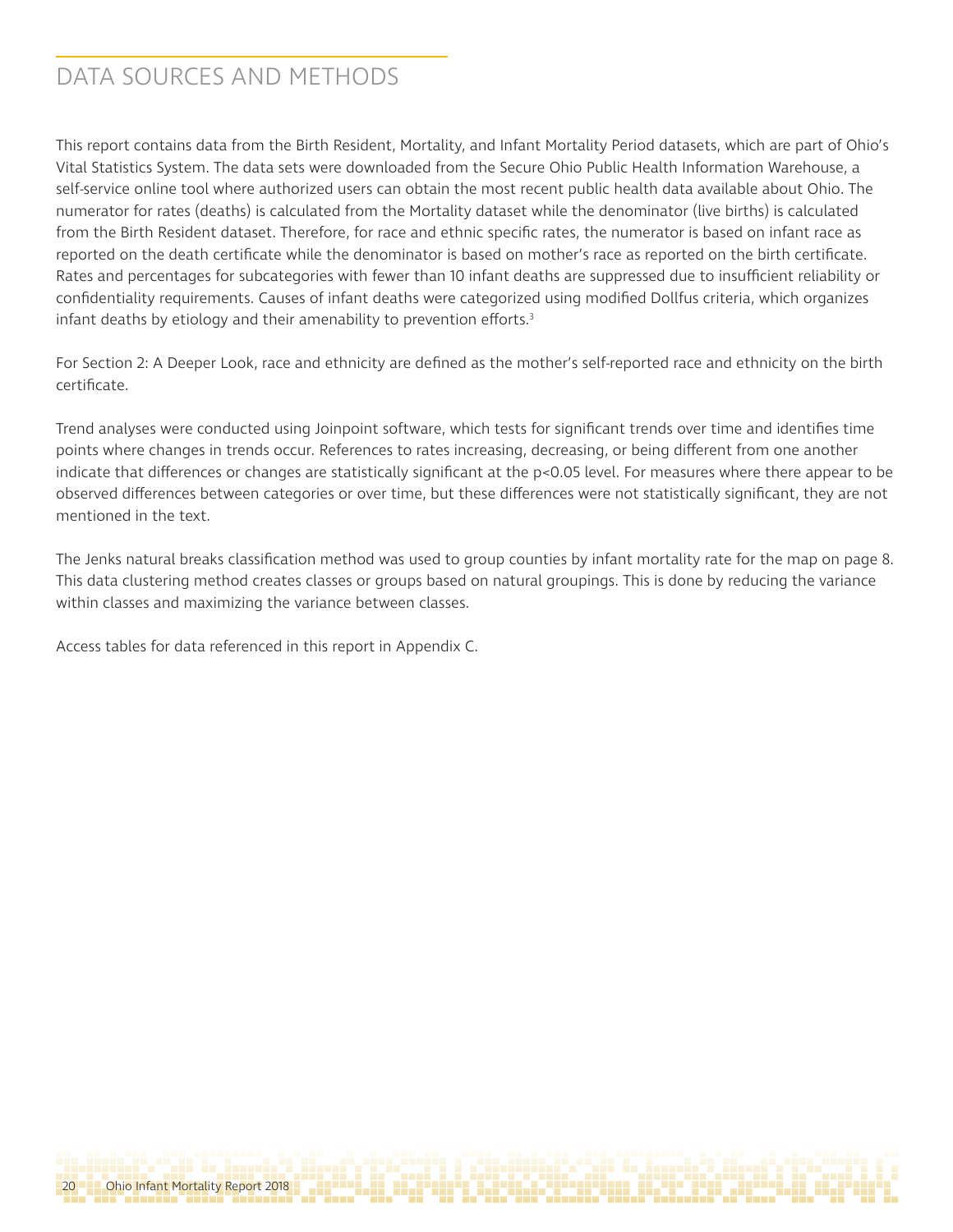## DEFINITIONS

- Congenital anomaly: This Dollfus category of infant cause of death includes deaths caused by congenital malformations, deformations, and chromosomal anomalies, and congenital disorders.
- County type: Based on the Centers for Medicaid and Medicare Services designations, this report divides counties into Ì. large metro, metro, micro or rural county types.
- Eligible for WIC: For purposes of these analyses, women were income eligible for WIC if they were presumed to be п insured by Medicaid at delivery.
- External injury: This Dollfus category of infant cause of death includes deaths caused by accidents; accidental and intentional injuries; and accidental drowning, suffocation, aspiration, and asphyxiation.
- Father not named on birth certificate: The birth certificate contained no information about the father of the infant. Lack of information about the father is sometimes used as an indicator of a lack of paternal support for the pregnancy and infant.
- Inadequate hospital level: An infant born in a hospital without the appropriate level of care given the infant's gestational age and/or birth weight. For example, infants born before 32 weeks gestation should be delivered at facilities with specialized health care providers and equipment to care for infants who are born too early or critically ill. The 2016 maternity unit licensure levels of care were used and are prescribed through Ohio Revised Code. Based on recent recommendations from the American College of Obstetricians and Gynecologists and the Society for Maternal-Fetal Medicine, identification and referral of women with high-risk pregnancies to hospitals better equipped and staffed to provide care have been important steps to improve birth outcomes.<sup>4,5</sup>
- Infant death: The death of a live-born infant before his or her first birthday.
- Infant mortality rate: The number of infant deaths in a specific year divided by the number of live births within that same year, multiplied by 1,000.
- Neonatal death: The death of a live-born infant during the first 27 days of life.
- Neonatal mortality rate: The number of neonate deaths in a specific year divided by the number of live births within п that same year, multiplied by 1,000.
- Mother: A female Ohio resident who physically gives birth to the infant.
- Obese: Refers to a mother's body mass index (BMI) that was greater than 30 kg/m2 before becoming pregnant. n
- Obstetric conditions: A Dollfus category of infant cause of death comprised primarily of the following: premature rupture of membranes, placenta previa, placental separation and hemorrhage, incompetent cervix, and multiple pregnancy.
- OEI: The Ohio Institute for Equity in Birth Outcomes is a partnership between ODH and nine urban communities to improve birth outcomes and reduce racial disparities in infant deaths.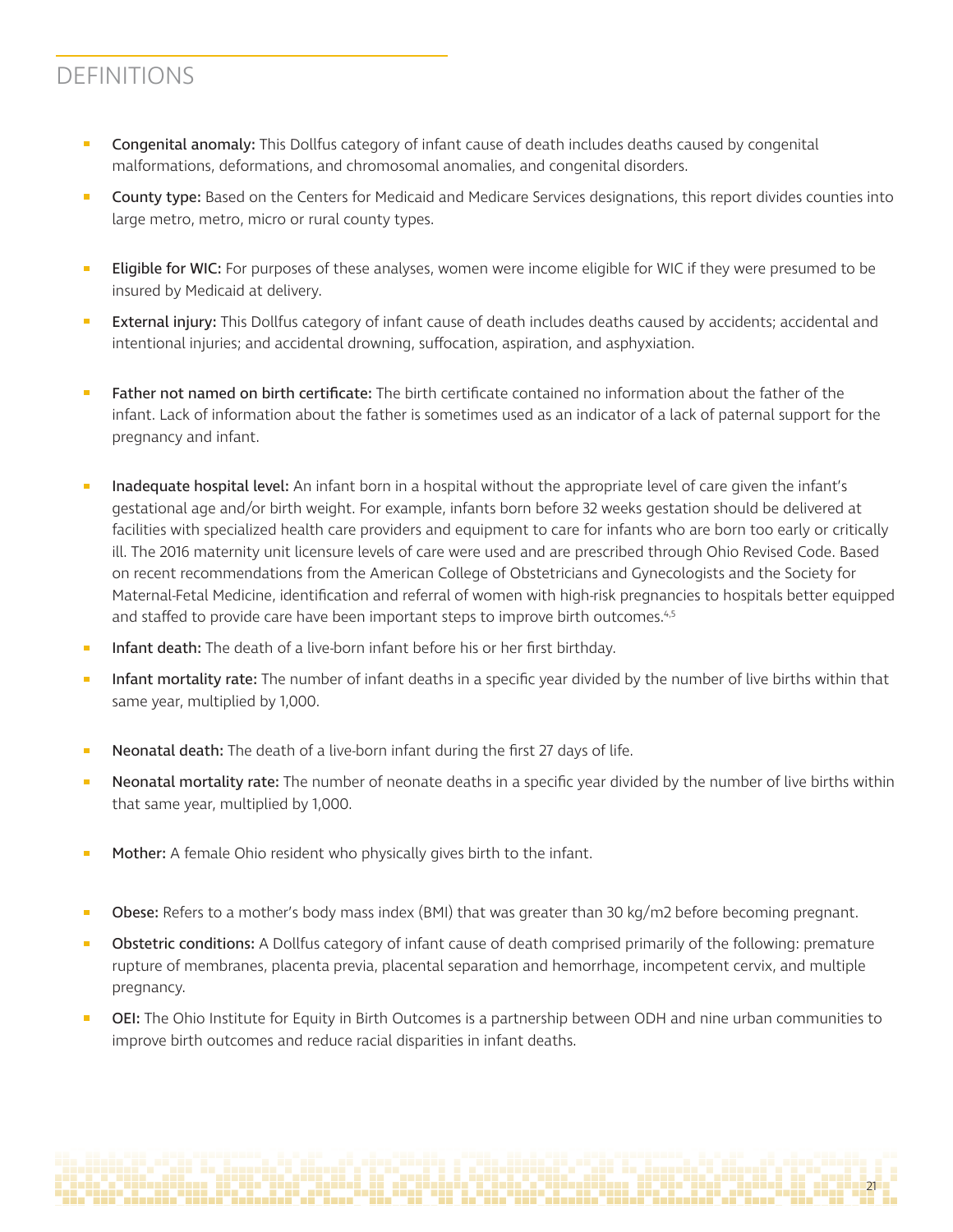## DEFINITIONS

- Postneonatal death: The death of an infant aged 28 days through 364 days of life.
- Postneonatal mortality rate: The number of postneonatal deaths in a specific year divided by the number of live п births within that same year, multiplied by 1,000.
- Prematurity-related conditions: Dollfus category of infant cause of death comprised of short gestation and n. low birth weight as well as several other causes that are specific to prematurity, such as neonatal hemorrhage, respiratory distress syndrome, and necrotizing enterocolitis.
- SHIP: Ohio's state health improvement plan that serves as a strategic menu of priorities, objectives, and evidencen, based strategies to improve the health of Ohioans.
- SIDS: This acronym stands for Sudden Infant Death Syndrome and is a modified Dollfus category for infant cause of n. death.
- Small for gestational age: An infant who is smaller at birth than the usual size/weight for infants born at the same gestational age pregnancy.
- Spontaneous preterm birth: Initiation of labor was spontaneous rather than provider initiated such as through labor n, induction, or cesarean without labor, or membrane rupture.
- WIC: The Special Supplemental Nutrition Program for Women, Infants, and Children is a federal program n. administered by the state to income eligible women and their children up to age 5. The program improves pregnancy outcomes by providing or referring to support services.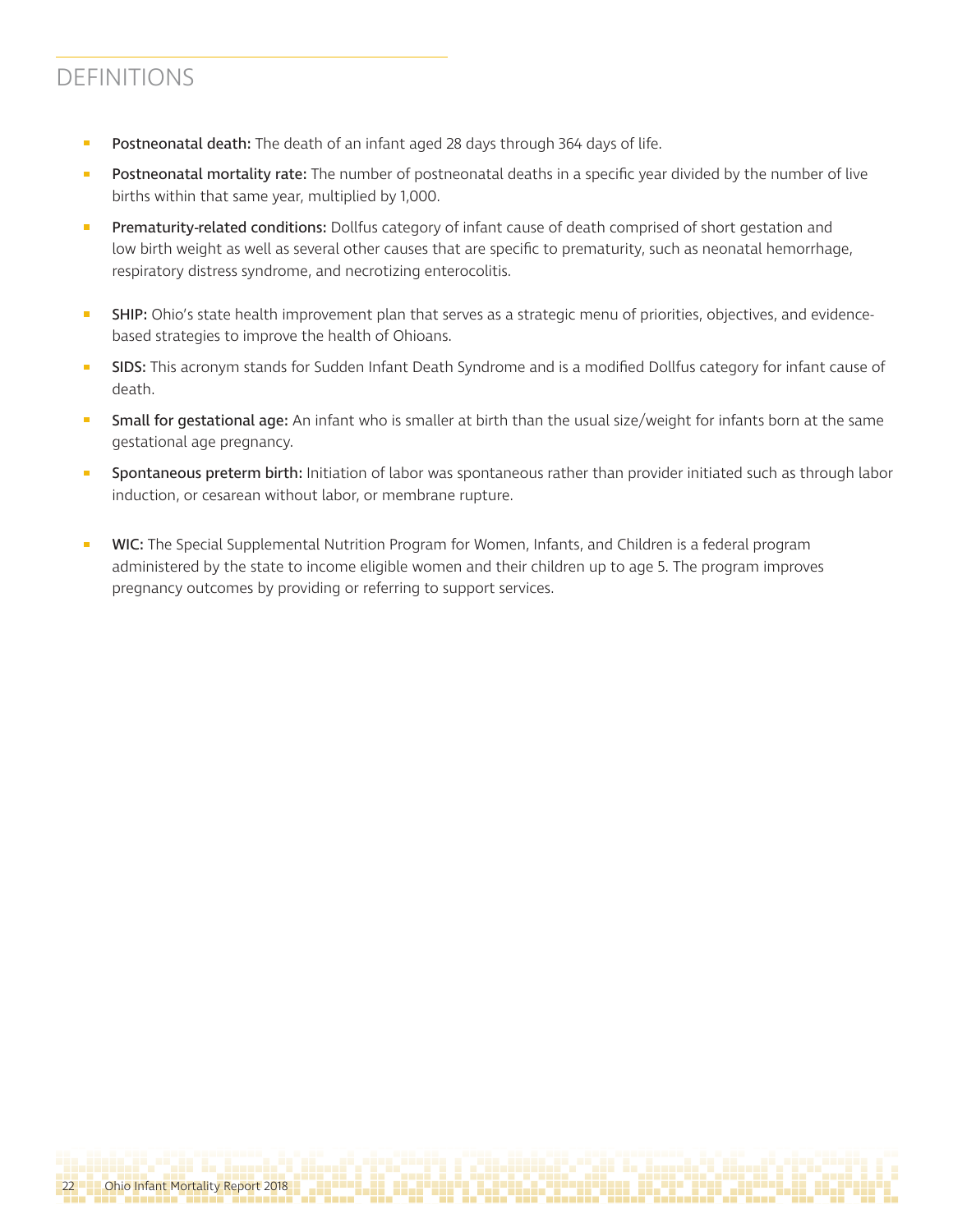## REFERENCES

- 1. Health Policy Institute of Ohio. Ohio 2017-2019 State Health Improvement Plan. 2016. Available at <https://odh.ohio.gov/wps/portal/gov/odh/about-us/sha-ship/Media/Ohio-2017-19-State-Health-Improvement-Plan>. Accessed on November 5, 2019.
- 2. Klebanoff, M. A., Yossef-Salameh, L., Latimer, C., Oza-Frank, R., Kachoria, R., Reagan, P. B., Oliver, E. A., Buhimschi, C. S. and Buhimschi, I. A. (2016), Development and Validation of an Algorithm to Determine Spontaneous versus Provider-Initiated Preterm Birth in US Vital Records. Paediatr Perinat Epidemiol, 30: 134–140. doi:10.1111/ppe.12267.
- 3. Nakamura AM, Dove MS, Minnal A, Damesyn M, Curtis MP. Infant Mortality: Development of a Proposed Update to the Dollfus Classification of Infant Deaths. Public Health Rep. 2015;130(6):632-642. doi:10.1177/003335491513000613.
- 4. Van Otterloo, L. R., Connelly, C. D. (2018), Risk-Appropriate Care to Improve Practice and Birth Outcomes. JOGNN, 47: 661-672.doi.org/10.1016/j.jogn.2018.05.004.
- 5. Centers for Disease Control and Prevention. CDC Levels of Care Assessment Tool (CDC LOCATe): Risk-Appropriate Care. Available at [https://www.cdc.gov/reproductivehealth/maternalinfanthealth/cdc-locate/index.html.](https://www.cdc.gov/reproductivehealth/maternalinfanthealth/cdc-locate/index.html) Accessed on December 31, 2019.

### Contributors

Tamika Johnson Andrea Arendt Elizabeth J Conrey Sarah Kriebel Dana Mayer Reena Oza-Frank Emily Quesinberry

Graphics were produced by Elsie Stiger.

### Contact Information

Reena Oza-Frank Data and Surveillance Manager Bureau of Maternal, Child and Family Health Ohio Department of Health 614-466-4626 [Reena.Oza-Frank@odh.ohio.gov](mailto:Reena.Oza-Frank%40odh.ohio.gov?subject=)

### Suggested Citation

Ohio Department of Health. 2018 Ohio Infant Mortality Report. Columbus, OH: Ohio Department of Health. 2019.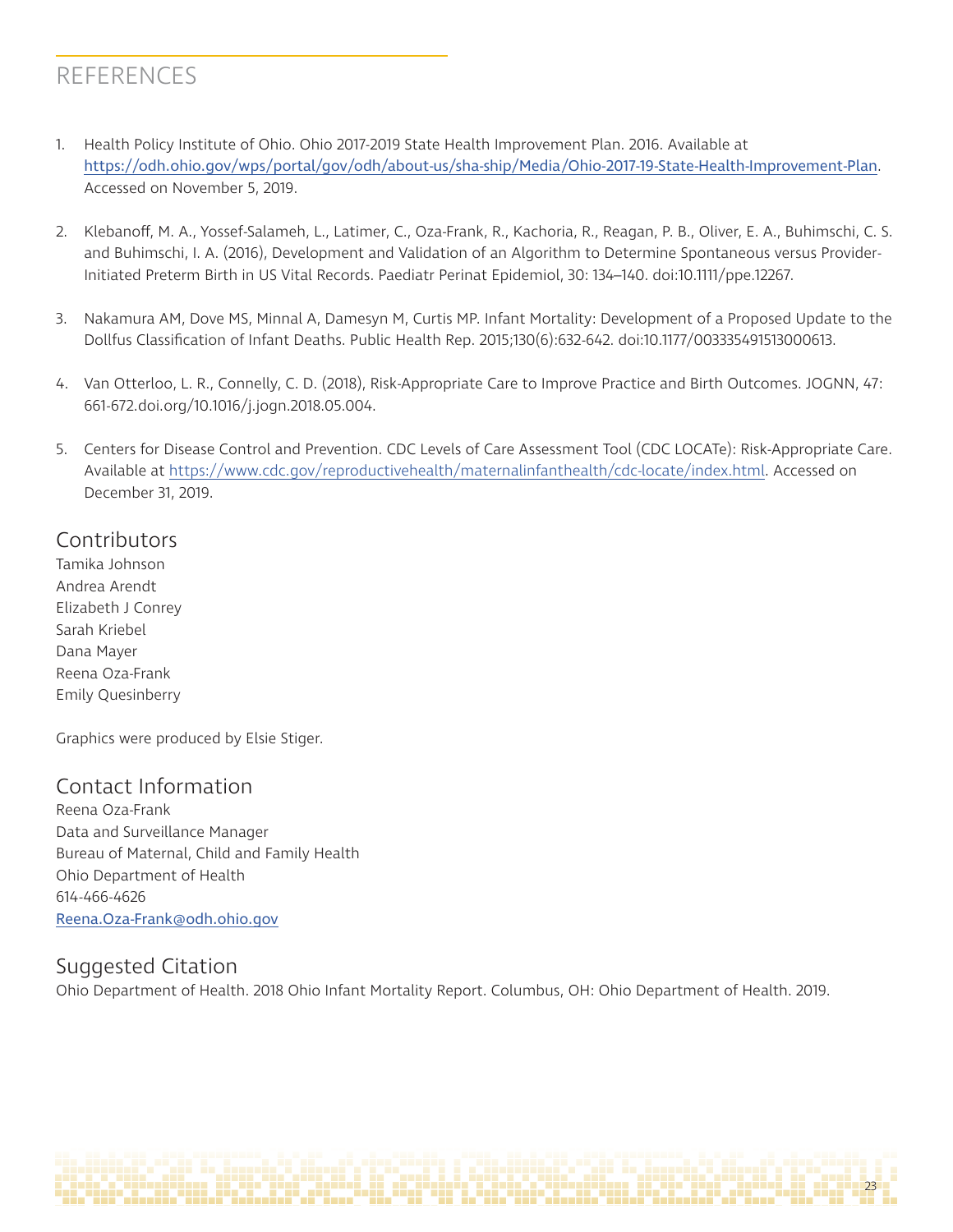## Appendix A: The Ohio Equity Institute (OEI)

In 2018, two-thirds of mothers who experienced an infant loss lived in one of nine Ohio counties and a disproportionate number were black. These counties include: Butler, Cuyahoga, Franklin, Hamilton, Lucas, Mahoning, Montgomery, Stark, and Summit. In 2013, a local team was formed in each of these nine counties to create the Ohio Equity Institute (OEI). During the first five years of the project, local teams were responsible for and completed the following activities: engaging their communities, coordinating resources and services, and identifying, promoting, and managing interventions aimed at improving local birth outcomes.

OEI 2.0 launched on October 1, 2018. This new, more targeted structure was developed to ensure that the program addresses key drivers of infant mortality and prioritizes the populations most vulnerable for poor birth outcomes. In 2018, about 30% of mothers who experienced an infant loss did not access first trimester prenatal care. We know removing barriers to both early pregnancy identification for prenatal care and access to prenatal care are opportunities to better address the needs of pregnant moms. We also learned in 2018 that more than one in four mothers who lost a baby was likely eligible for WIC but not receiving benefits. Streamlining access and referrals to resources and services for our moms and babies is paramount to ensuring each woman receives the totality of support she wants and deserves during her pregnancy.

Local OEI 2.0 teams are charged with implementing two strategies:

1. Upstream strategy: Facilitate the development, adoption, or improvement of policies and/or practices which impact the social determinants of health related to preterm birth and low birth weight in each county.

Policy and practice changes adopted during year one of the grant will be implemented in year two. OEI teams used their local data to determine the most impactful areas to focus their policy and practice change efforts. Most OEI teams are focused on practice and policy changes in the areas of housing, transportation, and access to health care.

2. Downstream strategy: Local community Neighborhood Navigators identify and connect eligible pregnant women to clinical and social services.

Of women served from October 1, 2018 – August 13, 2019, nearly 70% were black. Of all women served during this same timeframe, 19.7% reported a history of unstable housing or homelessness, over 14% reported a need for safe sleep resources, 12% reported a need for prenatal support and 10% reported food insecurity.

During year one of OEI 2.0, teams worked diligently to leverage the resources and services developed and coordinated in the first iteration of OEI to design and implement their new strategies. Local OEI teams collectively employed 27 Neighborhood Navigators. Each team designed unique community outreach strategies aimed at identifying unreached pregnant women in their neighborhoods, communities, and counties. Strategies included placing information near pregnancy tests in drug stores and dollar stores in high priority neighborhoods, hosting weekly roundtables at public libraries for local pregnant moms to connect with one another and service providers about their needs and concerns, building referral networks with local service providers (ex. WIC), and building relationships with local retail managers (ex. dollar stores) to allow Neighborhood Navigator presence during high-traffic times.

OEI teams receive technical assistance to support their local capacity in program design and implementation, epidemiology, monitoring and evaluation, and community engagement. Support is provided by the Ohio Department of Health as well as contracted vendors to ensure targeted, unique technical assistance for each individual team.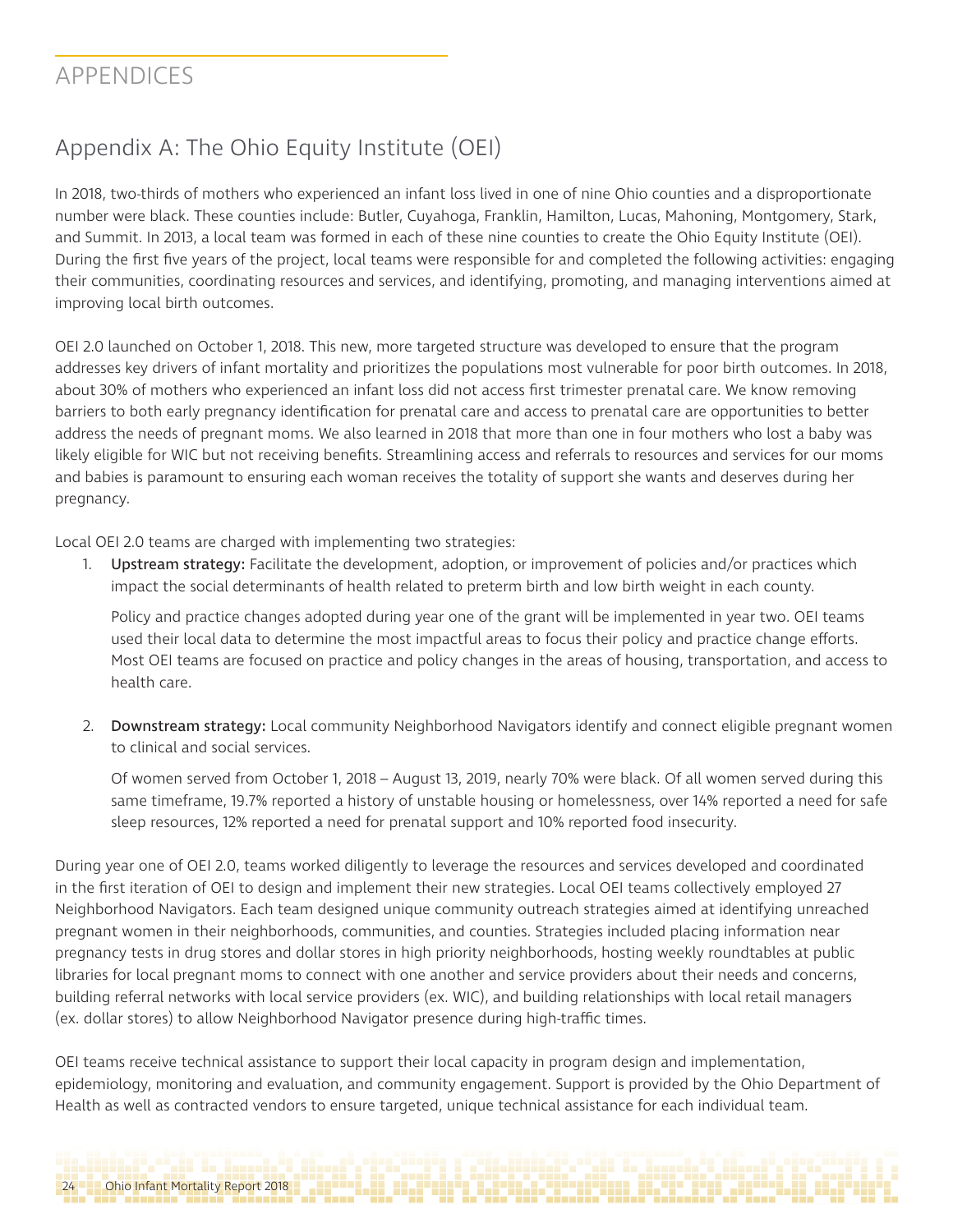







Data Source: Ohio Department of Health, Bureau of Vital Statistics \* Rates based on fewer than 10 deaths do not meet standards of reliability or precision and are suppressed.

Note: The number of black infant deaths in Butler, Mahoning, and Stark counties was less than 10 in multiple years. For this reason, trends are not shown for black infant mortality in these counties. Additionally, the number of white infant deaths in Mahoning County was less than 10 in multiple years; therefore, trends are not shown for white infant mortality in Mahoning County.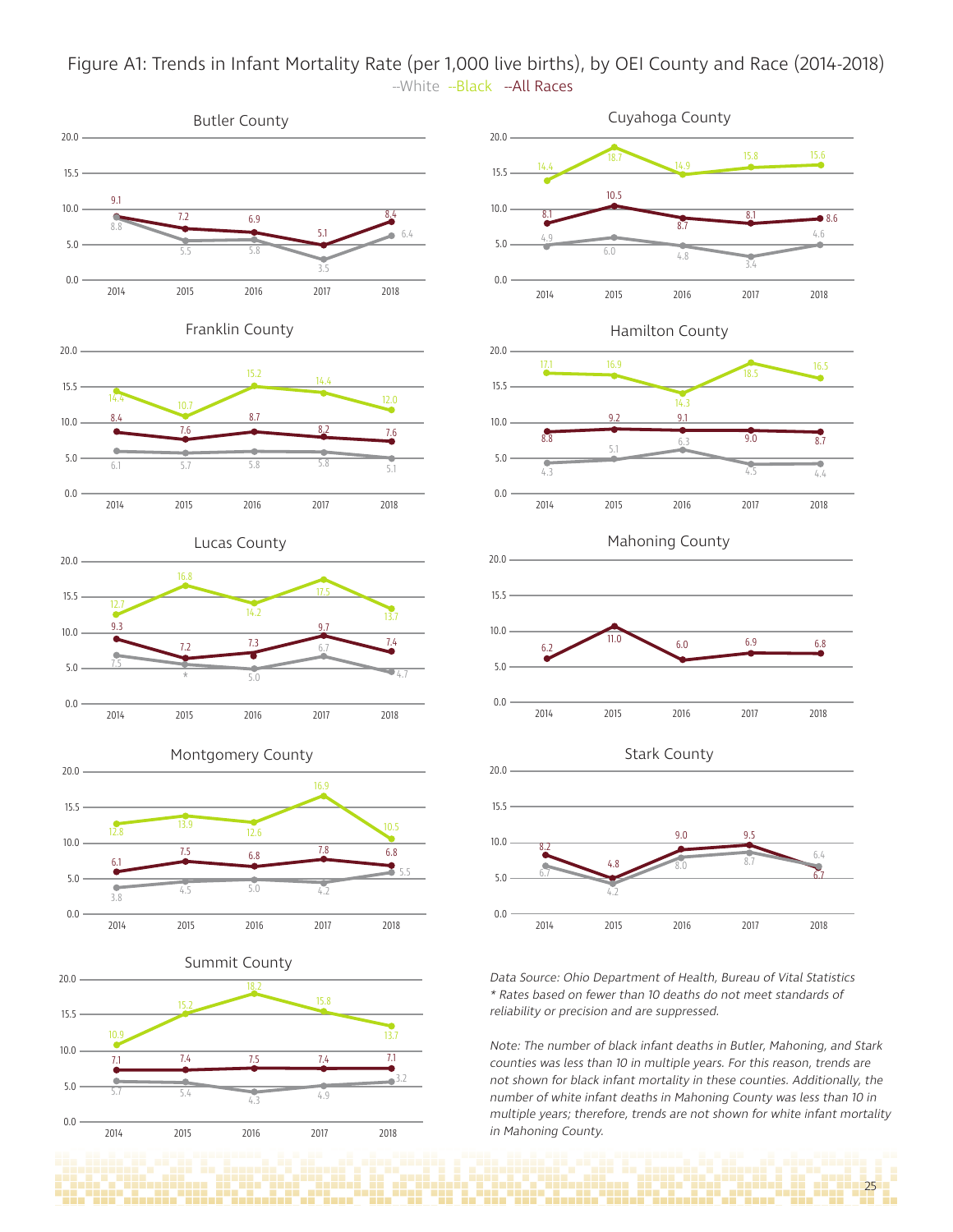## Appendix B: Sleep-Related Deaths

The Ohio Child Fatality Review (CFR) program was established in 2000 by the Ohio General Assembly in response to the need to better understand why infants and children die. The law mandates CFR boards in each of Ohio's counties (or regions) to review the deaths of all children younger than 18 years of age. Ohio's CFR boards are composed of multidisciplinary groups of community leaders whose careful review process results in a thorough description of the factors related to infant and child deaths. The rich data collected through the CFR process allows communities and the state to identify factors contributing to deaths so initiatives aimed at reducing preventable deaths can be implemented. Child Fatality Review data have been used to better understand the complex issues related to infant mortality in Ohio, particularly in the area of sleep-related deaths. Examining sleep-related death data collected by CFR has provided the opportunity to address this critical contributor to infant mortality in a comprehensive way.

Despite their best efforts, CFR boards are not able to review every infant death, therefore, calculation of rates is not appropriate. Instead of rates, CFR statistics are reported as a proportion of the total reviews. Deaths that were not reviewed include cases still under investigation or involved in prosecution, out of state deaths reported too late for thorough review, and late-year deaths for which death certificates had not yet been processed. Due to these variables, it is usually impossible to find an exact number-for-number match between CFR data and data from other sources such as vital statistics. The unique role of CFR data is to provide a comprehensive depth of understanding to augment other, more one-dimensional surveillance data sources.

In 2018, 771 (82%) infant deaths were reviewed out of the 938 total infant deaths. This percentage of completed reviews will likely increase as some outstanding 2018 cases will have the opportunity for review in 2019 and beyond.

Out of the 771 CFR reviews, 140 were sleep-related deaths.

Of the 140 sleep-related infant death cases reviewed through CFR,

Black infants comprised half (54%) of the sleep-related infant deaths, despite only representing 18% of live births in 2018.

## Black Infants 54%

- Half (49%) of all involved infants were between 1 month and 3 months old.
	- Sleep-related deaths become less common as infants age, but still occur up to 11 months of age.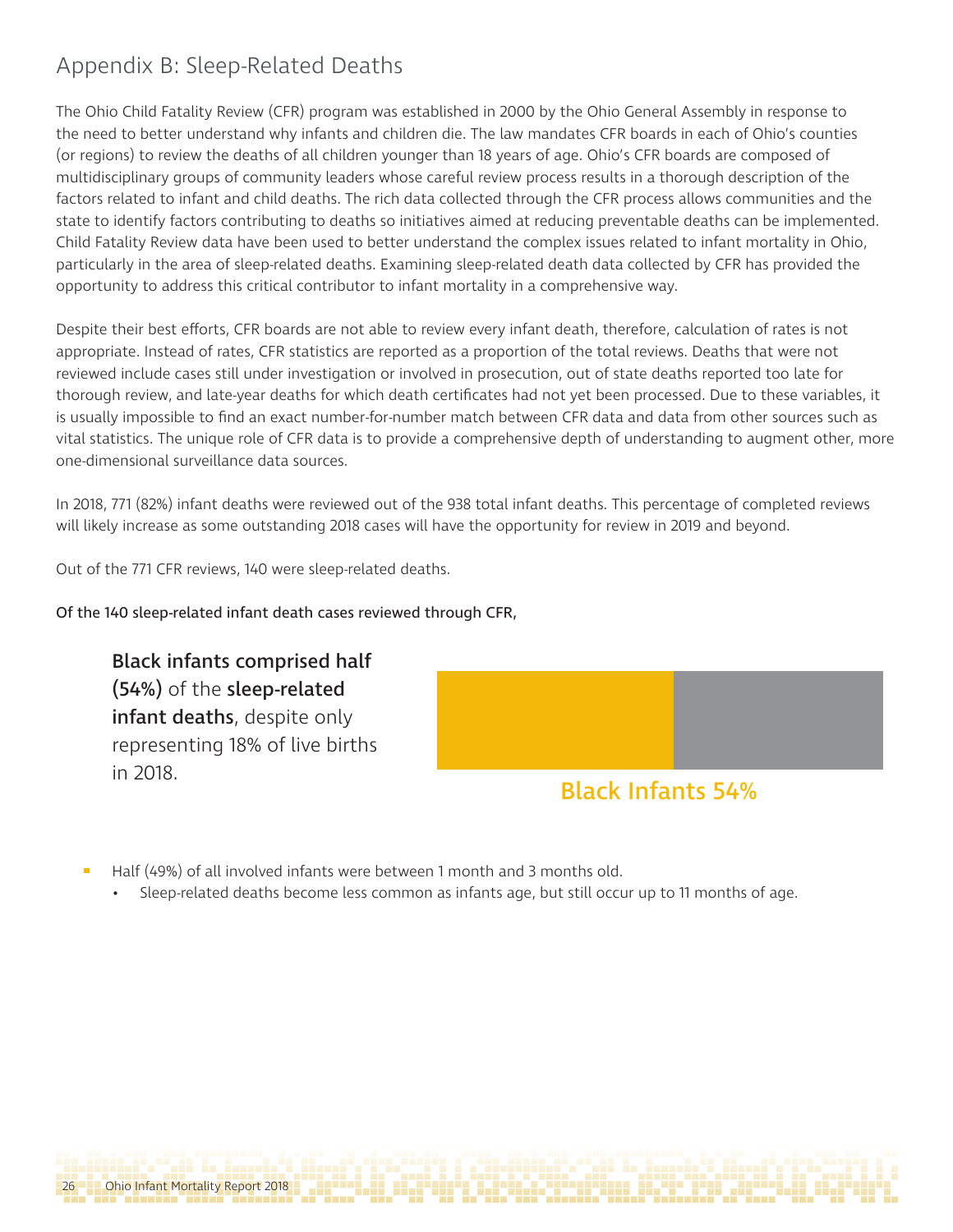## **Infant Safe Sleep**



## Baby sleeps safest alone, on their back, in a crib.

A number of unsafe sleep circumstances were commonly reported for sleep-related deaths:



- Infants were put to sleep alone in only 36% (51) of reviews. Bed-sharing was reported at the time of the death in 56% (78) of reviews.
	- Among reviews indicating bed-sharing, infants most often shared a sleep surface with an adult only (72%), an adult and another child (13%), or another child only (9%). Six percent of reviews did not specify.
	- Of the 66 reviews that indicated bed-sharing with an adult, or adult and child, 15% indicated the person in charge was impaired at the time of the incident.
- Eight percent (11) of reviews had missing or unknown data on sleeping alone.



Infants were put to sleep on their back in only 56% (78) of reviews.

- Twenty-two percent of infants were put to sleep on their side or stomach.
- Sleep position was unknown in 23% of reviews.



### Infants were put to sleep in a crib or bassinet in only 21% (30) of reviews.

- Seventy-nine percent (110) of reviews occurred in an unsafe sleep environment (i.e. not a crib or bassinet). Of those,
	- Fifty-four percent had a safe sleep space available in the home (i.e. a crib or bassinet).
	- Thirteen percent did not have a safe sleep space available.
	- Thirty-four percent had unknown or missing data on safe sleep space availability.
- Eighty-seven percent (26) reported object(s) found in the sleep space.
	- Among the 26 reviews indicating objects in the crib or bassinet, the most commonly found objects were blankets (65%), comforters (23%), and pillows (15%). Forty-two percent reported multiple objects in the crib.

### CFR identified additional unsafe sleep circumstances.

- Second-hand smoke exposure was reported for 31% (44) of the 2018 infant sleep-related deaths.
- Nine reviews indicated an adult fell asleep while feeding the infant, with three bottle-feeding, five breastfeeding, and one unknown.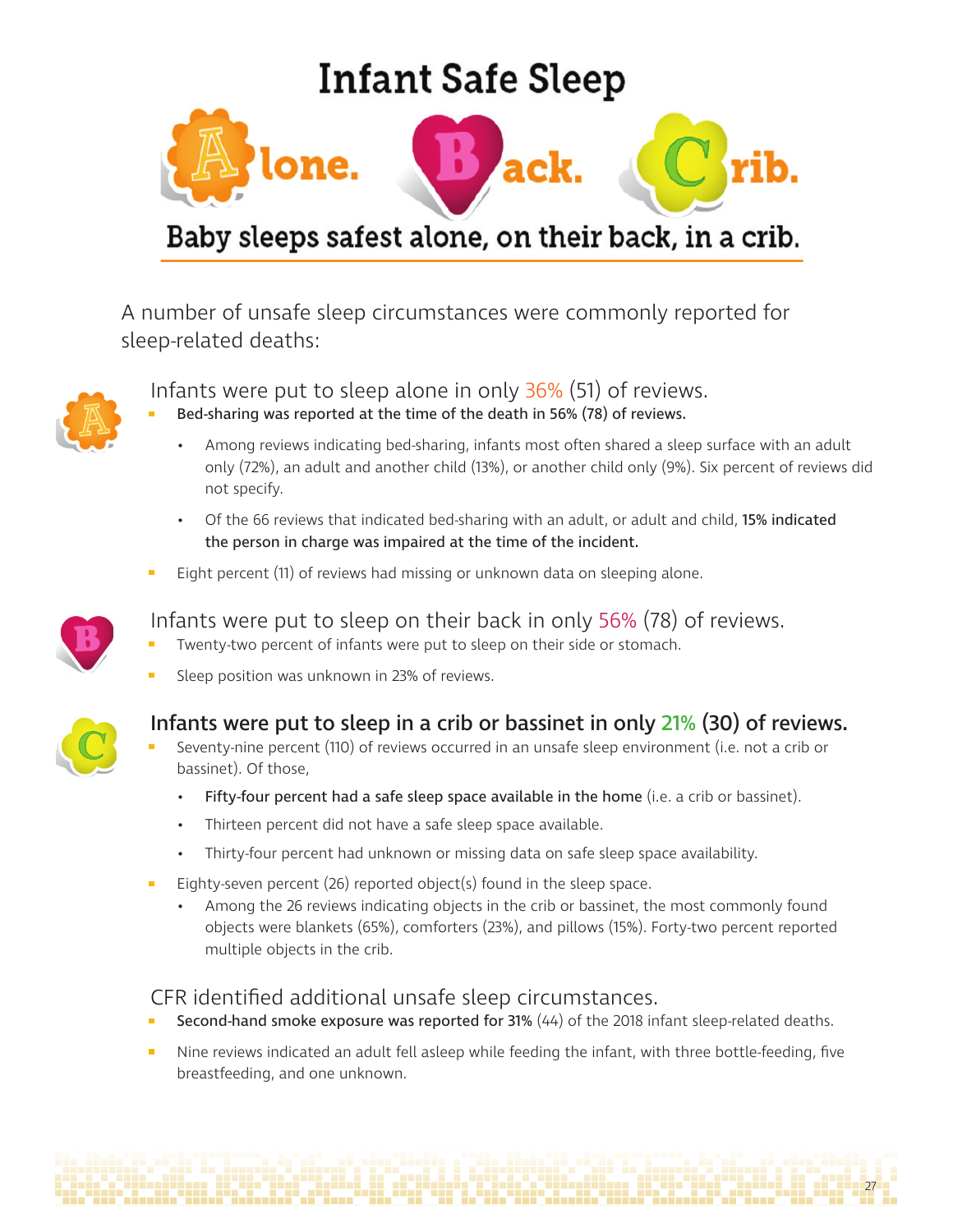### Figure B1: Reviews of Ohio Infant Sleep-Related Deaths by Demographics (2018)

Reviews of Infant Deaths by Age, Race, Ethnicity,Gender, and County Type 2018 (n=140)  $\leq$  $\blacksquare$ 18 22 1 2  $\sqrt{25}$ 20 3 4 14 Months Lived Months Lived 5 14 | 12 6 7 7 8 4  $\Box$ 3 9 10 0 11 1 75 Black Race White 64 Unknown 1 134 **Ethnicity** Non-Hispanic Hispanic **1** 5 Unknown 1 Gender Male 86 54 Female Metropolitan 90 County TypeRural Appalachian  $\blacksquare$  23 Suburban 16 Rural Non-Appalachian 11 0 20 40 60 80 100 120 140 160 Number of Reviews

Data Source: Ohio Child Fatality Review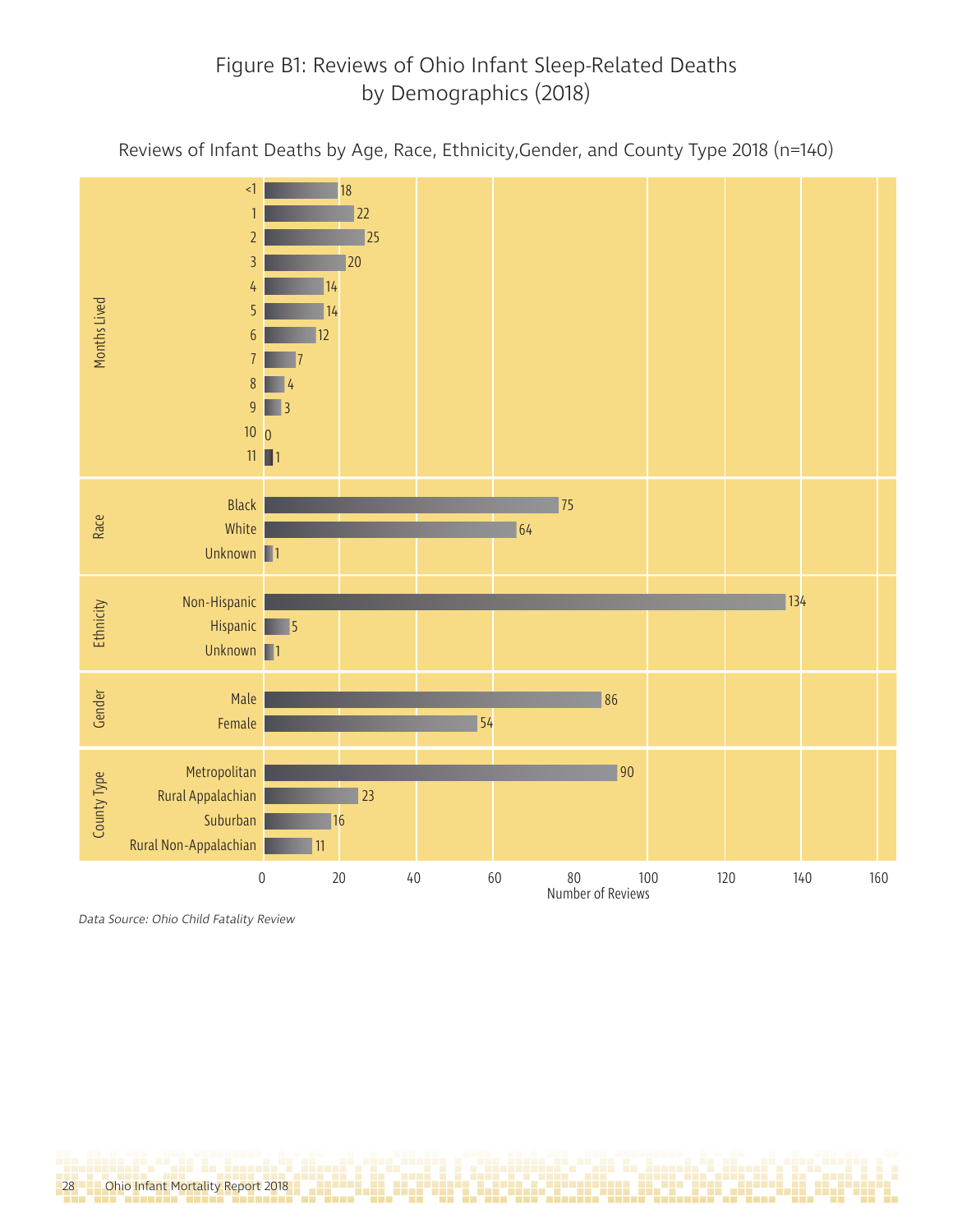## Figure B2: Reviews of Ohio Infant Sleep-Related Deaths by Incident Location (2018)



Reviews of Infant Sleep-Related Deaths by Incident Location, 2018 (n=140)

Data Source: Ohio Child Fatality Review

Note: Other incident locations are: Rock n' Play (4), floor (4), bouncy chair (3), car seat (3), swing (2), bed side sleeper (2), playpen/other play structure but not portable crib (2), baby box (1).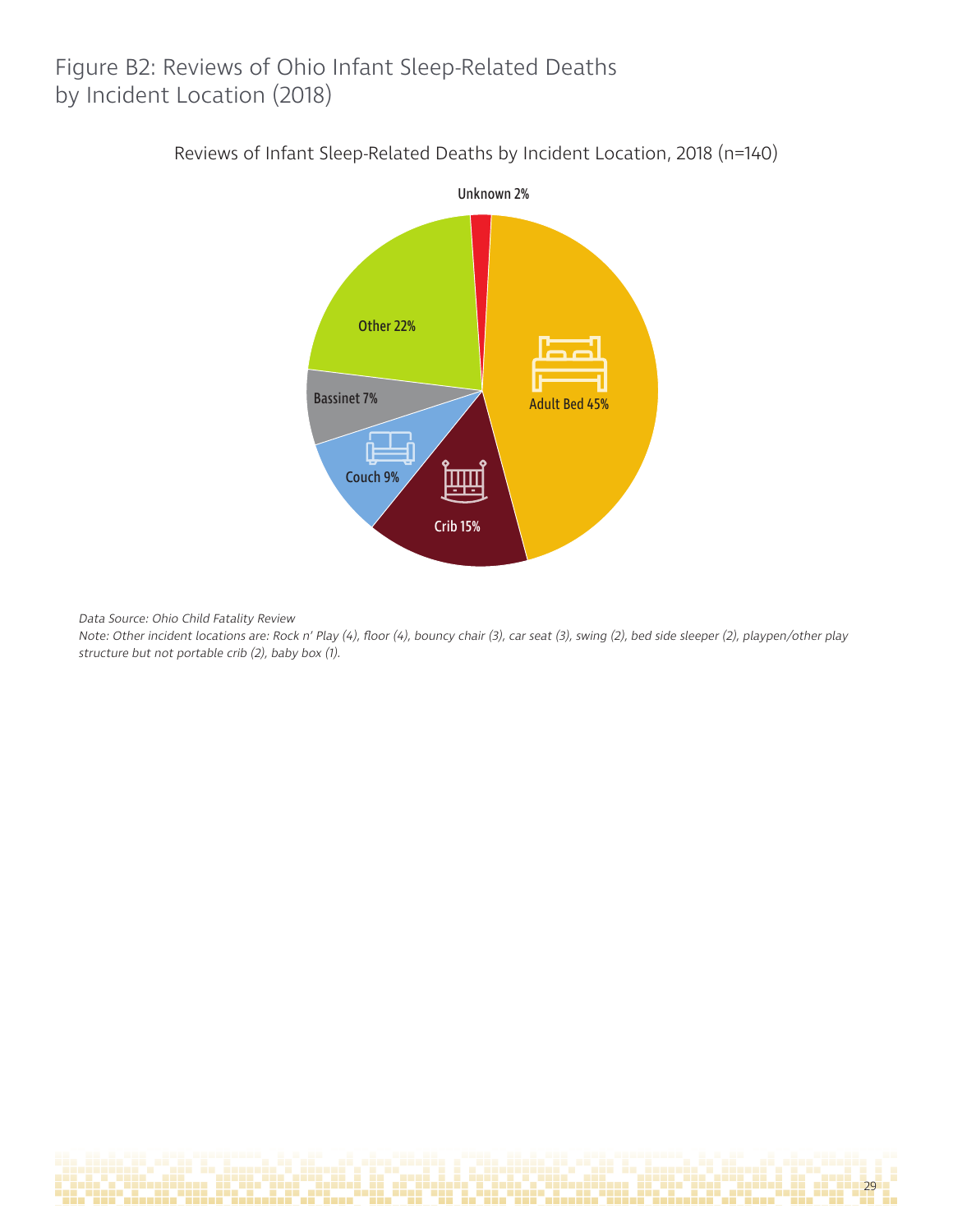## Appendix C: Supplementary Data Tables

## Section 1: County-Level Infant Mortality Data

### Table C1: Ohio Neonatal, Postneonatal, and Infant Mortality (per 1,000 live births), by County (2018)

| Area          | Neonatal<br>Deaths*** | Neonatal<br><b>Mortality Rate</b> | Postneonatal<br>Deaths**** | Postneonatal<br><b>Mortality Rate</b> | Total Infant<br><b>Deaths</b> | <b>Infant Mortality</b><br>Rate | <b>Total Births</b> |
|---------------|-----------------------|-----------------------------------|----------------------------|---------------------------------------|-------------------------------|---------------------------------|---------------------|
| Ohio*****     | 632                   | 4.7                               | 306                        | 2.3                                   | 938                           | 6.9                             | 135,226             |
| Adams         | $\boldsymbol{0}$      | $\star$                           | $\pmb{0}$                  | $\star$                               | $\boldsymbol{0}$              | $\star$                         | 364                 |
| Allen         | $\overline{9}$        | $\star$                           | $\mathbf{1}$               | $\star$                               | 10                            | $8.1***$                        | 1,241               |
| Ashland       | 5                     | $\star$                           | $\mathbf{1}$               | $\star$                               | $6\,$                         | $\star$                         | 623                 |
| Ashtabula     | 5                     | $\star$                           | $\mathsf{3}$               | $\star$                               | 8                             | $\star$                         | 1,118               |
| Athens        | $\mathbf{1}$          | $\star$                           | $\overline{2}$             | $\star$                               | $\overline{3}$                | $\star$                         | 485                 |
| Auglaize      | 5                     | $\star$                           | $\overline{2}$             | $\star$                               | 7                             | $\star$                         | 558                 |
| Belmont       | $\overline{2}$        | $\star$                           | $\overline{2}$             | $\star$                               | $\frac{1}{4}$                 | $\star$                         | 642                 |
| Brown         | $\overline{2}$        | $\star$                           | $\mathbf{1}$               | $^\star$                              | $\overline{3}$                | $\star$                         | 504                 |
| <b>Butler</b> | 27                    | 6.0                               | $11\,$                     | $2.4***$                              | 38                            | 8.4                             | 4,516               |
| Carroll       | 1                     | $\star$                           | $\boldsymbol{0}$           | $^\star$                              | 1                             | $\star$                         | 269                 |
| Champaign     | $\overline{2}$        | $\star$                           | $\boldsymbol{0}$           | $\star$                               | $\overline{2}$                | $\star$                         | 424                 |
| Clark         | $\frac{1}{4}$         | $\star$                           | 5                          | $\star$                               | $\overline{9}$                | $\star$                         | 1,560               |
| Clermont      | 14                    | $6.0**$                           | 5                          | $\star$                               | 19                            | $8.2**$                         | 2,323               |
| Clinton       | $\mathsf{3}$          | $\star$                           | $\mathsf{3}$               | $\star$                               | 6                             | $\star$                         | 452                 |
| Columbiana    | $\overline{2}$        | $\star$                           | $\overline{3}$             | $\star$                               | 5                             | $\star$                         | 986                 |
| Coshocton     | 3                     | $\star$                           | $\overline{2}$             | $\star$                               | 5                             | $\star$                         | 460                 |
| Crawford      | $\mathbf{1}$          | $\star$                           | $\mathbf 0$                | $\star$                               | $\mathbf{1}$                  | $\star$                         | 454                 |
| Cuyahoga      | 82                    | 5.9                               | 38                         | 2.7                                   | 120                           | 8.6                             | 13,873              |
| Darke         | $\overline{3}$        | $\star$                           | $\overline{4}$             | $\star$                               | $\overline{I}$                | $\star$                         | 633                 |
| Defiance      | 1                     | $\star$                           | $\boldsymbol{0}$           | $\star$                               | 1                             | $\star$                         | 403                 |
| Delaware      | 8                     | $\star$                           | $\boldsymbol{0}$           | $\star$                               | $8\,$                         | $\star$                         | 2,127               |
| Erie          | 4                     | $\star$                           | $\overline{2}$             | $\star$                               | 6                             | $\star$                         | 811                 |
| Fairfield     | $\overline{7}$        | $\star$                           | $6\,$                      | $\star$                               | 13                            | $7.6***$                        | 1,719               |
| Fayette       | $\overline{2}$        | $\star$                           | $\mathbf{1}$               | $\star$                               | $\overline{3}$                | $\star$                         | 365                 |
| Franklin      | 96                    | 5.3                               | 42                         | 2.3                                   | 138                           | 7.6                             | 18,266              |
| Fulton        | 1                     | $\star$                           | $\boldsymbol{0}$           | $\star$                               | 1                             | $\star$                         | 472                 |
| Gallia        | $\overline{2}$        | $\star$                           | $\boldsymbol{0}$           | $\star$                               | $\overline{2}$                | $\star$                         | 374                 |
| Geauga        | 1                     | $\star$                           | $\mathbf{1}$               | $\star$                               | $\overline{2}$                | $\star$                         | 967                 |
| Greene        | $8\,$                 | $\star$                           | $\overline{2}$             | $\star$                               | $10\,$                        | $5.8**$                         | 1,730               |
| Guernsey      | 5                     | $\star$                           | 3                          | $\star$                               | 8                             | $\star$                         | 435                 |
| Hamilton      | 63                    | 5.9                               | 30                         | 2.8                                   | 93                            | 8.7                             | 10,744              |
| Hancock       | $\mathsf{3}$          | $\star$                           | 4                          | $\star$                               | $\overline{7}$                | $\star$                         | 859                 |
| Hardin        | $\mathbf{1}$          | $\star$                           | $\boldsymbol{0}$           | $\star$                               | $\mathbf{1}$                  | $\star$                         | 371                 |
| Harrison      | 1                     | $\star$                           | $\mathbf{1}$               | $\star$                               | $\overline{2}$                | $\star$                         | 143                 |
| Henry         | $\mathbf{1}$          | $\star$                           | $\boldsymbol{0}$           | $\star$                               | $\mathbf{1}$                  | $\star$                         | 321                 |
| Highland      | $\overline{2}$        | $\star$                           | $\boldsymbol{0}$           | $^\star$                              | $\overline{2}$                | $\star$                         | 569                 |
| Hocking       | $\overline{0}$        | $\star$                           | $\mathbf 0$                | $\star$                               | $\overline{0}$                | $\star$                         | 286                 |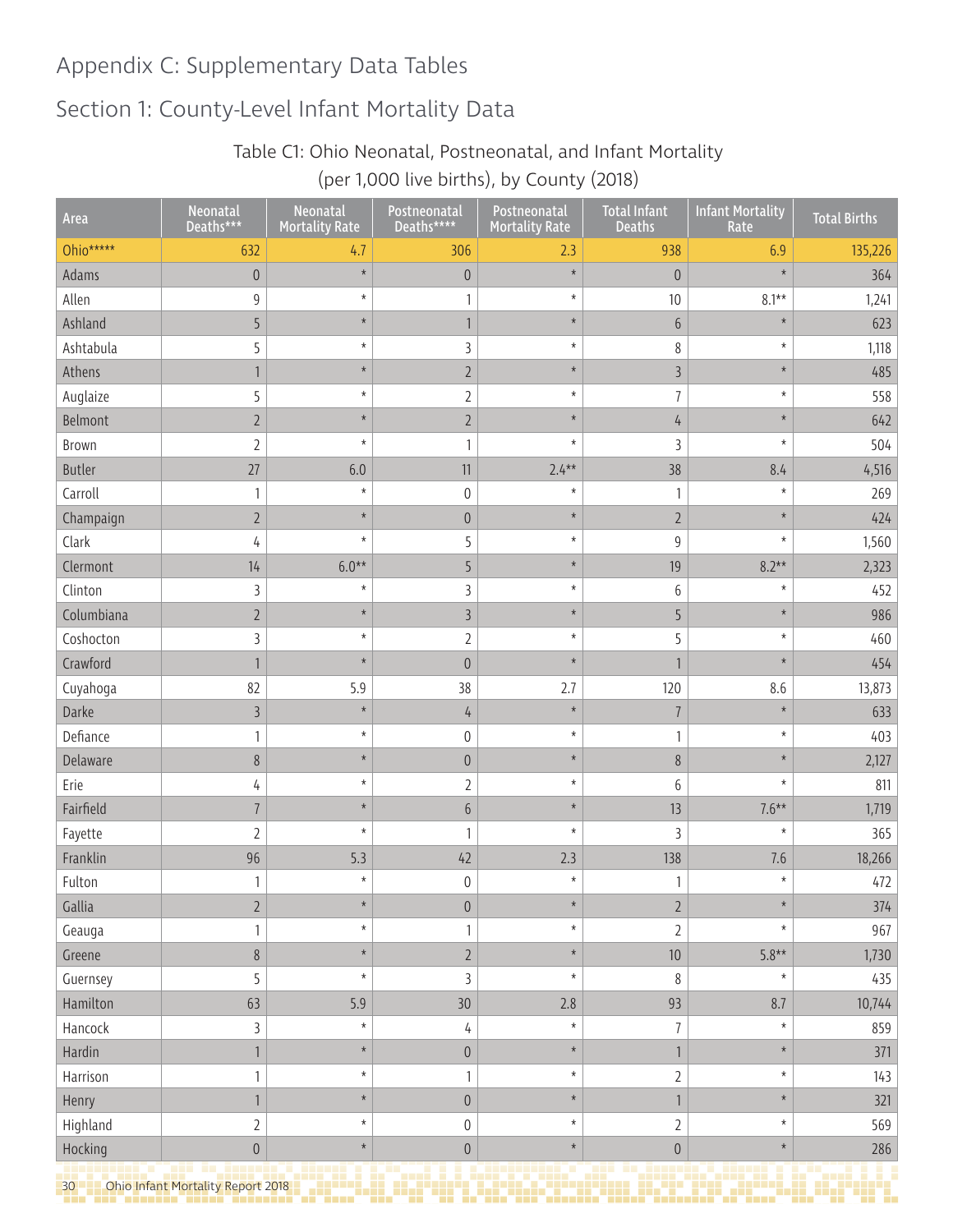### Table C1 continued

| Area       | Neonatal<br>Deaths*** | Neonatal<br><b>Mortality Rate</b> | Postneonatal<br>Deaths**** | Postneonatal<br><b>Mortality Rate</b> | <b>Total Infant</b><br><b>Deaths</b> | <b>Infant Mortality</b><br>Rate | <b>Total Births</b> |
|------------|-----------------------|-----------------------------------|----------------------------|---------------------------------------|--------------------------------------|---------------------------------|---------------------|
| Holmes     | $\boldsymbol{0}$      | $\star$                           | $\boldsymbol{0}$           | $\star$                               | 0                                    | $\star$                         | 805                 |
| Huron      | $\overline{2}$        | $\star$                           | $\boldsymbol{0}$           | $\star$                               | $\overline{2}$                       | $\star$                         | 712                 |
| Jackson    | $\overline{3}$        | $\star$                           | $\overline{2}$             | $\star$                               | 5                                    | $\star$                         | 425                 |
| Jefferson  | 1                     | $\star$                           | $\overline{2}$             | $\star$                               | $\overline{3}$                       | $\star$                         | 680                 |
| Knox       | 1                     | $\star$                           | $\mathsf 3$                | $\star$                               | 4                                    | $\star$                         | 778                 |
| Lake       | $\overline{9}$        | $\star$                           | $\mathbf{1}$               | $\star$                               | 10                                   | $4.5**$                         | 2,215               |
| Lawrence   |                       | $\star$                           | $\boldsymbol{0}$           | $\star$                               | 1                                    | $\star$                         | 618                 |
| Licking    | $\frac{1}{4}$         | $\star$                           | $6\phantom{.}$             | $\star$                               | 10                                   | $5.0**$                         | 2,009               |
| Logan      | 4                     | $\star$                           | $\mathbf{1}$               | $\star$                               | 5                                    | $\star$                         | 566                 |
| Lorain     | 16                    | $5.0**$                           | $6\,$                      | $\star$                               | 22                                   | 6.9                             | 3,207               |
| Lucas      | 24                    | 4.4                               | 16                         | $3.0**$                               | $40$                                 | 7.4                             | 5,417               |
| Madison    | $\overline{2}$        | $\star$                           | $\boldsymbol{0}$           | $\star$                               | $\overline{2}$                       | $\star$                         | 431                 |
| Mahoning   | $\boldsymbol{9}$      | $\star$                           | $\overline{I}$             | $\star$                               | 16                                   | $6.8**$                         | 2,349               |
| Marion     | $\mathbf{1}$          | $\star$                           | $\mathbf{1}$               | $\star$                               | $\overline{2}$                       | $\star$                         | 737                 |
| Medina     | 1                     | $\star$                           | $\mathsf 3$                | $\star$                               | $\frac{1}{4}$                        | $\star$                         | 1,676               |
| Meigs      | $\boldsymbol{0}$      | $\star$                           | $\boldsymbol{0}$           | $\star$                               | $\boldsymbol{0}$                     | $\star$                         | 213                 |
| Mercer     | $\overline{2}$        | $\star$                           | $\boldsymbol{0}$           | $\star$                               | $\overline{2}$                       | $\star$                         | 660                 |
| Miami      | $\sqrt{6}$            | $\star$                           | $\mathbf{1}$               | $\star$                               | $\overline{I}$                       | $\star$                         | 1,180               |
| Monroe     | 1                     | $\star$                           | $\mathbf{1}$               | $^\star$                              | $\overline{2}$                       | $\star$                         | 129                 |
| Montgomery | 30                    | 4.6                               | 14                         | $2.2**$                               | 44                                   | 6.8                             | 6,470               |
| Morgan     | $\boldsymbol{0}$      | $\star$                           | $\boldsymbol{0}$           | $^\star$                              | $\boldsymbol{0}$                     | $\star$                         | 133                 |
| Morrow     | $\mathbf{1}$          | $\star$                           | $\mathbf{1}$               | $\star$                               | $\overline{2}$                       | $\star$                         | 396                 |
| Muskingum  | 1                     | $\star$                           | $\mathbf{1}$               | $\star$                               | $\overline{2}$                       | $\star$                         | 1,027               |
| Noble      | $\boldsymbol{0}$      | $\star$                           | $\boldsymbol{0}$           | $\star$                               | $\boldsymbol{0}$                     | $\star$                         | 153                 |
| Ottawa     | 1                     | $\star$                           | $\boldsymbol{0}$           | $\star$                               | 1                                    | $\star$                         | 325                 |
| Paulding   | $\boldsymbol{0}$      | $\star$                           | $\boldsymbol{0}$           | $\star$                               | $\boldsymbol{0}$                     | $\star$                         | 221                 |
| Perry      | $\overline{2}$        | $\star$                           | $\mathbf 0$                | $\star$                               | $\overline{2}$                       | $\star$                         | 408                 |
| Pickaway   | $\overline{3}$        | $\star$                           | $\mathbf{1}$               | $\star$                               | 4                                    | $\star$                         | 637                 |
| Pike       | 1                     | $\star$                           | 1                          | $\star$                               | $\overline{2}$                       | $\star$                         | 342                 |
| Portage    | $\,8\,$               | $\star$                           | $\overline{2}$             | $\star$                               | 10                                   | $7.2**$                         | 1,392               |
| Preble     | $\mathbf{1}$          | $\star$                           | $\boldsymbol{0}$           | $^\star$                              | $\mathbf{1}$                         | $\star$                         | 445                 |
| Putnam     | $\frac{1}{4}$         | $\star$                           | $\boldsymbol{0}$           | $\star$                               | $\frac{1}{4}$                        | $\star$                         | 424                 |
| Richland   | 4                     | $\star$                           | $\frac{1}{4}$              | $\star$                               | 8                                    | $\star$                         | 1,362               |
| Ross       | $\overline{2}$        | $\star$                           | $\overline{3}$             | $\star$                               | 5                                    | $\star$                         | 849                 |
| Sandusky   | 1                     | $\star$                           | $\mathbf{1}$               | $\star$                               | $\overline{2}$                       | $\star$                         | 639                 |
| Scioto     | 5                     | $\star$                           | $6\,$                      | $\star$                               | 11                                   | $13.3**$                        | 829                 |
| Seneca     | $\frac{1}{4}$         | $\star$                           | $\overline{2}$             | $^\star$                              | $\boldsymbol{6}$                     | $\star$                         | 617                 |
| Shelby     | $\overline{2}$        | $\star$                           | $\mathbf{1}$               | $\star$                               | $\overline{3}$                       | $\star$                         | 609                 |
| Stark      | 18                    | $4.4***$                          | 8                          | $\star$                               | 26                                   | 6.4                             | 4,065               |
| Summit     | $30\,$                | $5.0\,$                           | 12                         | $2.0**$                               | 42                                   | $7.1\,$                         | 5,953               |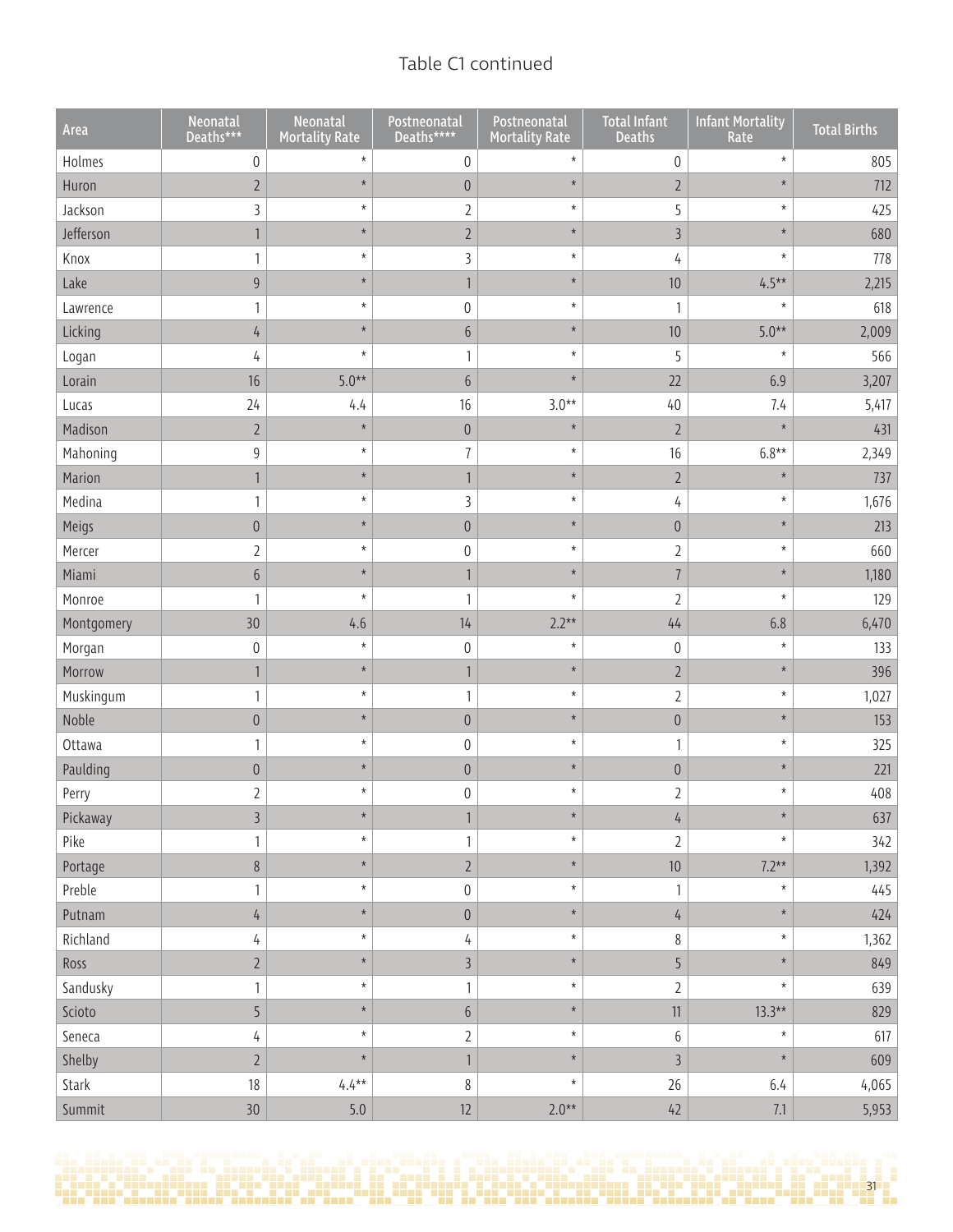### Table C1 continued

| Area       | Neonatal<br>Deaths*** | <b>Neonatal</b><br><b>Mortality Rate</b> | Postneonatal<br>Deaths**** | Postneonatal<br><b>Mortality Rate</b> | <b>Total Infant</b><br><b>Deaths</b> | <b>Infant Mortality</b><br>Rate | <b>Total Births</b> |
|------------|-----------------------|------------------------------------------|----------------------------|---------------------------------------|--------------------------------------|---------------------------------|---------------------|
| Trumbull   | 11                    | $5.3**$                                  | 4                          | $\star$                               | 15                                   | $7.3***$                        | 2,061               |
| Tuscarawas | 4                     | $\star$                                  |                            | $\star$                               | 6                                    | $\star$                         | 1,130               |
| Union      |                       |                                          |                            | $\star$                               | 4                                    | $\star$                         | 706                 |
| Van Wert   |                       | $\star$                                  |                            | $\star$                               | ำ                                    | $\star$                         | 330                 |
| Vinton     |                       |                                          | $\theta$                   | $\star$                               |                                      | $\star$                         | 142                 |
| Warren     |                       | $^\star$                                 |                            | $\star$                               | 12                                   | $5.1***$                        | 2,361               |
| Washington |                       |                                          | 3                          | $\star$                               | 10                                   | $17.5***$                       | 570                 |
| Wayne      | 8                     | $\star$                                  | $\mathbf{D}$               | $\star$                               | 11                                   | $7.5***$                        | 1,460               |
| Williams   |                       | $\star$                                  | $\theta$                   | $\star$                               |                                      | $\star$                         | 408                 |
| Wood       | 6                     | $^\star$                                 | 3                          | $\star$                               | $\mathsf{Q}$                         | $\star$                         | 1,267               |
| Wyandot    |                       |                                          | $\overline{0}$             | $\star$                               |                                      | $\star$                         | 235                 |

Data Source: Ohio Department of Health, Bureau of Vital Statistics

\* Rates based on fewer than 10 deaths do not meet standards of reliability or precision and are suppressed.

\*\* Rates based on fewer than 20 infant deaths should be interpreted with caution.

\*\*\* Neonatal Death – Death of a live-born infant during the first 27 days of life.

\*\*\*\* Postneonatal Death - Death of infant aged 28 days through 364 days of life.

\*\*\*\*\* The total for Ohio includes 6 births with unknown county of residence.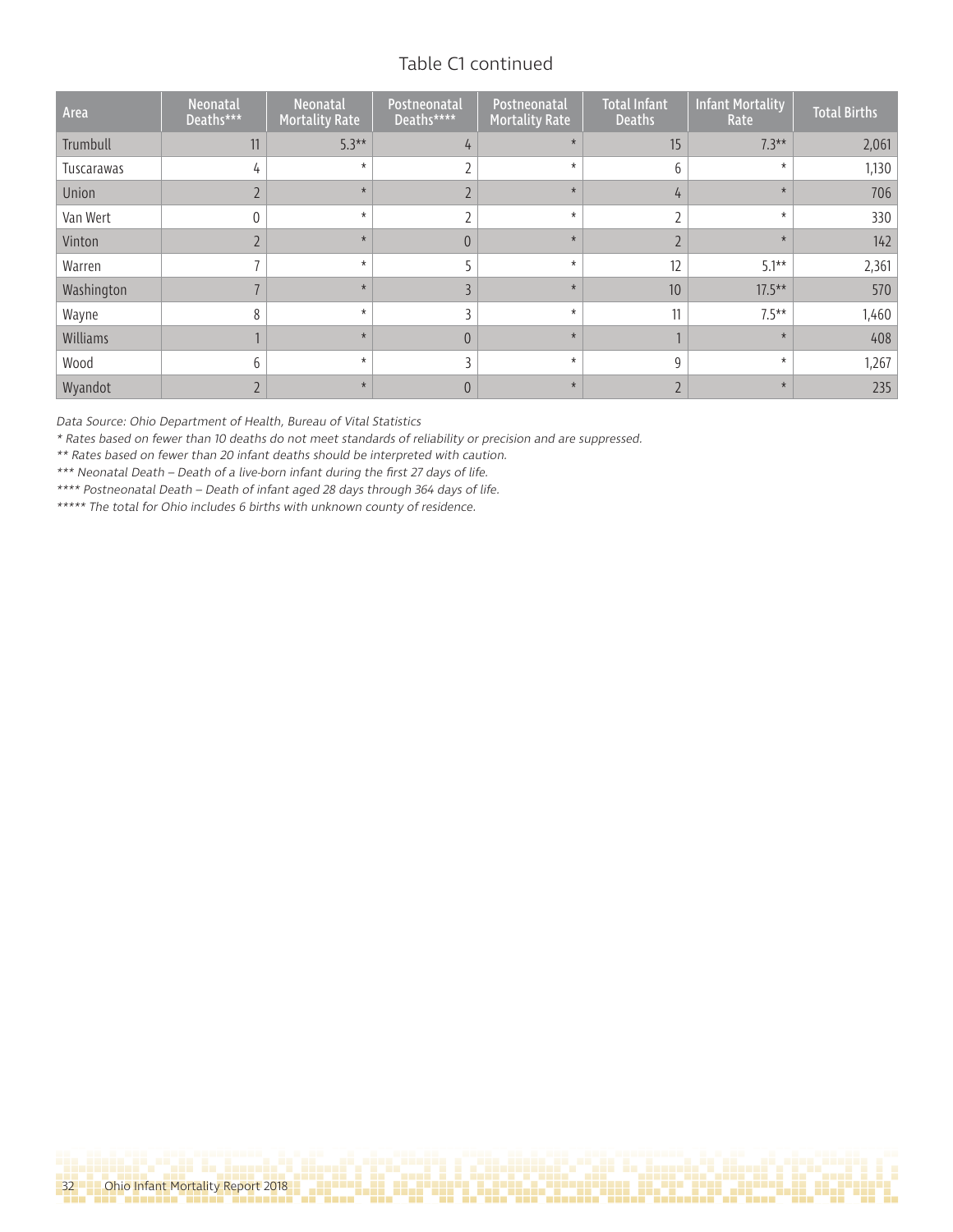## Table C2: Ohio 5-Year Infant Mortality Rate (per 1,000 live births), by County (2014-2018)

| Area       | <b>Total Deaths</b> | <b>Total Births</b> | <b>Infant Mortality Rate</b> |
|------------|---------------------|---------------------|------------------------------|
| Ohio***    | 4,903               | 689,146             | 5.8                          |
| Adams      | 12                  | 1,687               | $7.1***$                     |
| Allen      | 50                  | 6,289               | $\rm 8.0$                    |
| Ashland    | 22                  | 3,024               | 7.3                          |
| Ashtabula  | 37                  | 5,579               | 6.6                          |
| Athens     | 21                  | 2,578               | 8.1                          |
| Auglaize   | 18                  | 2,827               | $6.4***$                     |
| Belmont    | 21                  | 3,251               | 6.5                          |
| Brown      | 20                  | 2,453               | $8.2\,$                      |
| Butler     | 164                 | 22,526              | 7.3                          |
| Carroll    | $\overline{1}$      | 1,384               | $\star$                      |
| Champaign  | 16                  | 2,030               | $7.9**$                      |
| Clark      | 58                  | 7,942               | 7.3                          |
| Clermont   | 78                  | 11,600              | 6.7                          |
| Clinton    | 19                  | 2,480               | $7.7**$                      |
| Columbiana | 27                  | 5,251               | 5.1                          |
| Coshocton  | $18\,$              | 2,323               | $7.7**$                      |
| Crawford   | 13                  | 2,401               | $5.4***$                     |
| Cuyahoga   | 644                 | 73,104              | $\,8.8$                      |
| Darke      | 27                  | 3,156               | 8.6                          |
| Defiance   | 15                  | 2,140               | $7.0^{\star\star}$           |
| Delaware   | 43                  | 10,814              | 4.0                          |
| Erie       | 31                  | 3,967               | $7.8\,$                      |
| Fairfield  | 59                  | 8,566               | 6.9                          |
| Fayette    | $\overline{1}$      | 1,695               | $\star$                      |
| Franklin   | 761                 | 93,965              | 8.1                          |
| Fulton     | 11                  | 2,442               | $4.5***$                     |
| Gallia     | 13                  | 1,857               | $7.0**$                      |
| Geauga     | 17                  | 4,626               | $3.7**$                      |
| Greene     | 42                  | 8,979               | 4.7                          |
| Guernsey   | 23                  | 2,285               | $10.1\,$                     |
| Hamilton   | 485                 | 54,211              | 8.9                          |
| Hancock    | 29                  | 4,565               | 6.4                          |
| Hardin     | $\sqrt{4}$          | 1,876               | $\star$                      |
| Harrison   | $\boldsymbol{9}$    | 773                 | $\star$                      |
| Henry      | $\overline{9}$      | 1,534               | $\star$                      |
| Highland   | 18                  | 2,754               | $6.5***$                     |
| Hocking    | 10                  | 1,528               | $6.5***$                     |
| Holmes     | 15                  | 3,682               | $4.1***$                     |
| Huron      | 19                  | 3,705               | $5.1***$                     |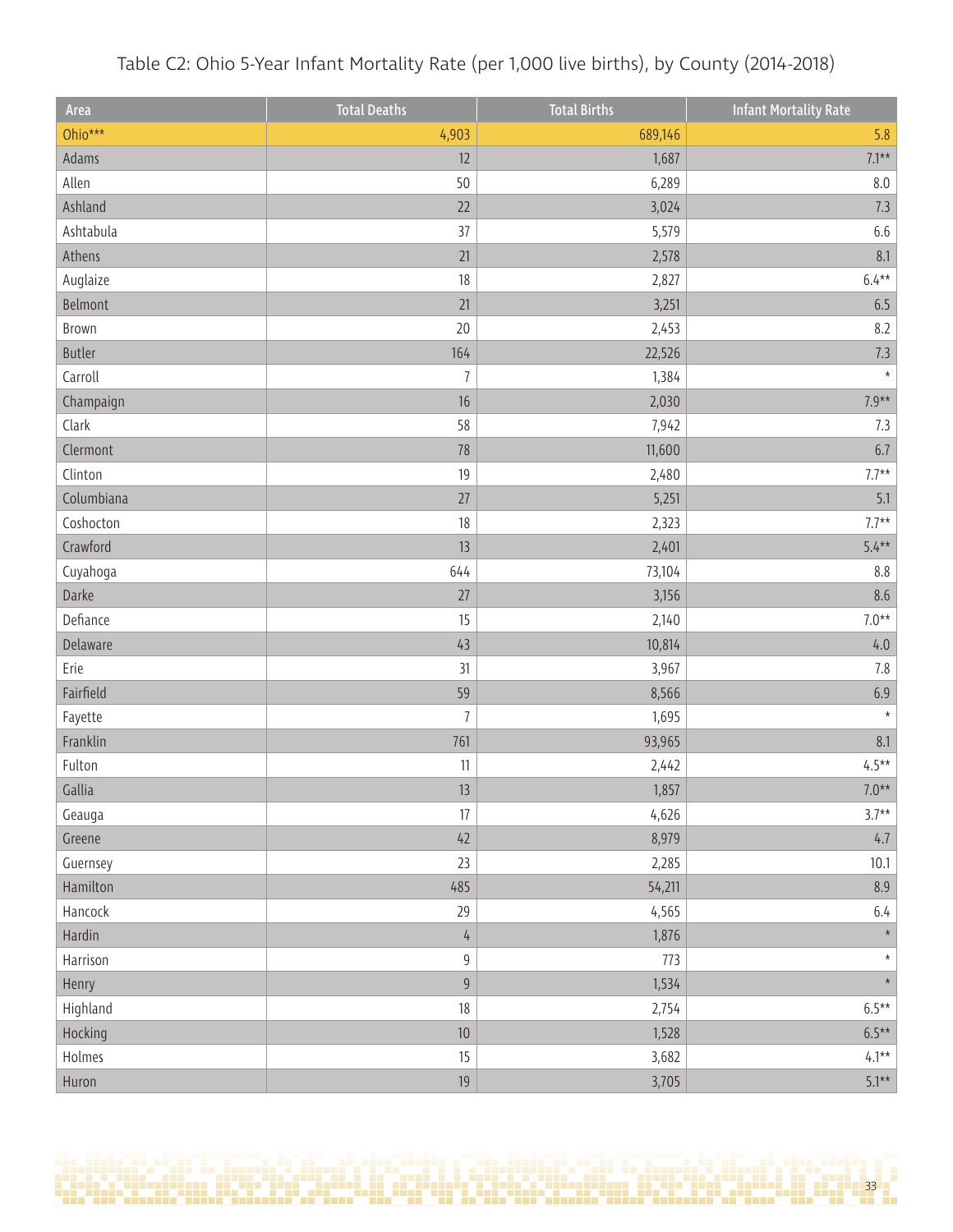### Table C2 continued

| Area       | <b>Total Deaths</b> | <b>Total Births</b> | <b>Infant Mortality Rate</b> |
|------------|---------------------|---------------------|------------------------------|
| Jackson    | 14                  | 2,091               | $6.7**$                      |
| Jefferson  | 33                  | 3,327               | 9.9                          |
| Knox       | 21                  | 3,729               | 5.6                          |
| Lake       | 52                  | 11,140              | 4.7                          |
| Lawrence   | 20                  | 3,288               | $6.1\,$                      |
| Licking    | 62                  | 9,981               | 6.2                          |
| Logan      | 17                  | 2,713               | $6.3**$                      |
| Lorain     | 99                  | 16,559              | 6.0                          |
| Lucas      | 222                 | 27,781              | $8.0\,$                      |
| Madison    | 18                  | 2,127               | $8.5**$                      |
| Mahoning   | 89                  | 12,078              | 7.4                          |
| Marion     | 26                  | 3,691               | 7.0                          |
| Medina     | 27                  | 8,815               | 3.1                          |
| Meigs      | $\overline{7}$      | 1,185               | $\star$                      |
| Mercer     | 18                  | 3,043               | $5.9**$                      |
| Miami      | 29                  | 5,981               | 4.8                          |
| Monroe     | $\boldsymbol{6}$    | 668                 | $\star$                      |
| Montgomery | 232                 | 33,122              | 7.0                          |
| Morgan     | $\sqrt{2}$          | 746                 | $\star$                      |
| Morrow     | $\boldsymbol{9}$    | 1,887               | $\star$                      |
| Muskingum  | 31                  | 5,138               | $6.0\,$                      |
| Noble      | $\overline{2}$      | 695                 | $\star$                      |
| Ottawa     | $\overline{7}$      | 1,700               | $\star$                      |
| Paulding   | 5                   | 1,087               | $\star$                      |
| Perry      | $\,8\,$             | 2,113               | $\star$                      |
| Pickaway   | $17\,$              | 3,066               | $5.5***$                     |
| Pike       | $\, 8$              | 1,731               | $\star$                      |
| Portage    | 45                  | 7,102               | 6.3                          |
| Preble     | 12                  | 2,192               | $5.5***$                     |
| Putnam     | 12                  | 2,180               | $5.5**$                      |
| Richland   | 47                  | 6,840               | $6.9$                        |
| Ross       | 24                  | 4,290               | 5.6                          |
| Sandusky   | 16                  | 3,258               | $4.9^{\star\star}$           |
| Scioto     | 32                  | 4,333               | 7.4                          |
| Seneca     | 19                  | 2,957               | $6.4***$                     |
| Shelby     | 10                  | 3,067               | $3.3**$                      |
| Stark      | 157                 | 20,770              | 7.6                          |
| Summit     | 220                 | 30,135              | 7.3                          |
| Trumbull   | 93                  | 10,432              | $\,8.9$                      |
| Tuscarawas | 28                  | 5,822               | $4.8\,$                      |

i (Timor)

a a sh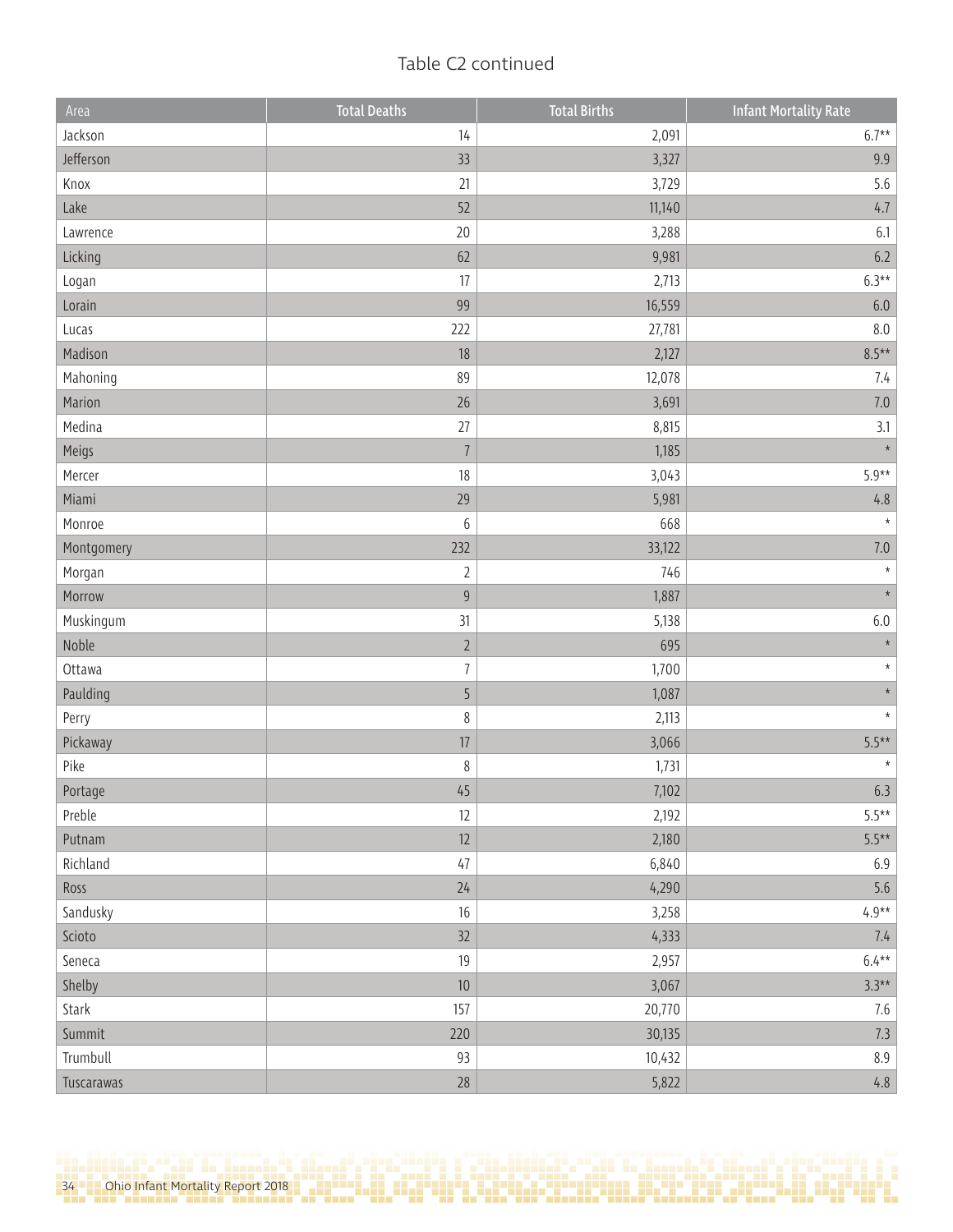### Table C2 continued

| Area       | <b>Total Deaths</b> | <b>Total Births</b> | Infant Mortality Rate |
|------------|---------------------|---------------------|-----------------------|
| Union      | 26                  | 3,333               | 7.8                   |
| Van Wert   | 12                  | 1,714               | $7.0**$               |
| Vinton     | 5                   | 735                 | $\star$               |
| Warren     | 49                  | 11,843              | 4.1                   |
| Washington | 20                  | 2,974               | 6.7                   |
| Wayne      | 53                  | 7,669               | 6.9                   |
| Williams   | 10                  | 2,095               | $4.8**$               |
| Wood       | 32                  | 6,816               | 4.7                   |
| Wyandot    | ⇁                   | 1,211               | $\star$               |

Data Source: Ohio Department of Health, Bureau of Vital Statistics.

\* Rates based on fewer than 10 deaths do not meet standards of reliability or precision and are suppressed.

\*\* Rates based on fewer than 20 infant deaths should be interpreted with caution.

\*\*\* The total for Ohio includes 47 births and 1 death with unknown county of residence.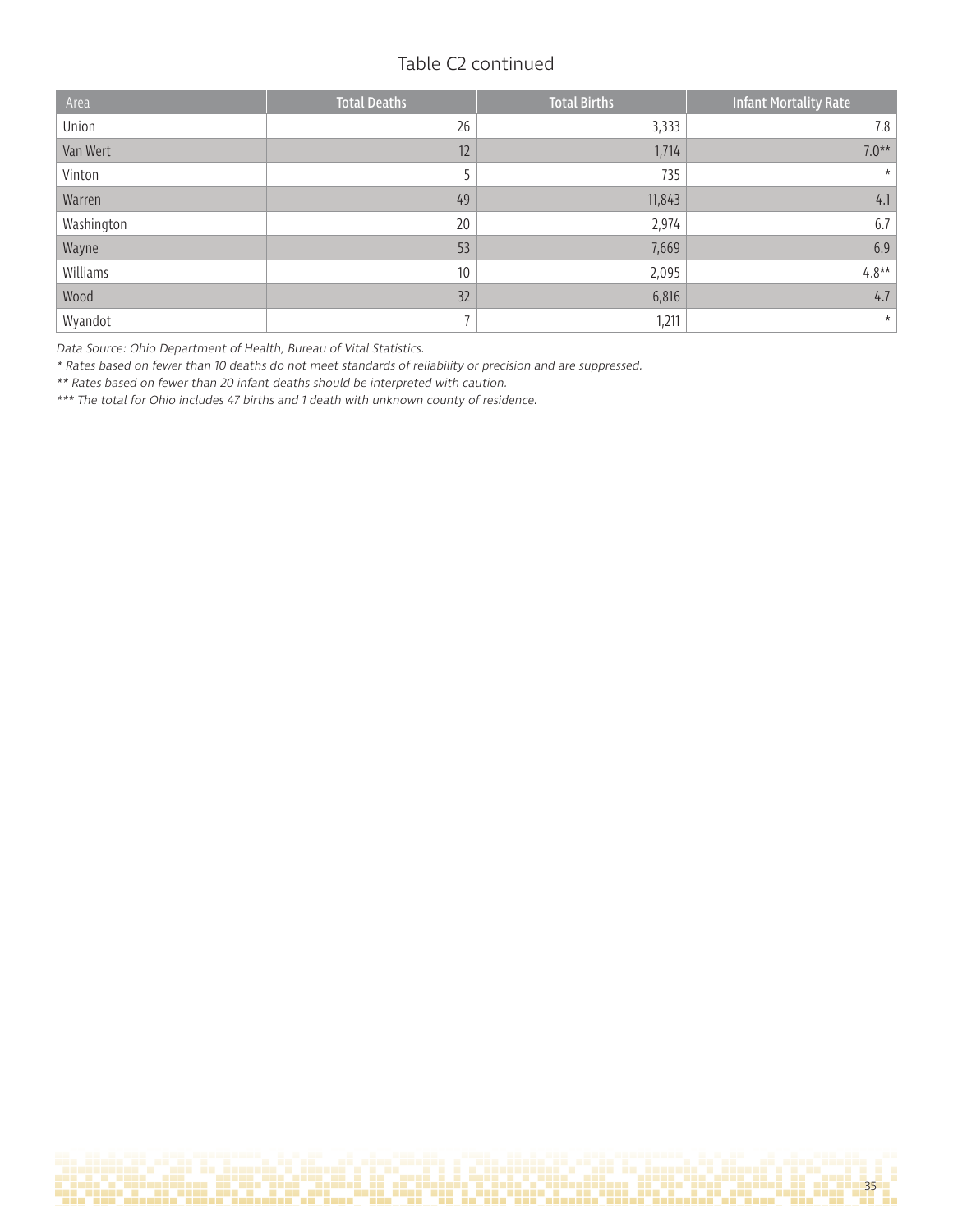### Table C3: Infant Mortality Rate (per 1,000 live births), by OEI County and Race (2014-2018)

|               |                  | 2014                       |                             | 2015                       |                             | 2016                       |                             | 2017                       |                                    |                            | 2018                                      |
|---------------|------------------|----------------------------|-----------------------------|----------------------------|-----------------------------|----------------------------|-----------------------------|----------------------------|------------------------------------|----------------------------|-------------------------------------------|
| County        | Race/Ethnicity   | <b>Number</b><br>of Deaths | Infant<br>Mortality<br>Rate | <b>Number</b><br>of Deaths | Infant<br>Mortality<br>Rate | <b>Number</b><br>of Deaths | Infant<br>Mortality<br>Rate | <b>Number</b><br>of Deaths | <b>Infant</b><br>Mortality<br>Rate | <b>Number</b><br>of Deaths | <b>Infant</b><br><b>Mortality</b><br>Rate |
| <b>Butler</b> | <b>All Races</b> | 39                         | 8.8                         | 33                         | 7.2                         | 31                         | 6.9                         | 23                         | 5.1                                | 38                         | 8.4                                       |
|               | White            | 32                         | 9.1                         | 20                         | 5.5                         | 20                         | 5.8                         | 12                         | 3.5                                | 22                         | 6.4                                       |
|               | <b>Black</b>     | $\overline{3}$             | $\star$                     | 11                         | 23.1                        | $8\,$                      | 16.1                        | $6\phantom{a}$             | $\star$                            | 13                         | 23.7                                      |
| Cuyahoga      | <b>All Races</b> | 122                        | 8.1                         | 156                        | 10.5                        | 128                        | 8.7                         | 118                        | 8.1                                | 120                        | 8.6                                       |
|               | White            | 38                         | 4.9                         | 46                         | 6.0                         | 38                         | 4.8                         | 26                         | 3.4                                | 35                         | 4.6                                       |
|               | <b>Black</b>     | 83                         | 14.4                        | 107                        | 18.7                        | 85                         | 14.9                        | 91                         | 15.8                               | 83                         | 15.6                                      |
| Franklin      | <b>All Races</b> | 158                        | 8.4                         | 145                        | 7.6                         | 165                        | 8.7                         | 155                        | 8.2                                | 138                        | 7.6                                       |
|               | White            | 67                         | 6.1                         | 62                         | 5.7                         | 62                         | 5.8                         | 62                         | 5.8                                | 52                         | 5.1                                       |
|               | <b>Black</b>     | 81                         | 14.4                        | 61                         | 10.7                        | 89                         | 15.2                        | 83                         | 14.4                               | 70                         | 12.0                                      |
| Hamilton      | <b>All Races</b> | 97                         | 8.8                         | 100                        | 9.2                         | 98                         | 9.1                         | 97                         | 9.0                                | 93                         | 8.7                                       |
|               | White            | 28                         | 4.3                         | 33                         | 5.1                         | 40                         | 6.3                         | 29                         | 4.5                                | 28                         | 4.4                                       |
|               | <b>Black</b>     | 63                         | 17.1                        | 61                         | 16.9                        | 50                         | 14.3                        | 66                         | 18.5                               | 59                         | 16.5                                      |
| Lucas         | <b>All Races</b> | 53                         | 9.3                         | 35                         | 6.3                         | 41                         | 7.3                         | 53                         | 9.7                                | 40                         | 7.4                                       |
|               | White            | 29                         | 7.5                         | 6                          | $\star$                     | 19                         | 5.0                         | 25                         | 6.7                                | 17                         | 4.7                                       |
|               | <b>Black</b>     | 20                         | 12.7                        | 27                         | 16.8                        | 22                         | 14.2                        | 27                         | 17.5                               | 21                         | 13.7                                      |
| Mahoning      | <b>All Races</b> | 15                         | 6.2                         | 26                         | 11.0                        | 15                         | 6.0                         | 17                         | 6.9                                | 16                         | 6.8                                       |
|               | White            | $\overline{1}$             | $\star$                     | 12                         | 7.5                         | 5                          | $\star$                     | 6                          | $\star$ .                          | 5                          | $\star$                                   |
|               | <b>Black</b>     | 8                          | $\star$                     | 13                         | 20.3                        | 10                         | 15.1                        | 10                         | 14.9                               | $\overline{9}$             | $\star$                                   |
| Montgomery    | <b>All Races</b> | 40                         | 6.1                         | 50                         | 7.5                         | 45                         | 6.8                         | 53                         | 7.8                                | 44                         | 6.8                                       |
|               | White            | 17                         | 3.8                         | 20                         | 4.5                         | 22                         | 5.0                         | 18                         | 4.2                                | 23                         | 5.5                                       |
|               | <b>Black</b>     | 22                         | 12.8                        | 25                         | 13.9                        | 22                         | 12.6                        | 32                         | 16.9                               | 20                         | 10.5                                      |
| <b>Stark</b>  | <b>All Races</b> | 35                         | 8.2                         | 20                         | 4.8                         | 38                         | 9.0                         | 38                         | 9.5                                | 26                         | 6.4                                       |
|               | White            | 24                         | 6.7                         | 15                         | 4.2                         | 29                         | 8.0                         | 30                         | 8.7                                | 23                         | 6.7                                       |
|               | <b>Black</b>     | 10                         | 20.2                        | 5                          | $\star$                     | $\overline{9}$             | $\star$                     | 8                          | $\star$                            | $\overline{3}$             | $\star$                                   |
| Summit        | <b>All Races</b> | 44                         | 7.1                         | 45                         | 7.4                         | 45                         | 7.5                         | 44                         | 7.4                                | 42                         | 7.1                                       |
|               | White            | 25                         | 5.7                         | 23                         | 5.4                         | 18                         | 4.3                         | 20                         | 4.9                                | 21                         | 5.2                                       |
|               | <b>Black</b>     | 15                         | 10.9                        | 20                         | 15.2                        | 24                         | 18.2                        | 21                         | 15.8                               | 19                         | 13.7                                      |

Data Source: Ohio Department of Health, Bureau of Vital Statistics

\* Rates based on fewer than 10 deaths do not meet standards of reliability or precision and are suppressed.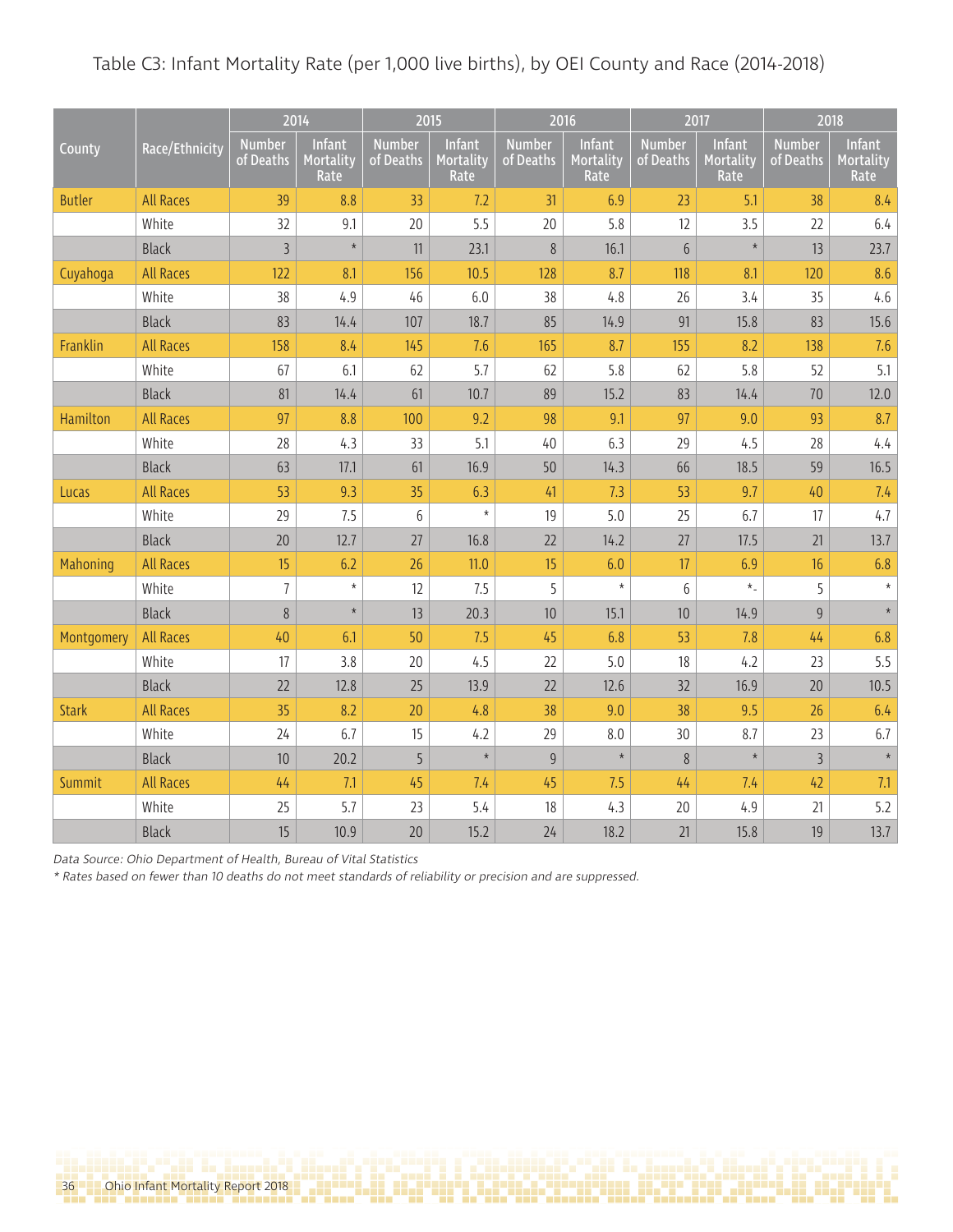## Section 2: A Deeper Look

## Table C4: Ohio Infant Deaths (2018)

|                                        | <b>All Deaths</b> |           |             |  |  |  |  |  |  |
|----------------------------------------|-------------------|-----------|-------------|--|--|--|--|--|--|
| <b>Attribute</b>                       | Percent           | Numerator | Denominator |  |  |  |  |  |  |
| <b>Behavioral</b>                      |                   |           |             |  |  |  |  |  |  |
| Mother Smoked Pre-pregnancy            | 24.4              | 229       | 938         |  |  |  |  |  |  |
| Mother Smoked First Trimester          | 20.0              | 188       | 938         |  |  |  |  |  |  |
| Mother Smoked Third Trimester          | 15.0              | 141       | 938         |  |  |  |  |  |  |
| Interpregnancy interval <18 months     | 41.5              | 160       | 386         |  |  |  |  |  |  |
| <b>Social</b>                          |                   |           |             |  |  |  |  |  |  |
| Low Income (presumed Medicaid)         | 57.4              | 524       | 913         |  |  |  |  |  |  |
| Education less than High School        | 17.8              | 144       | 810         |  |  |  |  |  |  |
| Father not on birth certificate        | 30.7              | 288       | 938         |  |  |  |  |  |  |
| <b>Medical: Pre-pregnancy</b>          |                   |           |             |  |  |  |  |  |  |
| Obese                                  | 38.4              | 346       | 902         |  |  |  |  |  |  |
| Hypertension                           | 6.9               | 64        | 930         |  |  |  |  |  |  |
| <b>Diabetes</b>                        | 2.2               | 20        | 930         |  |  |  |  |  |  |
| <b>Medical Pregnancy</b>               |                   |           |             |  |  |  |  |  |  |
| <b>Gestational Hypertension</b>        | 10.2              | 95        | 930         |  |  |  |  |  |  |
| <b>Gestational Diabetes</b>            | 5.8               | 54        | 930         |  |  |  |  |  |  |
| Twin or higher order pregnancy         | 11.4              | 106       | 930         |  |  |  |  |  |  |
| <b>Healthcare and Services</b>         |                   |           |             |  |  |  |  |  |  |
| No First Trimester Prenatal Care       | 39.5              | 325       | 822         |  |  |  |  |  |  |
| Born in Wrong Level Hospital***        | 8.7               | 77        | 884         |  |  |  |  |  |  |
| <b>WIC during Pregnancy</b>            | 33.2              | 304       | 915         |  |  |  |  |  |  |
| No WIC but probably eligible           | 29.7              | 269       | 906         |  |  |  |  |  |  |
| <b>Maternal Pregnancy History</b>      |                   |           |             |  |  |  |  |  |  |
| Prior Pregnancy                        | 73.9              | 682       | 923         |  |  |  |  |  |  |
| Prior Live Birth                       | 62.9              | 579       | 920         |  |  |  |  |  |  |
| Prior Preterm Birth                    | 13.0              | 121       | 930         |  |  |  |  |  |  |
| <b>Demographic: Mother's Race</b>      |                   |           |             |  |  |  |  |  |  |
| <b>Black</b>                           | 33.1              | 310       | 938         |  |  |  |  |  |  |
| White                                  | 60.7              | 569       | 938         |  |  |  |  |  |  |
| <b>Demographic: Mother's Ethnicity</b> |                   |           |             |  |  |  |  |  |  |
| Hispanic                               | 3.6               | 34        | 938         |  |  |  |  |  |  |
| Non-Hispanic**                         | 96.4              | 904       | 938         |  |  |  |  |  |  |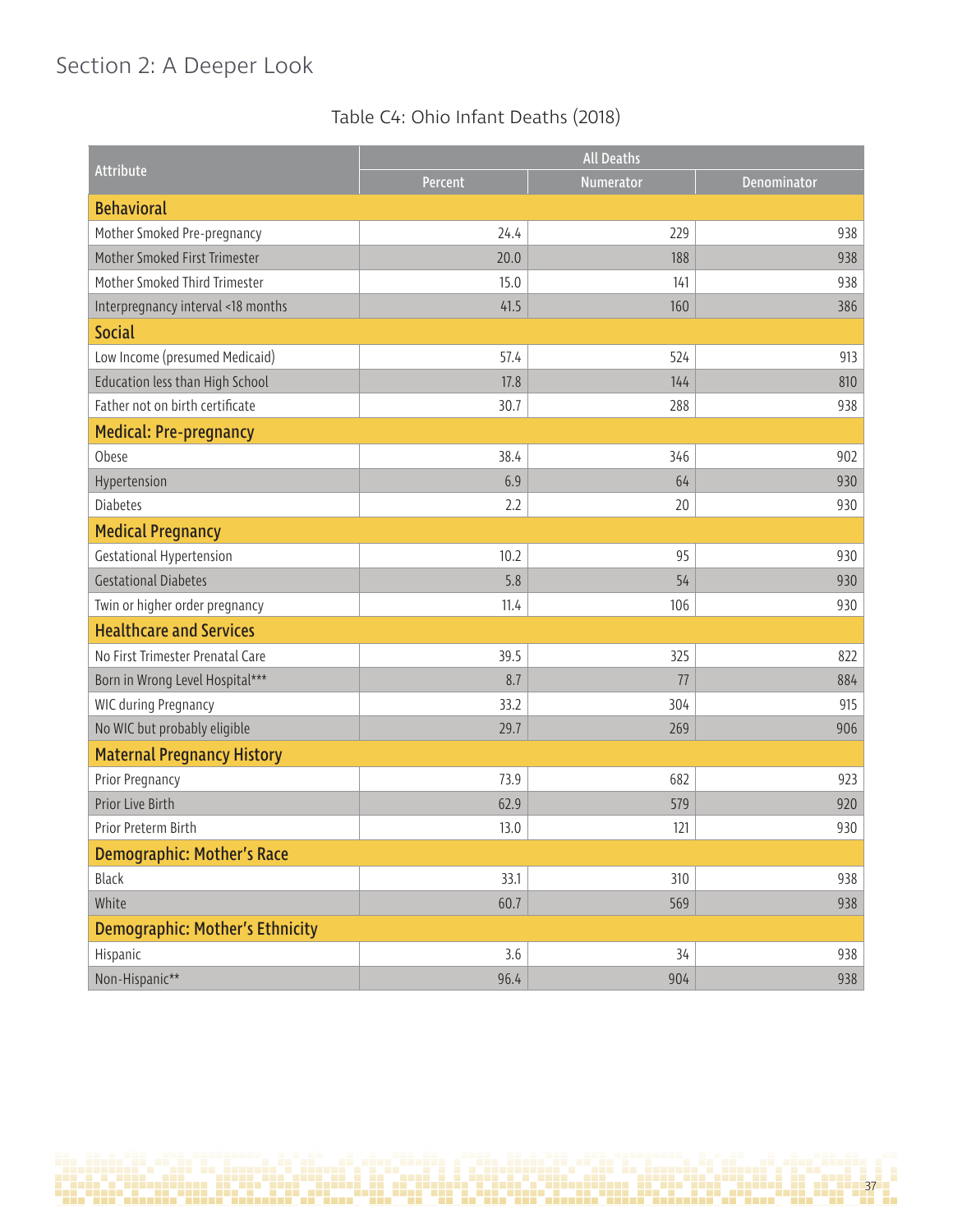### Table C4 continued

|                                               | <b>All Deaths</b> |           |             |  |  |  |  |  |  |
|-----------------------------------------------|-------------------|-----------|-------------|--|--|--|--|--|--|
| Attribute                                     | Percent           | Numerator | Denominator |  |  |  |  |  |  |
| Demographic: Mother's Age (years)             |                   |           |             |  |  |  |  |  |  |
| ~18                                           | 2.3               | 19        | 821         |  |  |  |  |  |  |
| $18 - 19$                                     | 6.5               | 53        | 821         |  |  |  |  |  |  |
| $20 - 24$                                     | 22.1              | 181       | 821         |  |  |  |  |  |  |
| $25 - 29$                                     | 32.8              | 269       | 821         |  |  |  |  |  |  |
| $30 - 34$                                     | 24.5              | 201       | 821         |  |  |  |  |  |  |
| $35 - 39$                                     | 9.4               | 77        | 821         |  |  |  |  |  |  |
| 40 or more                                    | 2.6               | 21        | 821         |  |  |  |  |  |  |
| Demographic: County of Residence at Death**** |                   |           |             |  |  |  |  |  |  |
| <b>OEI County</b>                             | 59.8              | 556       | 930         |  |  |  |  |  |  |
| Large Metro County                            | 37.3              | 350       | 938         |  |  |  |  |  |  |
| Metro County                                  | 51.4              | 482       | 938         |  |  |  |  |  |  |
| Micro County                                  | 9.7               | 91        | 938         |  |  |  |  |  |  |
| <b>Rural County</b>                           | $\star$           | $\star$   | $^\star$    |  |  |  |  |  |  |
| <b>Delivery: Gestational Age</b>              |                   |           |             |  |  |  |  |  |  |
| Before 20 weeks                               | 9.8               | 91        | 929         |  |  |  |  |  |  |
| 20-23 weeks                                   | 21.9              | 203       | 929         |  |  |  |  |  |  |
| 24-27 weeks                                   | 12.4              | 115       | 929         |  |  |  |  |  |  |
| 28-33 weeks                                   | 11.0              | 102       | 929         |  |  |  |  |  |  |
| 34-36 weeks                                   | 10.3              | 96        | 929         |  |  |  |  |  |  |
| 37 weeks or more                              | 34.7              | 322       | 929         |  |  |  |  |  |  |
| <b>Death: Birth Weight</b>                    |                   |           |             |  |  |  |  |  |  |
| Less than 500 grams                           | 21.0              | 181       | 863         |  |  |  |  |  |  |
| 500-999 grams                                 | 19.7              | 170       | 863         |  |  |  |  |  |  |
| 1000-1499 grams                               | 7.1               | 61        | 863         |  |  |  |  |  |  |
| 1500-1999 grams                               | 7.2               | 62        | 863         |  |  |  |  |  |  |
| 2000-2499 grams                               | 10.7              | 92        | 863         |  |  |  |  |  |  |
| 2500 or more grams                            | 34.4              | 297       | 863         |  |  |  |  |  |  |
| Small for gestational age (SGA)               | 28.1              | 184       | 655         |  |  |  |  |  |  |
| <b>Death: Timing</b>                          |                   |           |             |  |  |  |  |  |  |
| Within first hour of life                     | 11.8              | 111       | 938         |  |  |  |  |  |  |
| By end of first day                           | 28.5              | 267       | 938         |  |  |  |  |  |  |
| By end of first week                          | 12.9              | 121       | 938         |  |  |  |  |  |  |
| By end of first month                         | 14.3              | 134       | 938         |  |  |  |  |  |  |
| Before first birthday                         | 32.5              | 305       | 938         |  |  |  |  |  |  |

زدودي

in pri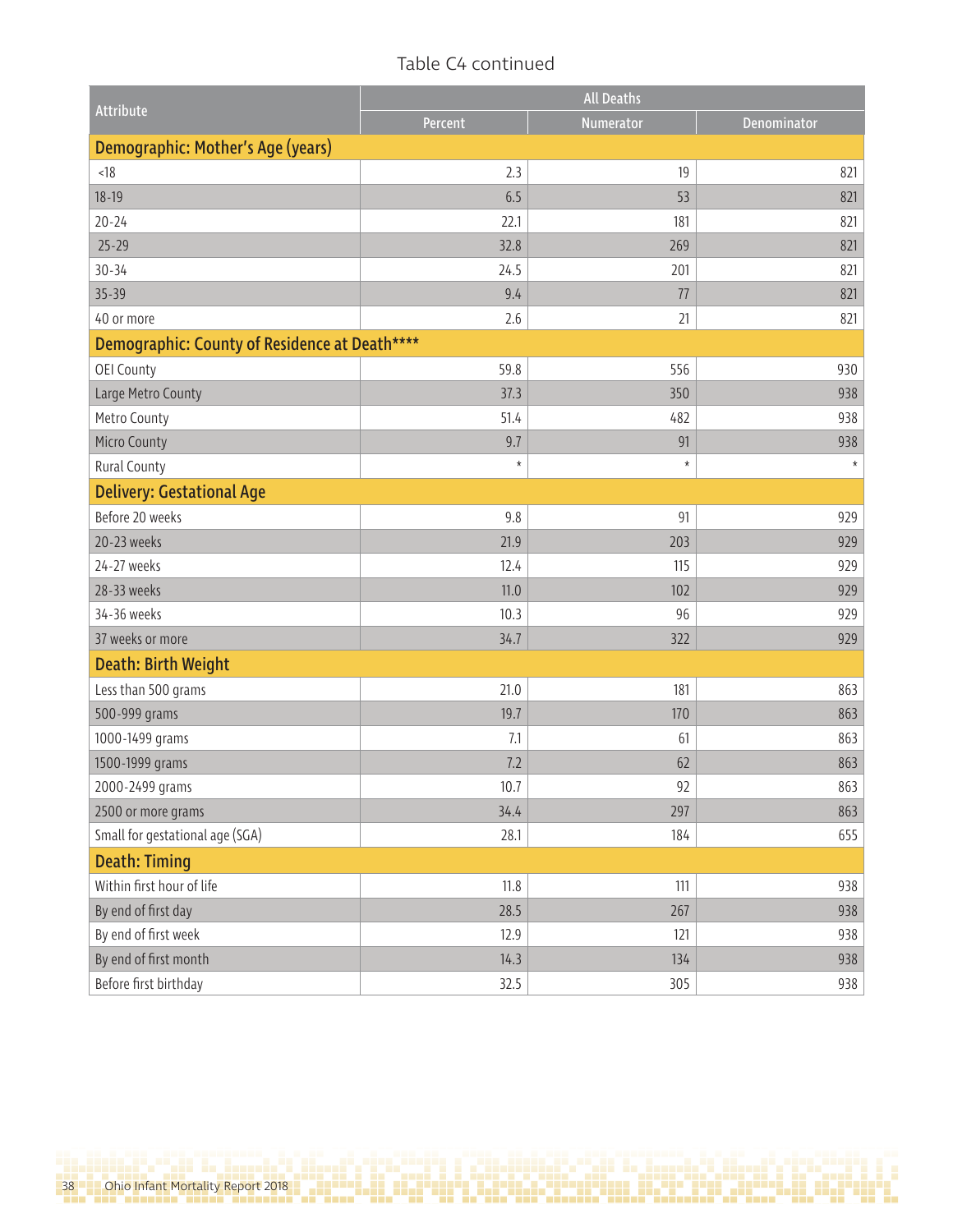### Table C4 continued

|                                              | <b>All Deaths</b> |           |             |  |  |  |  |  |
|----------------------------------------------|-------------------|-----------|-------------|--|--|--|--|--|
| Attribute                                    | Percent           | Numerator | Denominator |  |  |  |  |  |
| <b>Death: Location</b>                       |                   |           |             |  |  |  |  |  |
| Within hospital as inpatient                 | 74.5              | 699       | 938         |  |  |  |  |  |
| ER or outpatient setting                     | 14.7              | 138       | 938         |  |  |  |  |  |
| Dead on arrival                              | 1.3               | 12        | 938         |  |  |  |  |  |
| Home                                         | 7.6               | 71        | 938         |  |  |  |  |  |
| Hospice/Nursing Home/Long Term Care Facility |                   |           |             |  |  |  |  |  |
| Other                                        | 1.7               | 16        | 938         |  |  |  |  |  |
| <b>Dollfus Cause of Death Category</b>       |                   |           |             |  |  |  |  |  |
| Prematurity                                  | 28.7              | 269       | 938         |  |  |  |  |  |
| Congenital Anomaly                           | 21.1              | 198       | 938         |  |  |  |  |  |
| <b>Obstetric Condition</b>                   | 6.2               | 58        | 938         |  |  |  |  |  |
| SIDS                                         | 8.4               | 79        | 938         |  |  |  |  |  |
| <b>External Injuries</b>                     | 10.1              | 95        | 938         |  |  |  |  |  |
| Perinatal Infections                         | 5.3               | 50        | 938         |  |  |  |  |  |
| Birth Asphyxia                               | 1.2               | 11        | 938         |  |  |  |  |  |
| Other Infections                             | 3.4               | 32        | 938         |  |  |  |  |  |
| Other                                        | 15.6              | 146       | 938         |  |  |  |  |  |

Source: Ohio Department of Health, Ohio Vital Statistics Linked Birth/Infant Death files

\* Figure does not meet standards of reliability or precision, based on fewer than 10 deaths in the numerator

\*\*Non-Hispanic deaths include those of unknown or missing ethnicity.

\*\*\* An infant born in a hospital without the appropriate level of care given the infant's gestational age and/or birth weight. Denominator includes infants born in a facility.

\*\*\*\*County designations: Large Metro= (Cuyahoga, Franklin, Hamilton), Metro= (Allen, Ashland, Ashtabula, Athens, Belmont, Butler, Clark, Clermont, Columbiana, Delaware, Erie, Fairfield, Geauga, Greene, Hancock, Huron, Jefferson, Knox, Lake, Lawrence, Licking, Lorain, Lucas, Mahoning, Marion, Medina, Miami, Montgomery, Muskingum, Pickaway, Portage, Richland, Ross, Sandusky, Scioto, Seneca, Stark, Summit, Trumbull, Tuscarawas, Union, Warren, Wayne, Wood), Micro= (Auglaize, Brown, Carroll, Champaign, Clinton, Coshocton, Crawford, Darke, Defiance, Fayette, Fulton, Gallia, Guernsey, Hardin, Henry, Highland, Hocking, Holmes, Jackson, Logan, Madison, Meigs, Mercer, Morrow, Ottawa, Perry, Pike, Preble, Putnam, Shelby, Van Wert, Washington, Williams, Wyandot), Rural= (Adams, Harrison, Monroe, Morgan, Noble, Paulding, Vinton), OEI= (Butler, Cuyahoga, Franklin, Hamilton, Lucas, Mahoning, Montgomery, Stark, Summit)

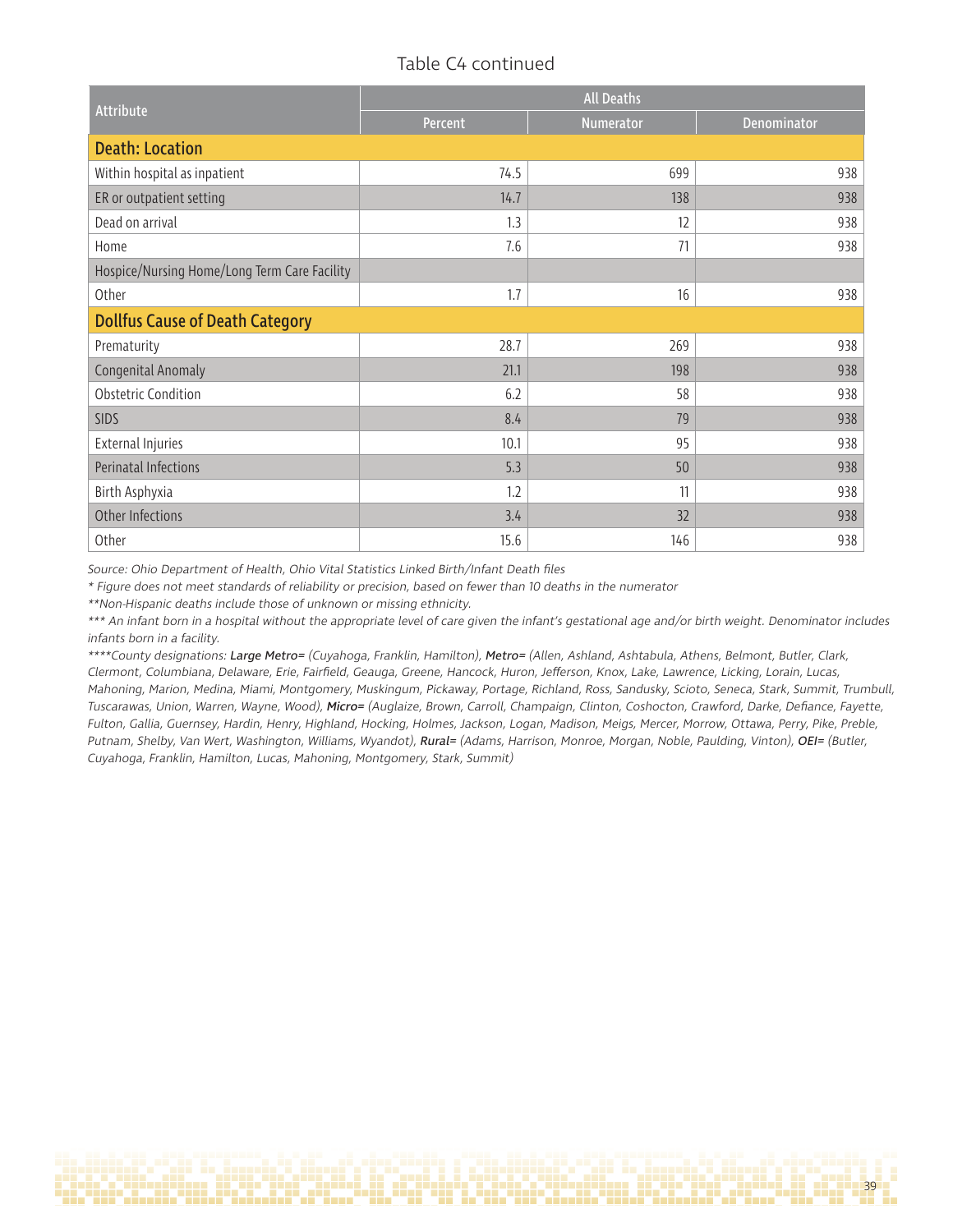Table C5: Ohio Infant Deaths Among Those Born Less Than 24 weeks Gestation (2018)

|                                        | Among Infants Born at < 24 weeks Gestation |                  |             |  |  |  |  |
|----------------------------------------|--------------------------------------------|------------------|-------------|--|--|--|--|
| <b>Attribute</b>                       |                                            | 2018             |             |  |  |  |  |
|                                        | Percent                                    | <b>Numerator</b> | Denominator |  |  |  |  |
| <b>Behavioral</b>                      |                                            |                  |             |  |  |  |  |
| Mother Smoked pre-pregnancy            | 19.4                                       | 57               | 294         |  |  |  |  |
| Mother Smoked first trimester          | 15.3                                       | 45               | 294         |  |  |  |  |
| Interpregnancy interval <18 months     | 39.7                                       | 25               | 63          |  |  |  |  |
| <b>Social</b>                          |                                            |                  |             |  |  |  |  |
| Low Income (presumed Medicaid)         | 53.6                                       | 151              | 282         |  |  |  |  |
| Education less than High School        | 16.7                                       | 46               | 276         |  |  |  |  |
| Father not on birth certificate        | 37.1                                       | 109              | 294         |  |  |  |  |
| <b>Medical: Pre-pregnancy</b>          |                                            |                  |             |  |  |  |  |
| Obese                                  | 43.0                                       | 120              | 279         |  |  |  |  |
| Hypertension                           | 5.9                                        | 17               | 286         |  |  |  |  |
| <b>Diabetes</b>                        | $\star$                                    | $\star$          | $\star$     |  |  |  |  |
| <b>Medical: Pregnancy</b>              |                                            |                  |             |  |  |  |  |
| <b>Gestational Hypertension</b>        | 5.2                                        | 15               | 286         |  |  |  |  |
| <b>Gestational Diabetes</b>            | $\star$                                    | $\star$          | $\star$     |  |  |  |  |
| Twin or higher order pregnancy         | 18.5                                       | 53               | 286         |  |  |  |  |
| <b>Health Care and Services</b>        |                                            |                  |             |  |  |  |  |
| No First Trimester Prenatal Care       | 32.9                                       | 83               | 252         |  |  |  |  |
| Born in Wrong Level Hospital***        | 19.3                                       | 53               | 275         |  |  |  |  |
| <b>WIC during Pregnancy</b>            | 23.3                                       | 65               | 279         |  |  |  |  |
| No WIC but probably eligible           | 45.3                                       | 96               | 212         |  |  |  |  |
| <b>Maternal Pregnancy History</b>      |                                            |                  |             |  |  |  |  |
| Prior Pregnancy                        | 71.0                                       | 203              | 286         |  |  |  |  |
| Prior Live Birth                       | 54.2                                       | 154              | 284         |  |  |  |  |
| Prior Preterm Birth                    | 16.1                                       | 46               | 286         |  |  |  |  |
| <b>Demographic: Mother's Race</b>      |                                            |                  |             |  |  |  |  |
| <b>Black</b>                           | 38.1                                       | 112              | 294         |  |  |  |  |
| White                                  | 52.4                                       | 154              | 294         |  |  |  |  |
| <b>Demographic: Mother's Ethnicity</b> |                                            |                  |             |  |  |  |  |
| Hispanic                               | 4.8                                        | 14               | 286         |  |  |  |  |
| Non-Hispanic**                         | 95.2                                       | 280              | 286         |  |  |  |  |
| Demographic: Mother's Age (years)      |                                            |                  |             |  |  |  |  |
| $<18$                                  | $\star$                                    | $\star$          | $\star$     |  |  |  |  |
| $18 - 19$                              | 5.6                                        | 16               | 285         |  |  |  |  |
| $20 - 24$                              | 20.0                                       | 57               | 285         |  |  |  |  |
| $25 - 29$                              | 31.2                                       | 89               | 285         |  |  |  |  |
| $30 - 34$                              | 29.8                                       | 85               | 285         |  |  |  |  |
| 35-39                                  | 10.2                                       | 29               | 285         |  |  |  |  |
| 40 or more                             | $\star$                                    | $^\star$         |             |  |  |  |  |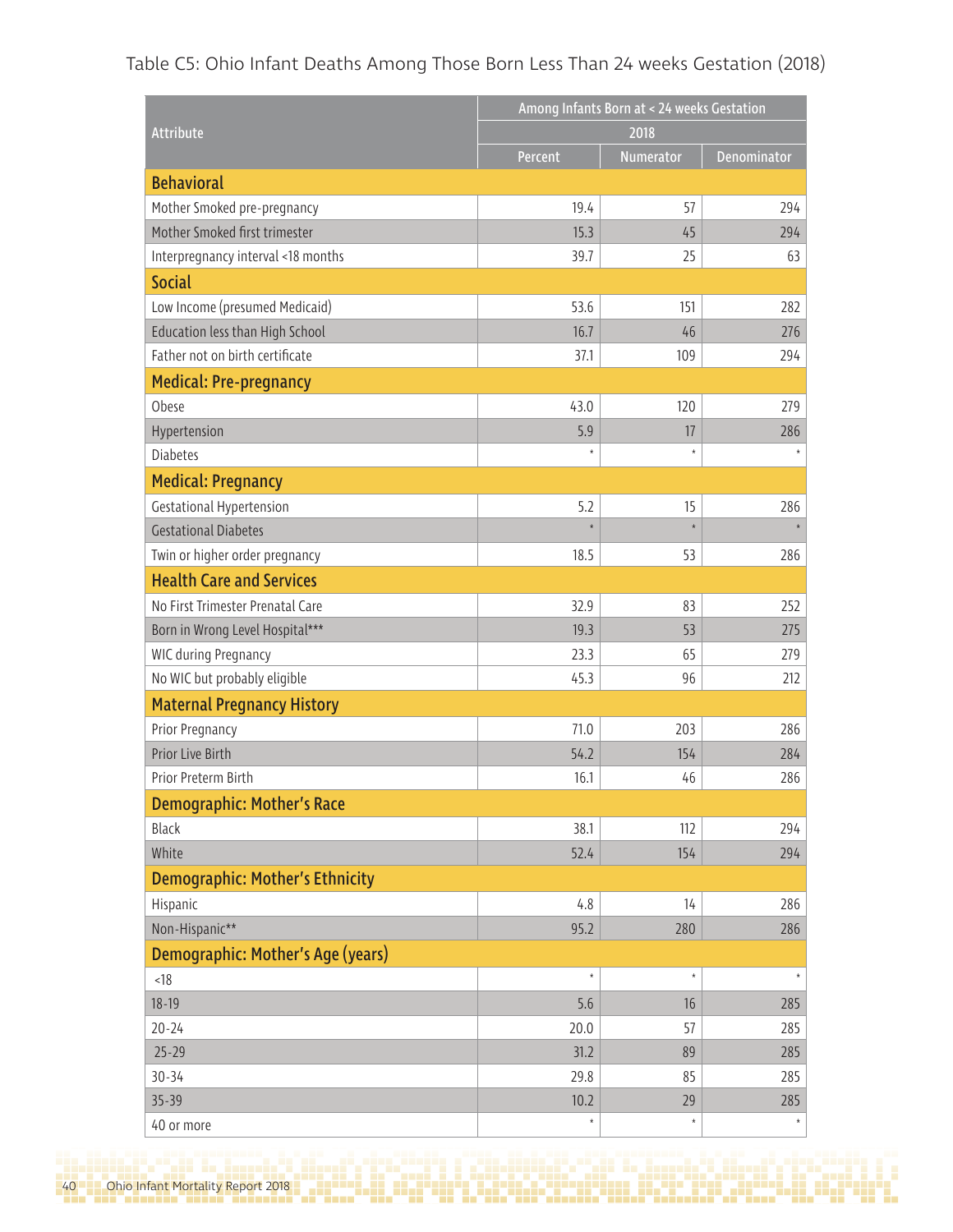### Table C5: Continued

|                                               | Among Infants Born at < 24 weeks Gestation |                  |             |  |  |  |  |
|-----------------------------------------------|--------------------------------------------|------------------|-------------|--|--|--|--|
| <b>Attribute</b>                              |                                            | 2018             |             |  |  |  |  |
|                                               | Percent                                    | <b>Numerator</b> | Denominator |  |  |  |  |
| Demographic: County of Residence at Death**** |                                            |                  |             |  |  |  |  |
| <b>OEI County</b>                             | 67.1                                       | 192              | 286         |  |  |  |  |
| Large Metro County                            | 43.5                                       | 128              | 294         |  |  |  |  |
| Metro County                                  | 45.9                                       | 135              | 294         |  |  |  |  |
| Micro County                                  | 7.5                                        | 22               | 294         |  |  |  |  |
| <b>Rural County</b>                           | $\star$                                    |                  |             |  |  |  |  |
| Delivery: Spontaneous vs. Provider Initiated  |                                            |                  |             |  |  |  |  |
| Spontaneous Labor                             | 87.8                                       | 251              | 286         |  |  |  |  |
| Provider-initiated labor/delivery             | 12.2                                       | 35               | 286         |  |  |  |  |
| <b>Delivery: Gestational Age</b>              |                                            |                  |             |  |  |  |  |
| Before 20 weeks                               | 31.0                                       | 91               | 294         |  |  |  |  |
| 20-23 weeks                                   | 69.1                                       | 203              | 294         |  |  |  |  |
| <b>Delivery: Birth Weight</b>                 |                                            |                  |             |  |  |  |  |
| Less than 500 grams                           | 69.2                                       | 162              | 234         |  |  |  |  |
| 500-999 grams                                 | 29.9                                       | 70               | 234         |  |  |  |  |
| 1000-1499 grams                               | $\star$                                    | $\star$          |             |  |  |  |  |
| 1500-1999 grams                               | $\star$                                    | $\star$          |             |  |  |  |  |
| 2000-2499 grams                               | $\star$                                    | $\star$          |             |  |  |  |  |
| 2500 or more grams                            | $\star$                                    | $\star$          | $\star$     |  |  |  |  |
| Small for gestational age (SGA)               | $\star$                                    | $\star$          |             |  |  |  |  |
| <b>Death Timing</b>                           |                                            |                  |             |  |  |  |  |
| Within first hour of life                     | 26.5                                       | 78               | 294         |  |  |  |  |
| By end of first day                           | 57.5                                       | 169              | 294         |  |  |  |  |
| By end of first week                          | 5.4                                        | 16               | 294         |  |  |  |  |
| By end of first month                         | 5.1                                        | 15               | 294         |  |  |  |  |
| Before first birthday                         | 5.4                                        | 16               | 294         |  |  |  |  |
| <b>Death Location</b>                         |                                            |                  |             |  |  |  |  |
| Within hospital as inpatient                  | 97.3                                       | 78               | 294         |  |  |  |  |
| ER or outpatient setting                      |                                            |                  |             |  |  |  |  |
| Dead on arrival                               | $\star$                                    | $\star$          |             |  |  |  |  |
| Home                                          | $\star$                                    | $\star$          |             |  |  |  |  |
| Hospice/Nursing Home/Long Term Care Facility  | $\star$                                    | $\star$          |             |  |  |  |  |
| Other                                         | $\star$                                    | $\star$          |             |  |  |  |  |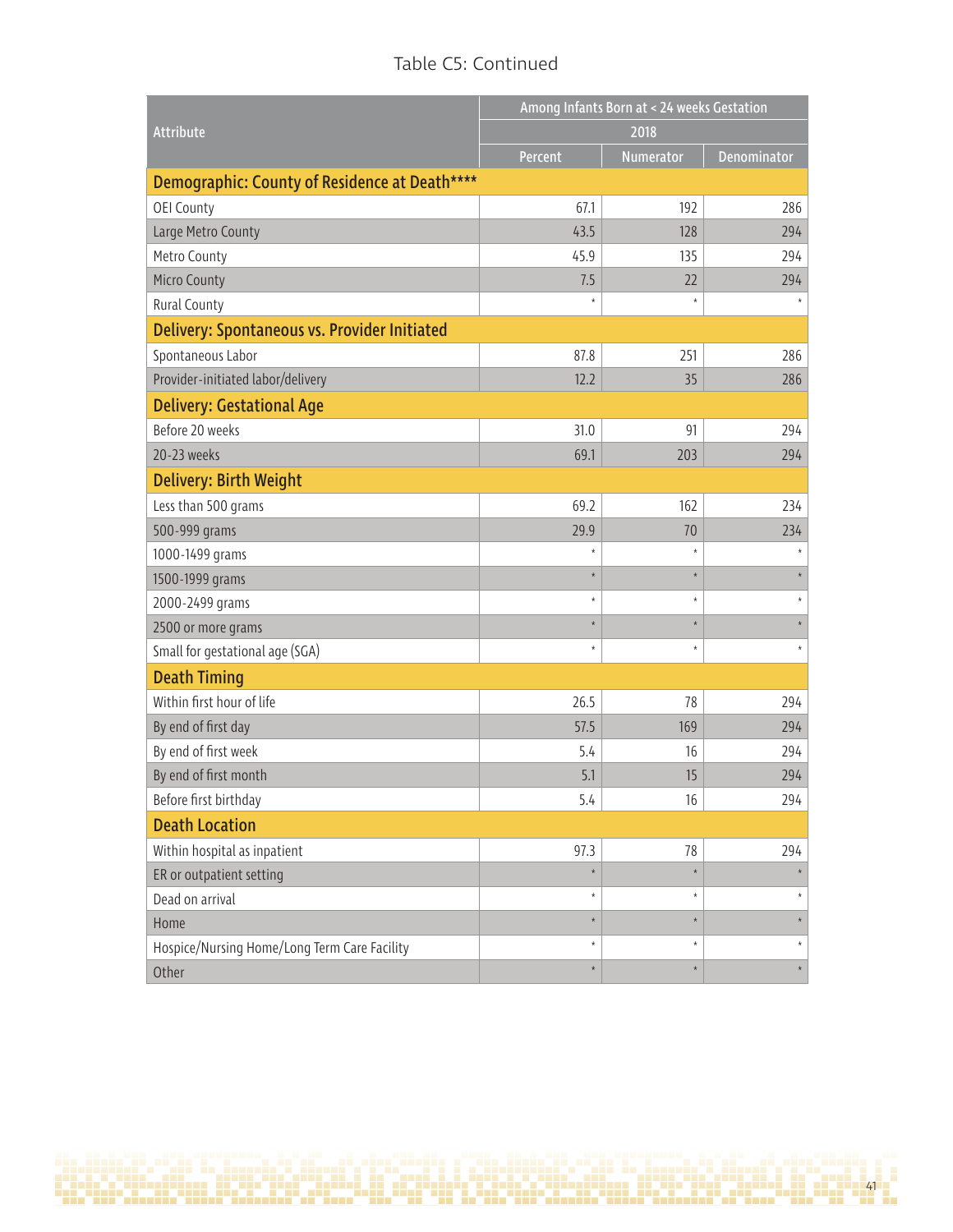### Table C5: Continued

|                                        | Among Infants Born at < 24 weeks Gestation |                  |             |  |  |  |  |  |  |  |
|----------------------------------------|--------------------------------------------|------------------|-------------|--|--|--|--|--|--|--|
| Attribute                              | 2018                                       |                  |             |  |  |  |  |  |  |  |
|                                        | Percent                                    | <b>Numerator</b> | Denominator |  |  |  |  |  |  |  |
| <b>Dollfus Cause of Death Category</b> |                                            |                  |             |  |  |  |  |  |  |  |
| Prematurity                            | 63.3                                       | 186              | 294         |  |  |  |  |  |  |  |
| Congenital Anomaly                     | $\star$                                    | $\star$          | $\star$     |  |  |  |  |  |  |  |
| <b>Obstetric Condition</b>             | 15.0                                       | 44               | 294         |  |  |  |  |  |  |  |
| <b>SIDS</b>                            | $\star$                                    | $\star$          | $\star$     |  |  |  |  |  |  |  |
| <b>External Injuries</b>               | $\star$                                    | $\star$          | $\star$     |  |  |  |  |  |  |  |
| Perinatal Infections                   | 6.8                                        | 20               | 294         |  |  |  |  |  |  |  |
| Birth Asphyxia                         | $\star$                                    | $\star$          | $\star$     |  |  |  |  |  |  |  |
| Other Infections                       | $\star$                                    | $\star$          | $\star$     |  |  |  |  |  |  |  |
| Other                                  | 7.8                                        | 23               | 294         |  |  |  |  |  |  |  |

Source: Ohio Department of Health, Ohio Vital Statistics Linked Birth/Infant Death files

\* Figure does not meet standards of reliability or precision, based on fewer than 10 deaths in the numerator

\*\*Non-Hispanic deaths include those of unknown or missing ethnicity.

\*\*\* An infant born in a hospital without the appropriate level of care given the infant's gestational age and/or birth weight. Denominator includes infants born in a facility.

\*\*\*\*County designations: Large Metro= (Cuyahoga, Franklin, Hamilton), Metro= (Allen, Ashland, Ashtabula, Athens, Belmont, Butler, Clark, Clermont, Columbiana, Delaware, Erie, Fairfield, Geauga, Greene, Hancock, Huron, Jefferson, Knox, Lake, Lawrence, Licking, Lorain, Lucas, Mahoning, Marion, Medina, Miami, Montgomery, Muskingum, Pickaway, Portage, Richland, Ross, Sandusky, Scioto, Seneca, Stark, Summit, Trumbull, Tuscarawas, Union, Warren, Wayne, Wood), Micro= (Auglaize, Brown, Carroll, Champaign, Clinton, Coshocton, Crawford, Darke, Defiance, Fayette, Fulton, Gallia, Guernsey, Hardin, Henry, Highland, Hocking, Holmes, Jackson, Logan, Madison, Meigs, Mercer, Morrow, Ottawa, Perry, Pike, Preble, Putnam, Shelby, Van Wert, Washington, Williams, Wyandot), Rural= (Adams, Harrison, Monroe, Morgan, Noble, Paulding, Vinton), OEI= (Butler, Cuyahoga, Franklin, Hamilton, Lucas, Mahoning, Montgomery, Stark, Summit)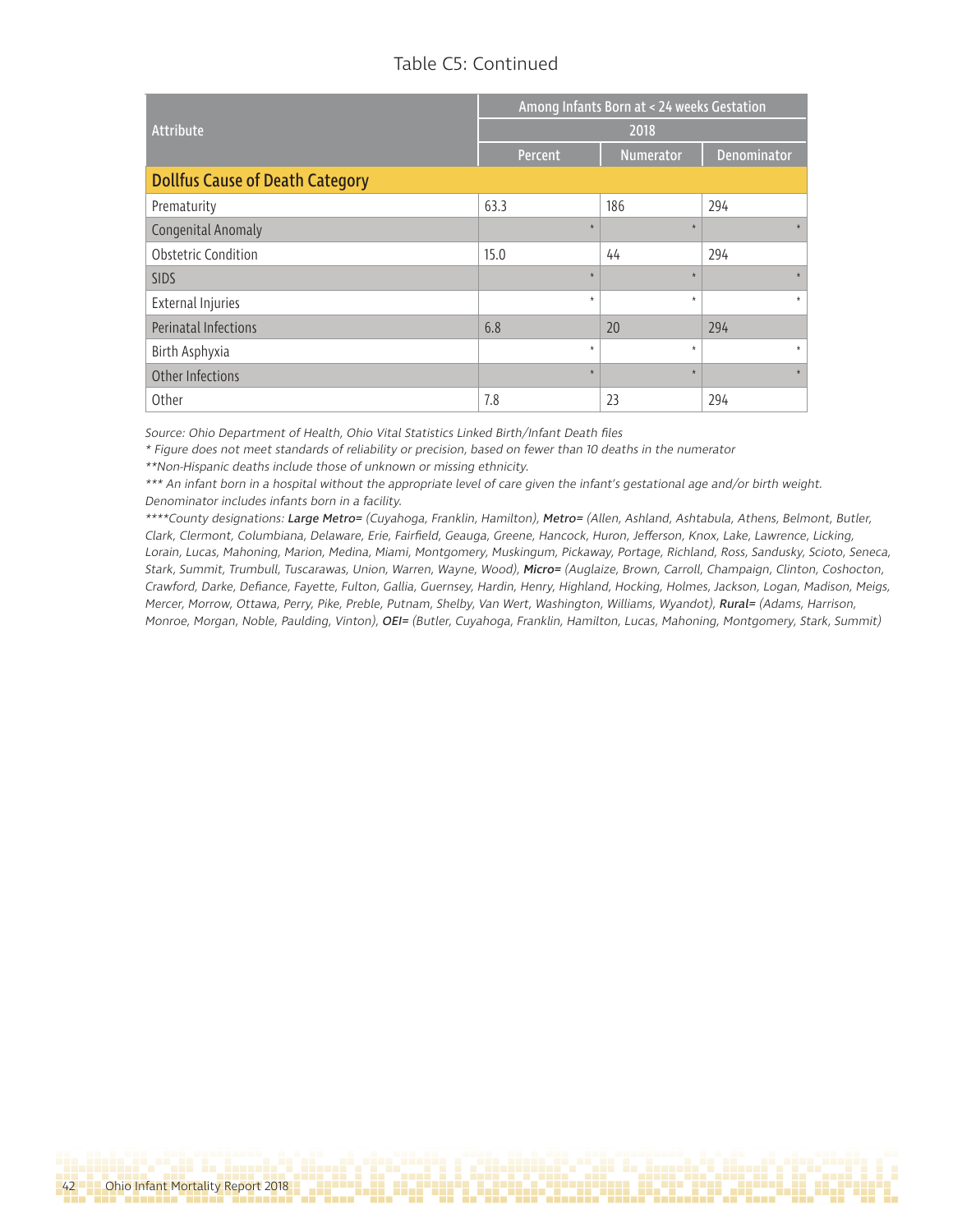## Table C6: Ohio Infant Deaths by Cause (2018)

| <b>Attribute</b>                               |          | Due to Prematurity |          |            | Due to Congenital Anomaly |         | <b>Due to Obstetric Conditions</b><br>Due to External Injury |          |          | Due to Sudden Infant Death<br>Syndrome |          |            |         |         |          |
|------------------------------------------------|----------|--------------------|----------|------------|---------------------------|---------|--------------------------------------------------------------|----------|----------|----------------------------------------|----------|------------|---------|---------|----------|
|                                                | Per-     | Numer-             | Denomi-  | Per-       | Numer-                    | Denom-  | Per-                                                         | Numer-   | Denomi-  | Per-                                   | Numer-   | Denomi-    | Per-    | Numer-  | Denomi-  |
| <b>Behavioral</b>                              | cent     | ator               | nator    | cent       | ator                      | inator  | cent                                                         | ator     | nator    | cent                                   | ator     | nator      | cent    | ator    | nator    |
| Mother Smoked Pre-pregnancy                    | 19.3     | 52                 | 269      | 13.6       | 27                        | 198     | $\star$                                                      | $\star$  | $^\star$ | 51.6                                   | 49       | 95         | 44.3    | 35      | 79       |
| Mother Smoked First Trimester                  | 14.5     | 39                 | 269      | 10.1       | 20                        | 198     | $\star$                                                      | $\star$  | $\star$  | 46.3                                   | 44       | 95         | 36.7    | 29      | 79       |
| Mother Smoked Third Trimester                  | 7.4      | 20                 | 269      | 8.6        | 17                        | 198     | $\star$                                                      | $\star$  | $^\star$ | 37.9                                   | 36       | 95         | 29.1    | 23      | 79       |
| Interpregnancy interval <18 months             | 42.2     | 27                 | 64       | 35.6       | 36                        | 101     | $\star$                                                      | $\star$  | $\star$  | 51.8                                   | 29       | 56         | 45.3    | 24      | 53       |
| <b>Social</b>                                  |          |                    |          |            |                           |         |                                                              |          |          |                                        |          |            |         |         |          |
| Low Income (presumed Medicaid)                 | 55.0     | 143                | 260      | 43.6       | 85                        | 195     | 54.4                                                         | 31       | 57       | 76.3                                   | 71       | 93         | 83.1    | 64      | 77       |
| Education less than high school                | 14.7     | 37                 | 252      | 12.0       | 21                        | 175     | 19.6                                                         | 11       | 56       | 25.8                                   | 17       | 66         | 27.9    | 17      | 61       |
| Father not on birth certificate                | 37.9     | 102                | 269      | 21.2       | 42                        | 198     | 36.2                                                         | 21       | 58       | 29.5                                   | 28       | 95         | 32.9    | 26      | 79       |
| <b>Medical: Pre-pregnancy</b>                  |          |                    |          |            |                           |         |                                                              |          |          |                                        |          |            |         |         |          |
| Obese                                          | 44.0     | 114                | 259      | 37.0       | 71                        | 192     | 34.6                                                         | 19       | 55       | 30.1                                   | 28       | 93         | 38.7    | 29      | 75       |
| Hypertension                                   | 6.4      | 17                 | 267      | 7.6        | 15                        | 197     | $\star$                                                      | $\star$  | $\star$  | $\star$                                | $\star$  | $\star$    | $\star$ | $\star$ |          |
| <b>Diabetes</b>                                | $^\star$ | $\star$            | $\star$  | $^{\star}$ | $\star$                   | $\star$ | $\star$                                                      | $\star$  | $\star$  | $\star$                                | $\star$  | $\star$    | $\star$ | $\star$ | $\star$  |
| <b>Medical: Pregnancy</b>                      |          |                    |          |            |                           |         |                                                              |          |          |                                        |          |            |         |         |          |
| <b>Gestational Hypertension</b>                | 8.6      | 23                 | 267      | 10.2       | 20                        | 197     | $\star$                                                      | $\star$  | $\star$  | $\star$                                | $^\star$ | $^{\star}$ | 14.3    | 11      | 77       |
| <b>Gestational Diabetes</b>                    | $\star$  | $\star$            | $\star$  | 12.7       | 25                        | 197     | $\star$                                                      | $\star$  | $\star$  | $\star$                                | $\star$  | $\star$    | $\star$ | $\star$ | $\star$  |
| Twin or higher order pregnancy                 | 21.4     | 57                 | 267      | $^{\star}$ | $\star$                   | $\star$ | $\star$                                                      | $\star$  | $\star$  | $\star$                                | $^\star$ | $\star$    | $\star$ | $\star$ | $\star$  |
| <b>Health Care and Services</b>                |          |                    |          |            |                           |         |                                                              |          |          |                                        |          |            |         |         |          |
| No First Trimester Prenatal Care               | 33.9     | 78                 | 230      | 44.0       | 77                        | 175     | 28.6                                                         | 14       | 49       | 53.0                                   | 44       | 83         | 43.8    | 32      | 73       |
| Born in Wrong Level Hospital****               | 15.5     | 39                 | 252      | $\star$    | $\star$                   | $\star$ | 18.5                                                         | 10       | 54       | $\star$                                | $\star$  | $\star$    | $\star$ | $\star$ | $\star$  |
| <b>WIC during Pregnancy</b>                    | 27.3     | 70                 | 256      | 25.5       | 50                        | 196     | 17.5                                                         | $10$     | 57       | 55.3                                   | 52       | 94         | 58.4    | 45      | 77       |
| No WIC but probably eligible                   | 46.0     | 85                 | 185      | 30.6       | $44$                      | 144     | 36.8                                                         | 21       | 57       | 65.9                                   | 27       | 41         | 75.0    | 24      | 32       |
| <b>Maternal Pregnancy History</b>              |          |                    |          |            |                           |         |                                                              |          |          |                                        |          |            |         |         |          |
| Prior Pregnancy                                | 72.4     | 191                | 264      | 69.5       | 137                       | 197     | 68.4                                                         | 39       | 57       | 81.9                                   | 77       | 94         | 84.4    | 65      | 77       |
| Prior Live Birth                               | 55.3     | 145                | 262      | 63.5       | 125                       | 197     | 57.9                                                         | 33       | 57       | 72.3                                   | 68       | 94         | 79.2    | 61      | $77$     |
| Prior Preterm Birth                            | 19.5     | 52                 | 267      | 9.6        | 19                        | 197     | $\star$                                                      | $\star$  | $\star$  | $\star$                                | $^\star$ | $\star$    | 13.0    | 10      | 77       |
| <b>Demographic: Mother's Race</b>              |          |                    |          |            |                           |         |                                                              |          |          |                                        |          |            |         |         |          |
| <b>Black</b>                                   | 34.9     | 94                 | 269      | 24.8       | 49                        | 198     | 37.9                                                         | 22       | 58       | 39.0                                   | 37       | 95         | 53.2    | 42      | 79       |
| White                                          | 56.9     | 153                | 269      | 69.2       | 137                       | 198     | 53.5                                                         | 31       | 58       | 56.8                                   | 54       | 95         | 43.0    | 34      | 79       |
| <b>Demographic: Mother's Ethnicity</b>         |          |                    |          |            |                           |         |                                                              |          |          |                                        |          |            |         |         |          |
| Hispanic                                       | $\star$  | $\star$            | $\star$  | $\star$    | $\star$                   | $\star$ | $\star$                                                      | $\star$  | $\star$  | $\star$                                | $^\star$ | $\star$    |         | $\star$ | $^\star$ |
| Non-Hispanic***                                | 96.7     | 260                | 269      | 96.5       | 191                       | 198     | 87.9                                                         | 51       | 58       | 97.9                                   | 93       | 95         | 97.5    | $77\,$  | 79       |
| Demographic: Mother's Age (years)              |          |                    |          |            |                           |         |                                                              |          |          |                                        |          |            |         |         |          |
| < 18                                           | $\star$  | $\star$            | $^\star$ | $\star$    | $\star$                   | $\star$ | $^\star$                                                     | $\star$  | $\star$  | $\star$                                | $^\star$ | $\star$    | $\star$ | $\star$ | $\star$  |
| $18 - 19$                                      | $6.9$    | $18\,$             | 261      | 6.8        | 12                        | 176     | $\star$                                                      | $\star$  | $\star$  | $\star$                                | $\star$  | $\star$    | $\star$ | $\star$ | $\star$  |
| $20 - 24$                                      | 21.1     | 55                 | 261      | 19.9       | 35                        | 176     | 21.1                                                         | 12       | 57       | 25.8                                   | 17       | 66         | 27.9    | 17      | 61       |
| $25 - 29$                                      | 29.1     | 76                 | 261      | 36.4       | 64                        | 176     | 29.8                                                         | $17\,$   | 57       | 33.3                                   | $22\,$   | 66         | 31.2    | 19      | $61\,$   |
| $30 - 34$                                      | 28.7     | 75                 | 261      | 19.9       | 35                        | 176     | 31.6                                                         | $18\,$   | 57       | 18.2                                   | 12       | 66         | 18.0    | 11      | 61       |
| $35 - 39$                                      | 10.7     | 28                 | 261      | 10.8       | $19$                      | 176     | $\star$                                                      | $\star$  | $\star$  | $\star$                                | $\star$  | $\star$    | $\star$ | $\star$ | $\star$  |
| 40 or more                                     | $\star$  | $\star$            | $\star$  | $\star$    | $\star$                   | $\star$ | $\star$                                                      | $^\star$ | $\star$  | $\star$                                | $\star$  | $\star$    | $\star$ | $\star$ | $^\star$ |
| Demographic: County of Residence at Death***** |          |                    |          |            |                           |         |                                                              |          |          |                                        |          |            |         |         |          |
| OEI County                                     | 63.7     | 170                | 267      | 56.9       | 112                       | 197     | 63.2                                                         | 36       | 57       | 53.2                                   | 50       | 94         | 71.4    | 55      | 77       |
| Large Metro County                             | 40.2     | 108                | 269      | 36.4       | 72                        | 198     | 43.1                                                         | 25       | 58       | 28.4                                   | 27       | 95         | 48.1    | 38      | 79       |
| Metro County                                   | 52.4     | 141                | 269      | 51.5       | 102                       | 198     | 46.6                                                         | 27       | 58       | 62.1                                   | 59       | 95         | 41.8    | 33      | 79       |
| Micro County                                   | 5.6      | 15                 | 269      | 11.6       | 23                        | 198     | $\star$                                                      | $\star$  | $\star$  | $\star$                                | $\star$  | $\star$    | $\star$ | $\star$ | $\star$  |
| <b>Rural County</b>                            | $\star$  | $\star$            | $\star$  | $\star$    | $\star$                   | $\star$ | $\star$                                                      | $\star$  | $\star$  | $\star$                                | $\star$  | $\star$    | $\star$ | $\star$ | $^\star$ |

43

г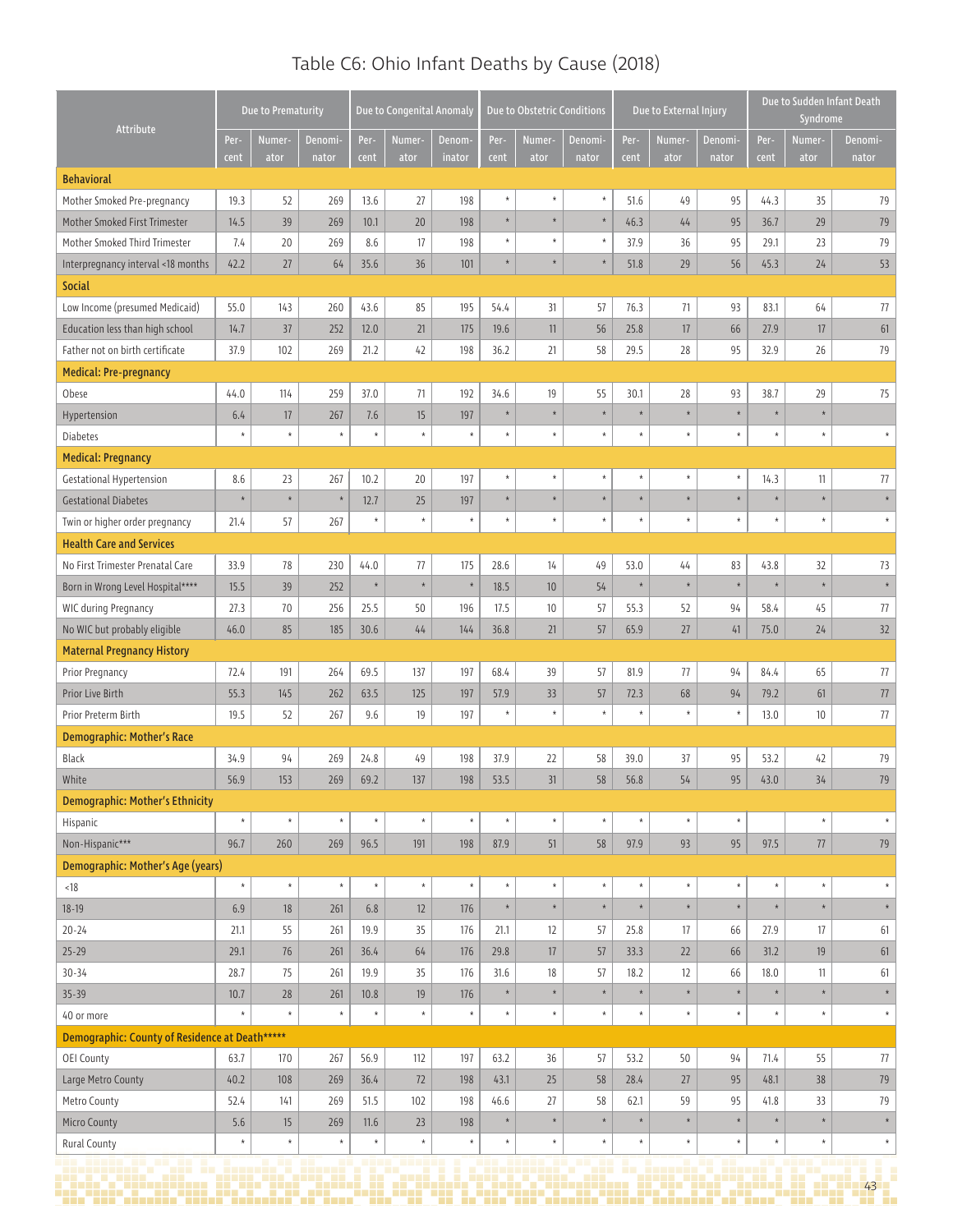|                                                     |                | Due to Prematurity |                   | Due to Congenital Anomaly |          |         | Due to Sudden Infant Death<br>Due to Obstetric Conditions<br>Due to External Injury<br>Syndrome |               |          |              |         |          |                     |          |         |  |
|-----------------------------------------------------|----------------|--------------------|-------------------|---------------------------|----------|---------|-------------------------------------------------------------------------------------------------|---------------|----------|--------------|---------|----------|---------------------|----------|---------|--|
| Attribute                                           | Per-           | Numer-             | Denomi·           | Per-                      | Numer-   | Denom-  | Per-                                                                                            | <b>Numer</b>  | Denomi-  | Per-         | Numer-  | Denomi-  | Per-                | Numer-   | Denomi- |  |
|                                                     | cent           | ator               | nator             | cent                      | ator     | inator  | cent                                                                                            | ator          | nator    | cent         | ator    | nator    | cent                | ator     | nator   |  |
| <b>Delivery: Spontaneous vs. Provider Initiated</b> |                | 194                |                   | 42.6                      | 84       | 197     | 82.5                                                                                            | 47            | 57       |              | 49      |          | 49.4                |          |         |  |
| Spontaneous Labor                                   | 72.7           | 73                 | 267               |                           |          | 197     | 17.5                                                                                            |               |          | 52.1<br>47.9 |         | 94<br>94 | 50.7                | 38<br>39 | 77      |  |
| Provider-initiated labor/delivery                   | 27.3           |                    | 267               | 57.4                      | 113      |         |                                                                                                 | 10            | 57       |              | 45      |          |                     |          | 77      |  |
| <b>Delivery: Gestational Age</b>                    |                |                    |                   | $\star$                   | $\star$  | $\star$ |                                                                                                 | 15            |          | $\star$      | $\star$ | $\star$  | $\star$             | $\star$  |         |  |
| Before 20 weeks                                     | 22.6           | 60                 | 265               | $\star$                   | $\star$  | $\star$ | 25.9                                                                                            |               | 58<br>58 | $\star$      | $\star$ | $\star$  | $\star$             | $\star$  | $\star$ |  |
| 20-23 weeks                                         | 47.6           | 126                | 265               | $\star$                   | $^\star$ | $\star$ | 50.0<br>$\star$                                                                                 | 29<br>$\star$ | $\star$  | $\star$      | $\star$ | $\star$  | $^\star$            | $\star$  | $\star$ |  |
| 24-27 weeks                                         | 20.8           | 55                 | 265               |                           |          |         | $\star$                                                                                         | $\star$       | $\star$  | $\star$      | $\star$ | $\star$  | $\star$             | $\star$  | $\star$ |  |
| 28-33 weeks                                         | 4.9<br>$\star$ | 13<br>$\star$      | 265<br>$^{\star}$ | 21.7                      | 43       | 198     | $\star$                                                                                         | $\star$       | $\star$  | $\star$      | $\star$ | $\star$  | $\star$             | $\star$  | $\star$ |  |
| 34-36 weeks                                         | $\star$        | $\star$            | $\star$           | 22.2                      | $44$     | 198     | $\star$                                                                                         | $\star$       | $\star$  |              |         |          |                     |          |         |  |
| 37 weeks or more                                    |                |                    |                   | 47.0                      | 93       | 198     |                                                                                                 |               |          | 85.3         | 81      | 95       | 81.0                | 64       | 79      |  |
| <b>Delivery: Birth Weight</b>                       |                |                    |                   |                           | $\star$  | $\star$ |                                                                                                 |               |          | $\star$      | $\star$ | $\star$  |                     | $\star$  | $\star$ |  |
| Less than 500 grams                                 | 50.0           | 112                | 224               | $\star$                   | $\star$  | $\star$ | 60.4<br>$\star$                                                                                 | 29            | 48       | $\star$      |         | $\star$  | $^\star$<br>$\star$ | $\star$  | $\star$ |  |
| 500-999 grams                                       | 40.2           | 90                 | 224               | $\star$                   |          |         |                                                                                                 | $\star$       | $\star$  |              | $\star$ |          |                     |          |         |  |
| 1000-1499 grams                                     | $\star$        | $\star$            | $\star$           | 14.4                      | 28       | 194     | $\star$                                                                                         | $\star$       | $\star$  | $\star$      | $\star$ | $\star$  | $^\star$            | $\star$  | $\star$ |  |
| 1500-1999 grams                                     | $\star$        | $\star$            | $^\star$          | 17.5                      | 34       | 194     | $\star$                                                                                         | $\star$       | $\star$  | $\star$      | $\star$ | $\star$  | $\star$             | $\star$  | $\star$ |  |
| 2000-2499 grams                                     | $^\star$       | $\star$            | $^\star$          | 22.7                      | 44       | 194     | $\star$                                                                                         | $\star$       | $\star$  | 12.8         | 12      | 94       | 13.0                | 10       | 77      |  |
| 2500 or more grams                                  | $\star$        | $\star$            | $\star$           | 37.1                      | 72       | 194     | $\star$                                                                                         | $\star$       | $\star$  | 78.7         | 74      | 94       | 80.5                | 62       | $77$    |  |
| Small for gestational age (SGA)                     | 10.7           | 11                 | 103               | 44.6                      | 83       | 186     | $\star$                                                                                         | $\star$       | ź        | 22.0         | 20      | 91       | 23.6                | 17       | 72      |  |
| <b>Death: Timing</b>                                |                |                    |                   |                           |          |         |                                                                                                 |               |          |              |         |          |                     |          |         |  |
| Within first hour of life                           | 20.1           | 54                 | 269               | 12.1                      | 24       | 198     | 32.8                                                                                            | 19            | 58       | $\star$      | $\star$ | $\star$  | $^\star$            | $\star$  | $\star$ |  |
| By end of first day                                 | 48.0           | 129                | 269               | 29.8                      | 59       | 198     | 58.6                                                                                            | 34            | 58       | $\star$      | $\star$ | $\star$  | $\star$             | $\star$  | $\star$ |  |
| By end of first week                                | 14.9           | 40                 | 269               | 16.7                      | 33       | 198     | $\star$                                                                                         | $\star$       | $\star$  | $\star$      | $\star$ | $\star$  | $^\star$            | $\star$  | $\star$ |  |
| By end of first month                               | 12.3           | 33                 | 269               | 14.7                      | 29       | 198     | $\star$                                                                                         | $\star$       | $\star$  | 10.5         | 10      | 95       | 13.9                | 11       | 79      |  |
| Before first birthday                               | 4.8            | 13                 | 269               | 26.8                      | 53       | 198     | $^\star$                                                                                        | $\star$       | $\star$  | 88.4         | 84      | 95       | 86.1                | 68       | 79      |  |
| <b>Death: Location</b>                              |                |                    |                   |                           |          |         |                                                                                                 |               |          |              |         |          |                     |          |         |  |
| Within hospital as inpatient                        | 97.4           | 262                | 269               | 86.4                      | 171      | 198     | 100.0                                                                                           | 58            | 58       | 17.9         | 17      | 95       | 12.7                | 10       | 79      |  |
| ER or outpatient setting                            | $\star$        | $\star$            | $\star$           | $\star$                   | $\star$  | $\star$ | $\star$                                                                                         | $\star$       | $\star$  | 48.4         | 46      | 95       | 51.9                | 41       | 79      |  |
| <b>Dollfus Cause of Death Category</b>              |                |                    |                   |                           |          |         |                                                                                                 |               |          |              |         |          |                     |          |         |  |
| Dead on arrival                                     | $\star$        | $\star$            | $\star$           | $\star$                   | $\star$  | $\star$ | $\star$                                                                                         | $\star$       | $\star$  | $\star$      | $\star$ | $\star$  | $^\star$            | $\star$  | $\star$ |  |
| Home                                                | $\star$        | $\star$            | $\star$           | 9.1                       | 18       | 198     | $\star$                                                                                         | $\star$       | $\star$  | 22.1         | 21      | 95       | 24.1                | 19       | 79      |  |
| Hospice/Nursing Home/Long Term<br>Care Facility     | $^\star$       | $\star$            | $\star$           | $\star$                   | $\star$  | $\star$ | $\star$                                                                                         | $\star$       | $\star$  | $^\star$     | $\star$ | $\star$  | $\star$             | $\star$  | $\star$ |  |
| Other                                               | $\star$        | $\star$            | $\star$           | $\star$                   | $\star$  | $\star$ | $\star$                                                                                         | $\star$       | $\star$  | $\star$      | $\star$ | $\star$  | $\star$             | $\star$  | $\star$ |  |

Source: Ohio Department of Health, Ohio Vital Statistics Linked Birth/Infant Death files

\* Figure does not meet standards of reliability or precision, based on fewer than 10 deaths in the numerator

\*\*Measure valid only for premature births

\*\*\*Non-Hispanic deaths include those of unknown or missing ethnicity.

\*\*\*\*An infant born in a hospital without the appropriate level of care given the infant's gestational age and/or birth weight. Denominator includes infants born in a facility. \*\*\*\*\*County designations: Large Metro= (Cuyahoga, Franklin, Hamilton), Metro= (Allen, Ashland, Ashtabula, Athens, Belmont, Butler, Clark, Clermont, Columbiana, Delaware, Erie, Fairfield, Geauga, Greene, Hancock, Huron, Jefferson, Knox, Lake, Lawrence, Licking, Lorain, Lucas, Mahoning, Marion, Medina, Miami, Montgomery, Muskingum, Pickaway, Portage, Richland, Ross, Sandusky, Scioto, Seneca, Stark, Summit, Trumbull, Tuscarawas, Union, Warren, Wayne, Wood), Micro= (Auglaize, Brown, Carroll, Champaign, Clinton, Coshocton, Crawford, Darke, Defiance, Fayette, Fulton, Gallia, Guernsey, Hardin, Henry, Highland, Hocking, Holmes, Jackson, Logan, Madison, Meigs, Mercer, Morrow, Ottawa, Perry, Pike, Preble, Putnam, Shelby, Van Wert, Washington, Williams, Wyandot), Rural= (Adams, Harrison, Monroe, Morgan, Noble, Paulding, Vinton), OEI= (Butler, Cuyahoga, Franklin, Hamilton, Lucas, Mahoning, Montgomery, Stark, Summit)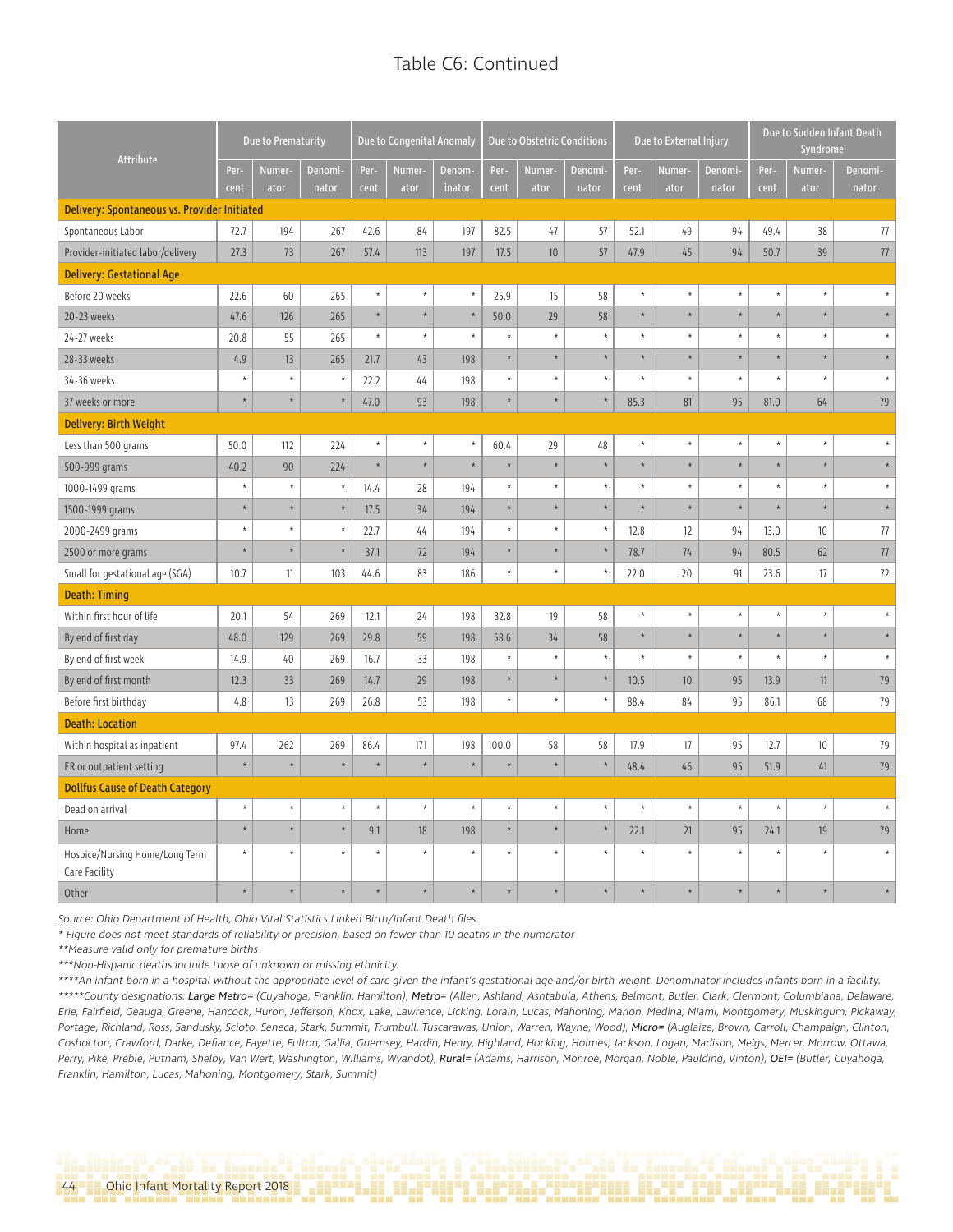## Table C7: Ohio Infant Mortality Rate by Cause, Ohio (2009-2018)

| Year/ Cause of Death | Prematurity |     | Congenital Anomaly   Obstetric Conditions | External Injury | Sudden Infant Death Syndrome |
|----------------------|-------------|-----|-------------------------------------------|-----------------|------------------------------|
| 2009                 | 2.2         | 1.5 | 0.6                                       | 0.6             | 0.7                          |
| 2010                 | 2.2         | 1.5 | 0.7                                       | 0.5             | 0.8                          |
| 2011                 | 2.2         | 1.6 | 0.8                                       | 0.6             | 0.7                          |
| 2012                 | 2.3         | 1.6 | 0.7                                       | 0.6             | 0.6                          |
| 2013                 | 2.1         | 1.5 | 0.6                                       | 0.5             | 0.6                          |
| 2014                 | 2.1         | 1.4 | 0.6                                       | 0.4             | 0.5                          |
| 2015                 | 2.0         | 1.3 | 0.7                                       | 0.7             | 0.6                          |
| 2016                 | 2.3         | 1.4 | 0.6                                       | 0.5             | 0.5                          |
| 2017                 | 2.3         | 1.3 | 0.7                                       | 0.6             | 0.5                          |
| 2018                 | 2.0         | 1.5 | 0.4                                       | 0.7             | 0.6                          |